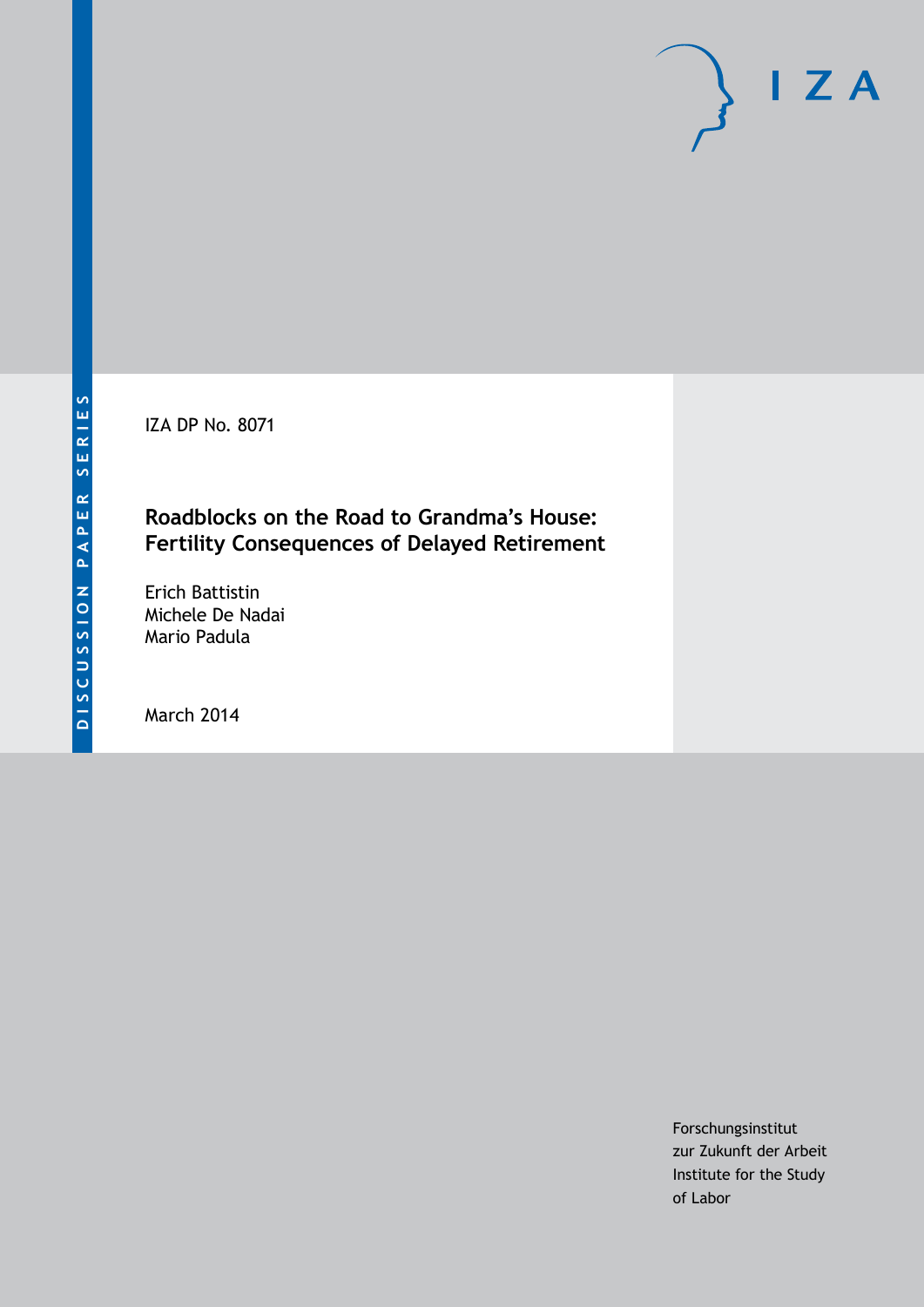# **Roadblocks on the Road to Grandma's House: Fertility Consequences of Delayed Retirement**

## **Erich Battistin**

*Queen Mary University, IRVAPP and IZA*

### **Michele De Nadai**

*University of Padova*

#### **Mario Padula**

*University Ca' Foscari of Venice, CSEF and CEPR*

### Discussion Paper No. 8071 March 2014

IZA

P.O. Box 7240 53072 Bonn Germany

Phone: +49-228-3894-0 Fax: +49-228-3894-180 E-mail: [iza@iza.org](mailto:iza@iza.org)

Any opinions expressed here are those of the author(s) and not those of IZA. Research published in this series may include views on policy, but the institute itself takes no institutional policy positions. The IZA research network is committed to the IZA Guiding Principles of Research Integrity.

The Institute for the Study of Labor (IZA) in Bonn is a local and virtual international research center and a place of communication between science, politics and business. IZA is an independent nonprofit organization supported by Deutsche Post Foundation. The center is associated with the University of Bonn and offers a stimulating research environment through its international network, workshops and conferences, data service, project support, research visits and doctoral program. IZA engages in (i) original and internationally competitive research in all fields of labor economics, (ii) development of policy concepts, and (iii) dissemination of research results and concepts to the interested public.

<span id="page-1-0"></span>IZA Discussion Papers often represent preliminary work and are circulated to encourage discussion. Citation of such a paper should account for its provisional character. A revised version may be available directly from the author.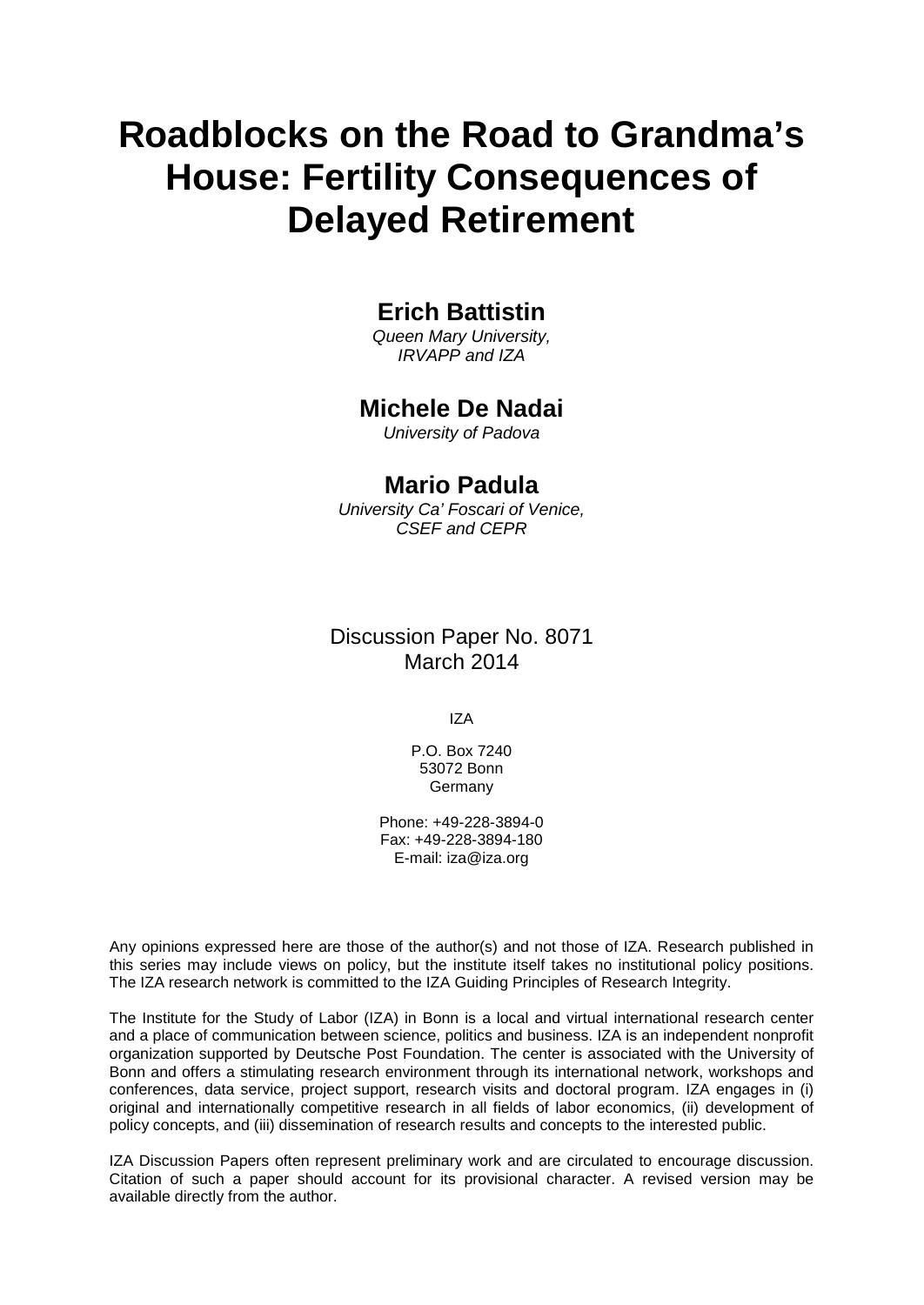IZA Discussion Paper No. 8071 March 2014

## **ABSTRACT**

## **Roadblocks on the Road to Grandma's House: Fertility Consequences of Delayed Retirement[\\*](#page-1-0)**

This paper investigates the role of childcare provided by grandparents for the fertility decisions of their offspring. We exploit a decade of pension reforms in Italy that mandated the grandparental generation to a working horizon longer than they would have had otherwise. We argue that the rise in retirement age meant a negative shock to the supply of informal childcare for the next generation. Our results show that one additional grandparent available in the early child-bearing years increases by about five percent the number of children. We show that the fertility effects of delayed retirement are limited to close-knits with a strong familistic structure. The result is not just the mechanical consequence of delayed exit from parental home, of more investment in education or of more attachment to the labour market. In light of the Italian lowest low fertility we conclude that pension reforms may have had unintended inter-generational effects. This conclusion is consistent with the sharp drop in total fertility documented by official statistics for the most conservative areas of the country.

JEL Classification: J08, J13, H42

Keywords: fertility, informal child care, pension reforms

Corresponding author:

Erich Battistin School of Economics and Finance Queen Mary, University of London Mile End Road London E1 4NS United Kingdom E-mail: [e.battistin@qmul.ac.uk](mailto:e.battistin@qmul.ac.uk)

The manuscript benefited from comments by audiences at GSP (Brixen, Italy - February 2013), DONDENA Center for Research on Social Dynamics (Milan, April 2013), IRVAPP (Trento, May 2013), 27th Conference of the European Society for Population Economics (Aarhus, June 2013), 15th IZA/CEPR European Summer Symposium in Labour Economics (Buch, Ammersee, September 2013), as well as from discussions with Josh Angrist, Maria Castiglioni, Matteo Cervellati, Gianpiero Dalla Zuanna, Margherita Fort, Nicola Fuchs-Schündeln, Omar Paccagnella, Enrico Rettore, Serena Trucchi and Matthew Wakefield. Part of the project was developed while Erich Battistin was visiting the MIT Department of Economics. The financial support from the Italian Ministry of University and Research (Futuro in Ricerca 2008 - "The economic effects of demographic ageing") is gratefully acknowledged.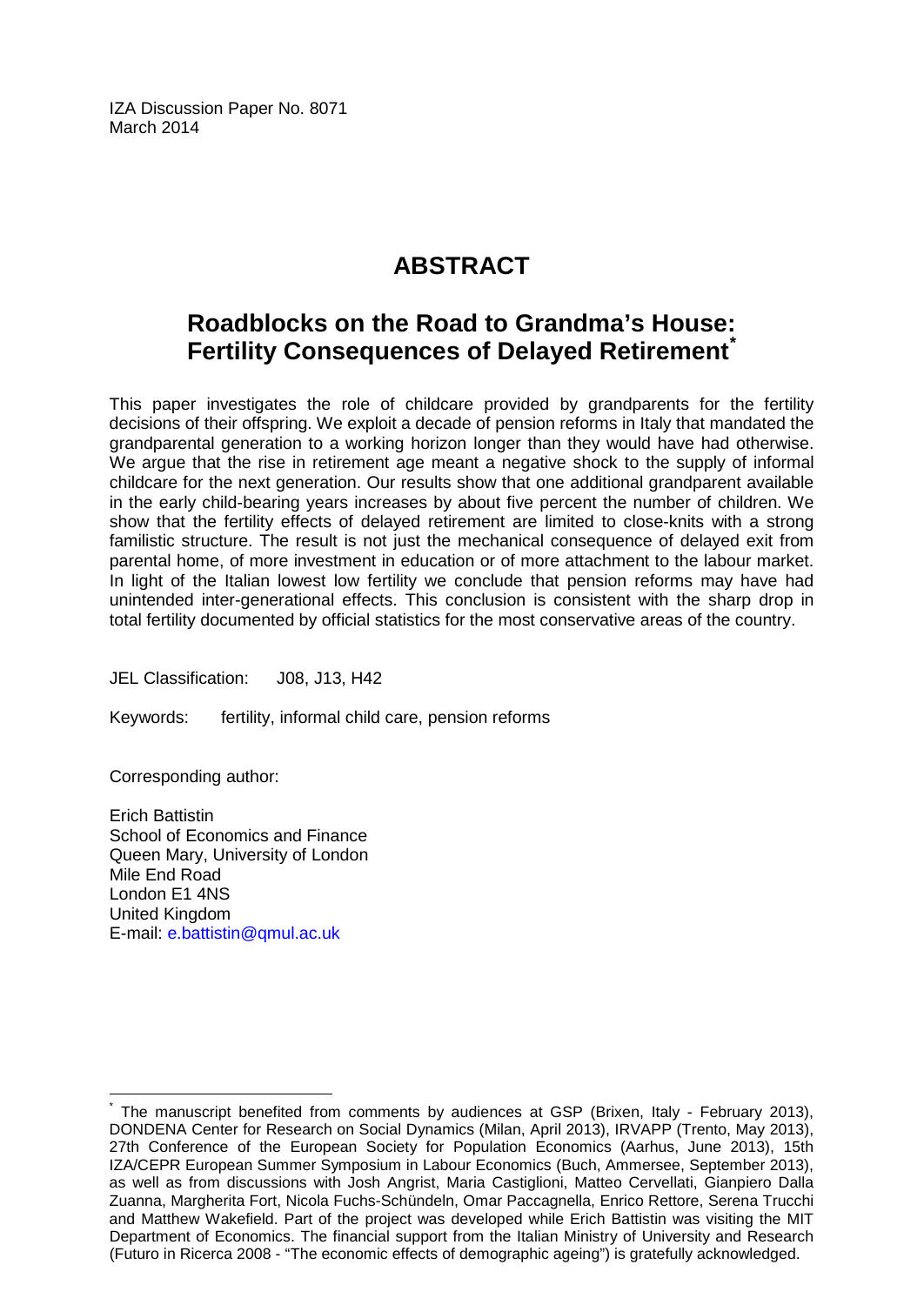## 1 Introduction

The demographic transition has caused profound revisions of social security systems in several developed countries. In many cases these reforms have meant a shift from a defined benefit to a defined contribution system, together with a gradual change of the minimum retirement age aimed at increasing labor market participation at the end of the life-cycle (see [Milligan and Wise 2012\)](#page-29-0). On the one hand, by acting on eligibility rules and the return on mandatory saving to retirement, pension reforms affect consumption, saving and labor sup-ply decisions of the targeted individuals.<sup>[1](#page-3-0)</sup> On the other hand, to the extent that individuals are altruistically linked, the effect of reforms on one generation may spill over generations that are not directly affected. We argue that pension reforms, by lengthening the working horizon of individuals, induce a negative shock to the supply of informal childcare potentially available to the next generation. We therefore investigate the inter-generational effects of these reforms on the fertility decisions of the offspring generation.<sup>[2](#page-3-1)</sup>

We expect these effects to be most pronounced in those countries where the usage of grandparental childcare is widespread and culturally well accepted. Moving from this idea, we take Italy as case study and consider a number of reforms of the social security system that took place during the 1990s and mandated individuals to a substantially longer working horizon. We link information for the generation affected by these reforms to life history data for the offspring generation. To this end, we employ newly released data from the Family and Social Subjects survey (October 2012), which is part of an integrated system of social surveys carried out by the Italian National Statistical Office on daily lives of individuals and families. This allows us to study differences in fertility and labor supply decisions across couples indexed by their parents' status with respect to reforms in the 1990s.

A common issue in this literature, to which our identification strategy offers a new solution, is the endogeneity of childcare utilization with respect to both fertility and labor supply of mothers. A wide range of government interventions may in principle affect the

<span id="page-3-0"></span><sup>1</sup>Recent work has considered the effects on consumption [\(Battistin et al. 2009\)](#page-26-0), saving [\(Attanasio and](#page-26-1) [Brugiavini 2003\)](#page-26-1), wealth [\(Bottazzi et al. 2006\)](#page-27-0), portfolio choice [\(Bottazzi et al. 2011\)](#page-27-1) and labor supply [\(Liebman et al. 2009\)](#page-28-0).

<span id="page-3-1"></span><sup>2</sup>While the literature on the intra-generational effect of reforms on saving and labor supply is quite extensive, to the best of our knowledge only one paper, [Billari and Galasso](#page-27-2) [\(2010\)](#page-27-2), looks at the effect on intra-generational fertility and exploit pension reforms as a source of exogenous variation to test two alternative theories: children as 'consumption' versus 'investment' good.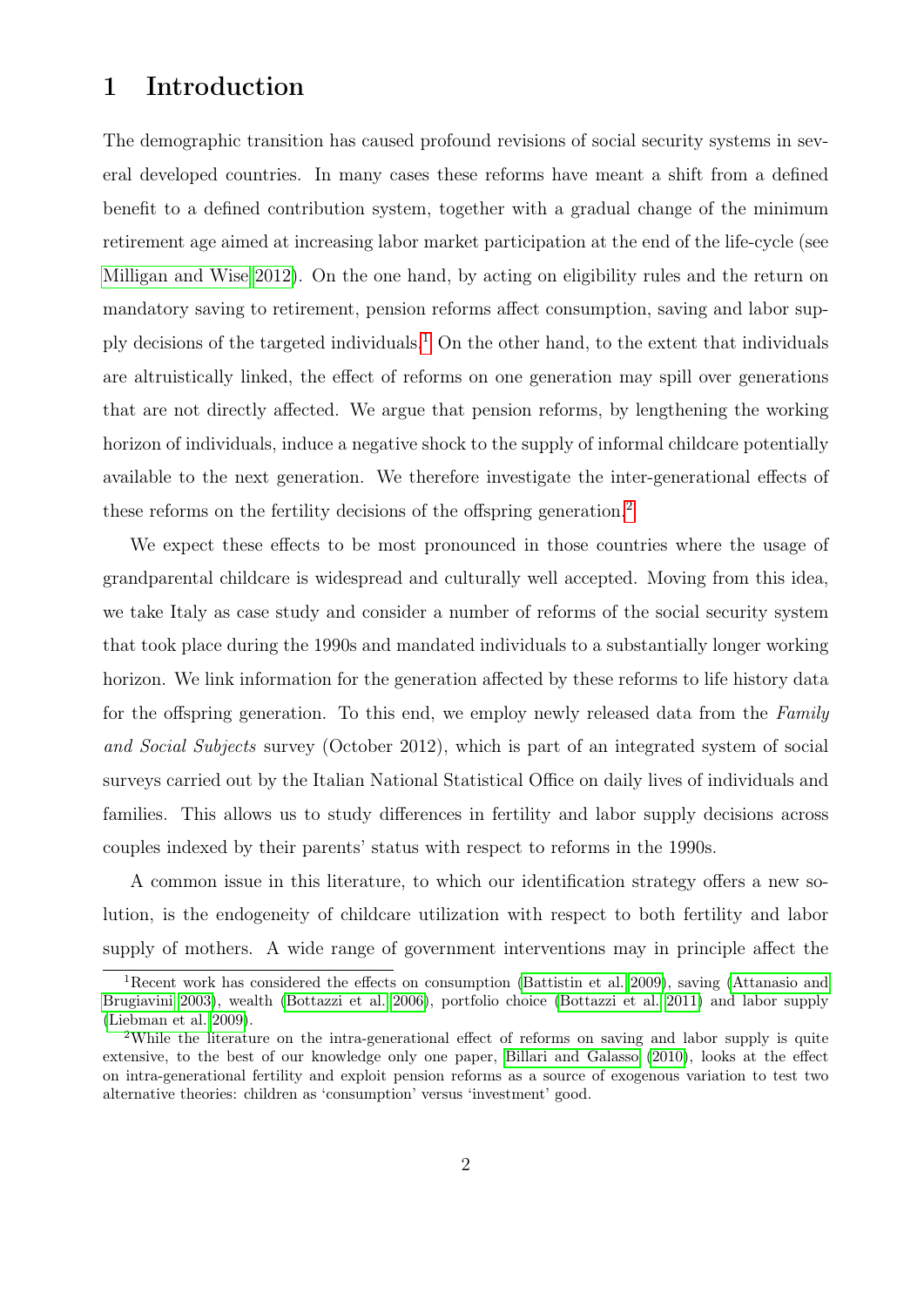demand for childcare, be it formal or informal. However, for policies that impact directly on maternal work (e.g. minimum wage, changes to tax credits and benefits, or maternity leave and pay flexible working rights) the validity of the exclusion restriction is not always uncontroversial. Also, policies altering the nature of childcare choices or costs usually target 'formal' channels (e.g. tax-free childcare vouchers provided by employers, or extended instruction time at school; see [Schlosser 2006](#page-29-1) and [Mörk et al. 2009](#page-29-2) for examples). We mark something of a departure, and instead consider exogenous shocks to the supply of 'informal' childcare across generations. By focusing on cohorts of parents whose fertility and education decisions were already taken in the 1990s, our key identifying assumption is that the fertility of the offspring generation is altered by changes to the social security system only through their effect on parents' labor supply.

The empirical relevance of our research question is grounded on the role of time devoted by grandparents to the care of grandchildren. Despite various examples of government investment to boost formal childcare policies, the number of households using informal childcare provided by grandparents remains high in many countries. [Cardia and Ng](#page-27-3) [\(2003\)](#page-27-3) report that in the US Health and Retirement Survey grandparents devote an average of 8 hours per week to the care of their grandchildren. [García-Morán and Kuehn](#page-28-1) [\(2012\)](#page-28-1) use the Survey of Ageing and Retirement in Europe to show that between 23 to 70 percent of grandparents take care of their grandchildren on a daily or a weekly basis. [Bryson et al.](#page-27-4) [\(2011\)](#page-27-4) report that about 16 percent of UK households have a child's grandparent offering childcare while parents work; they estimate that these are twice as many households as those using formal alternatives such as nurseries or school clubs. While the incidence of care provided by grandparents varies significantly between Northern, Central and Southern European countries, the time transfers across generations are quantitatively important in all countries compared to other in-kind or money transfers (see [Albertini et al. 2007\)](#page-26-2).[3](#page-4-0)

Italy is no exception to this general pattern, but presents peculiarities that are important for our research question. There are 11 million grandparents in the country, representing

<span id="page-4-0"></span><sup>&</sup>lt;sup>3</sup>In light of these numbers, informal childcare and the support to informal carers - mainly represented by grandparents - is now high on the policy agenda of many European countries. For example, in 2010 the UK Department for Work and Pensions announced a consultation for allowing parents to transfer national insurance credits to the grandparents providing childcare. In Germany, the Federal Minister of Families Kristina Schröder has recently made a law proposal to grant grandparents the right to unpaid leave (up to 3 years) in order to take care of their grandchildren.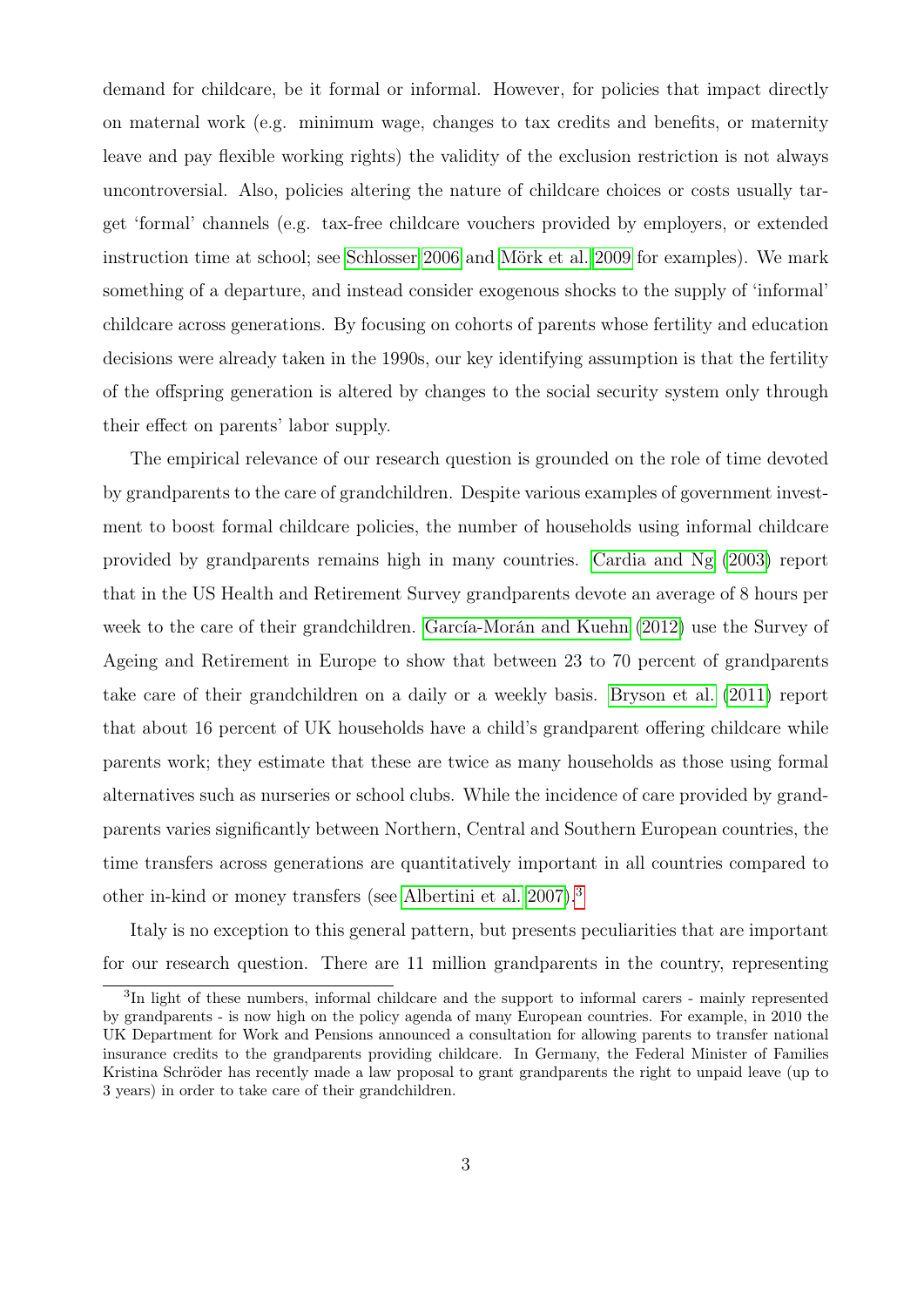about one third of the population aged above 35. This percentage is higher for Central and Southern regions, where it picks at above 40 percent and is mirrored by lower kindergarten coverage. According to our data, grandparents hang around regularly with grandchildren: 42 percent of them daily, and 39 percent at least once a week. Most importantly for the purpose of this paper, official figures from the National Statistical Office report that 86 percent of grandparents actively contribute to childcare, grandmothers being the most involved.[4](#page-5-0) Taken at face value, the above figures suggest that the role played by informal institutions in Italy marks a significant departure from other European countries. Besides, Italy is an interesting case of study as it presents substantial variability in familistic culture across regions, the role of extended families being more important in the South [\(Banfield 1958\)](#page-26-3).

We exploit this institutional setting and, in contrast with the literature considering crosscountry variability, we employ within country variability to investigate how changes to the working horizon of one generation affect the organisation of the close-knit and the behaviour of its members, and how cultural factors interact with the shock. This is a potentially important channel, as we know that social norms predict a somewhat stereotyped behavior in an individual's life cycle. Living arrangements in a familistic society are different, and the practice to leave the parental home only for marriage is widespread.[5](#page-5-1) This in turn may affect fertility, as well as labor supply decisions: a familistic culture supports a more traditional role for the woman, and a pronounced division of labor between male and female members of the family [\(Giuliano 2007](#page-28-2) and [Alesina and Giuliano 2010\)](#page-26-4). Arguably the existence of strong family ties is associated with more reliance on extended family members for the provision of goods and services, like childcare. In this setting, geographic proximity represents an important form of insurance, and reinforces cooperation bonds amongst family members. At the same time, it implies that access to the market and public services is, ceteris paribus, less of a need. According to official figures, the mother of 5.5 percent of married individuals in Italy lives in the same building; above 22 percent of mothers live in the same town, and

<span id="page-5-0"></span><sup>&</sup>lt;sup>4</sup>The time granted by grandparents is not only related to occasional commitments of parents (25 percent), but also to their working hours (24 percent). Babysitting (12 percent), sickness of grandchildren (9 percent) and holidays (9 percent) are additional occasions of childcare provision.

<span id="page-5-1"></span><sup>5</sup>Accordingly, some 40 percent of individuals aged between 25 and 34 in Italy live with their parents. [Becker et al.](#page-26-5) [\(2010\)](#page-26-5) relate it to the lower job insecurity of parents compared to children. [Manacorda and](#page-29-3) [Moretti](#page-29-3) [\(2006\)](#page-29-3) argue that it is due to the parents' taste for cohabitation. [Giuliano](#page-28-2) [\(2007\)](#page-28-2) relates the high rate of co-residence in Southern European countries to the sexual revolution of the 1970s that liberalized parental attitudes towards pre-marital sex, and emphasizes the role of cultural attitudes in determining living arrangements.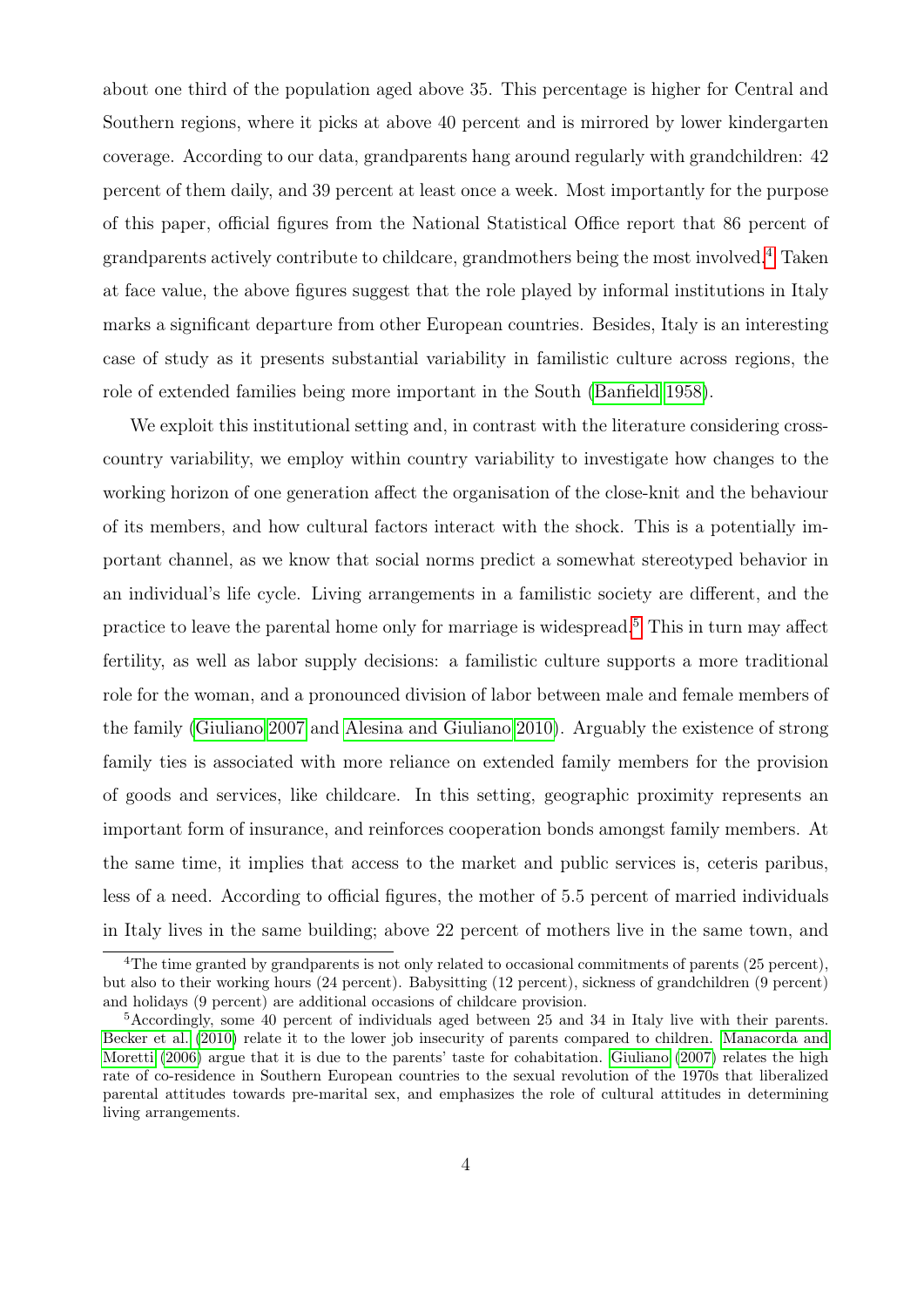11.9 percent within a mile; 76 percent of individuals meet regularly one of their parents on a weekly basis. As we shall show below, these numbers are higher in the most conservative regions of the South. One may think that parental proximity is peculiar to the anthropological family structure of the Italian society, but in fact this is not the case. For example, [Compton and Pollak](#page-27-5) [\(2013\)](#page-27-5) find that, in the US, the median distance from mothers is 20 and 25 miles for adult males and adult females, respectively, and conclude that the pattern of inter-generational proximity is gendered.

On the other hand, independently of culture, it is well known that child raising costs might have a sizeable impact on fertility and employment decisions of mothers. [Billari and](#page-27-6) [Tabellini](#page-27-6) [\(2010\)](#page-27-6) report data on the share of young adults (aged 15-24) who declare to be financially dependent on their parents. They show that Italy ranks among the highest share countries (74 percent), together with Greece and Spain.<sup>[6](#page-6-0)</sup> In this context we expect higher costs, ceteris paribus, for couples with few immediate family ties and who solely depend on the formal provision of services. [Blau and Robins](#page-27-7) [\(1989\)](#page-27-7) use a sample of labor-market and life-histories and show that higher childcare costs reduce the birth rate for non-employed women, increase the probability of leaving employment, and reduce that of entering the labor-force. [Del Boca and Vuri](#page-28-3) [\(2007\)](#page-28-3) focus on how the childcare institutions in Italy affect labor market decisions of mothers, and [Dimova and Wolff](#page-28-4) [\(2011\)](#page-28-4) focus on Europe and find a strong positive effect of grandchildcare on the labor force participation and the degree of labor market involvement of the young mother. [García-Morán and Kuehn](#page-28-1) [\(2012\)](#page-28-1) provide a quantitative model to investigate the effects of grandparent-provided care on fertility and labor supply decisions. [Bick](#page-26-6) [\(2011\)](#page-26-6) provides a life-cycle model incorporating both paid and un-paid care to children, showing that the lack of subsidized childcare is an obstacle to female labor market participation and depresses fertility. [Compton and Pollak](#page-28-5) [\(2014\)](#page-28-5) find that geographical proximity of grandparents in the US, and of mothers and mothers in law in particular, affects positively the labor supply of women with children 12 and under. They argue that the likely mechanism is childcare.

<span id="page-6-0"></span><sup>&</sup>lt;sup>6</sup>These patterns also affect how wealth is transmitted across generations in Italy. [Guiso and Jappelli](#page-28-6) [\(2002\)](#page-28-6) show that inter-generational monetary transfers make households purchase considerably larger homes. [Cannari and D'Alessio](#page-27-8) [\(2008\)](#page-27-8) show that received transfers account for between 30 and 55 percent of the net wealth held by households. [Jappelli et al.](#page-28-7) [\(2013\)](#page-28-7) show that the fraction of households receiving real estate transfers rises from 30 percent in 1993 to just above 35 percent in 2006. [Tomassini et al.](#page-29-4) [\(2003\)](#page-29-4) study the importance of parents' financial help for housing tenure of their offspring, and show that inter-generational transfers are typically employed to purchase a house.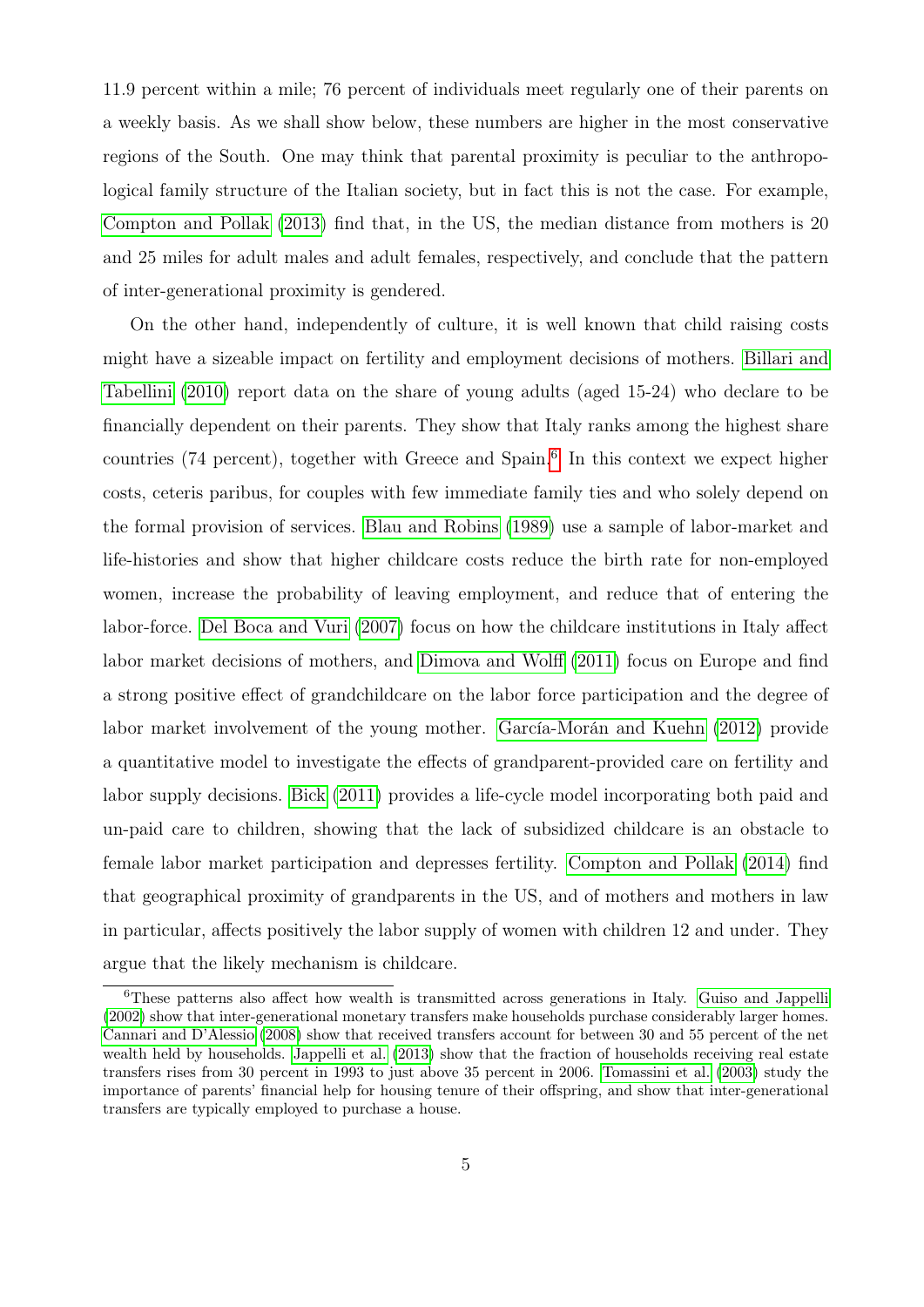The presentation of our findings is structured as follows. First, we show that the pension reforms implemented in Italy during the 1990s affected markedly the working horizon of individuals. As we will discuss further below, the cohorts considered comprise only individuals whose educational and fertility choices were taken at the time of reforms. This is an important point that we use to rule out the existence of multiple inter-generational channels. We document negative effects of the reforms on retirement probabilities of about 5 percent at age 50, which up to 1992 was the minimum retirement age set by law. In light of the steep transition rates from work to retirement in the 50 to 55 age range observed before 1992, we conclude that the reforms lengthened by about 5 years the working horizon of individuals. [Manacorda and Moretti](#page-29-3) [\(2006\)](#page-29-3) and [Battistin et al.](#page-26-0) [\(2009\)](#page-26-0) document similar effects on labor market participation rates using data from the Bank of Italy.

Second, we present results from reduced form regressions of fertility for households whose families of origin were differentially affected by the reforms. The thought experiment sets up the comparison of same-age females with observationally identical parents and parents in law but mandated to increasingly longer working horizons because of the reforms. We show that the number of parents eligible for pension benefits, which we use to proxy potential availability for informal childcare, has an important effect on fertility. One additional parent available in the early child-bearing years (during the 20s) increases by 5 percent the number of children in the household. We find that the fertility effects of pension reforms are more pronounced for family types oriented to a family-intensive social organization technology. As fertility in our data is measured in 2009 at the latest, we are not able to discuss whether the limited access to informal childcare results in a postponement of fertility decisions to the late child-bearing years (during the 30s) or in a permanent change. We however use official statistics to show that the marked differential in total fertility rates between the most and the least family-intensive areas of Italy started to close for generations of females whose parents were the most affected by the reforms. Consistently with our interpretation, the fertility gap between the two areas was fairly stable until that time.

In addition, we shed light on the possible channels at work behind these results. We start by investigating whether reliance on grandparental help reflects preferences or follows from financial constraints and/or lack of access to formal childcare. We show that the effects on fertility do not vary with household wealth once family ties are taken into account, and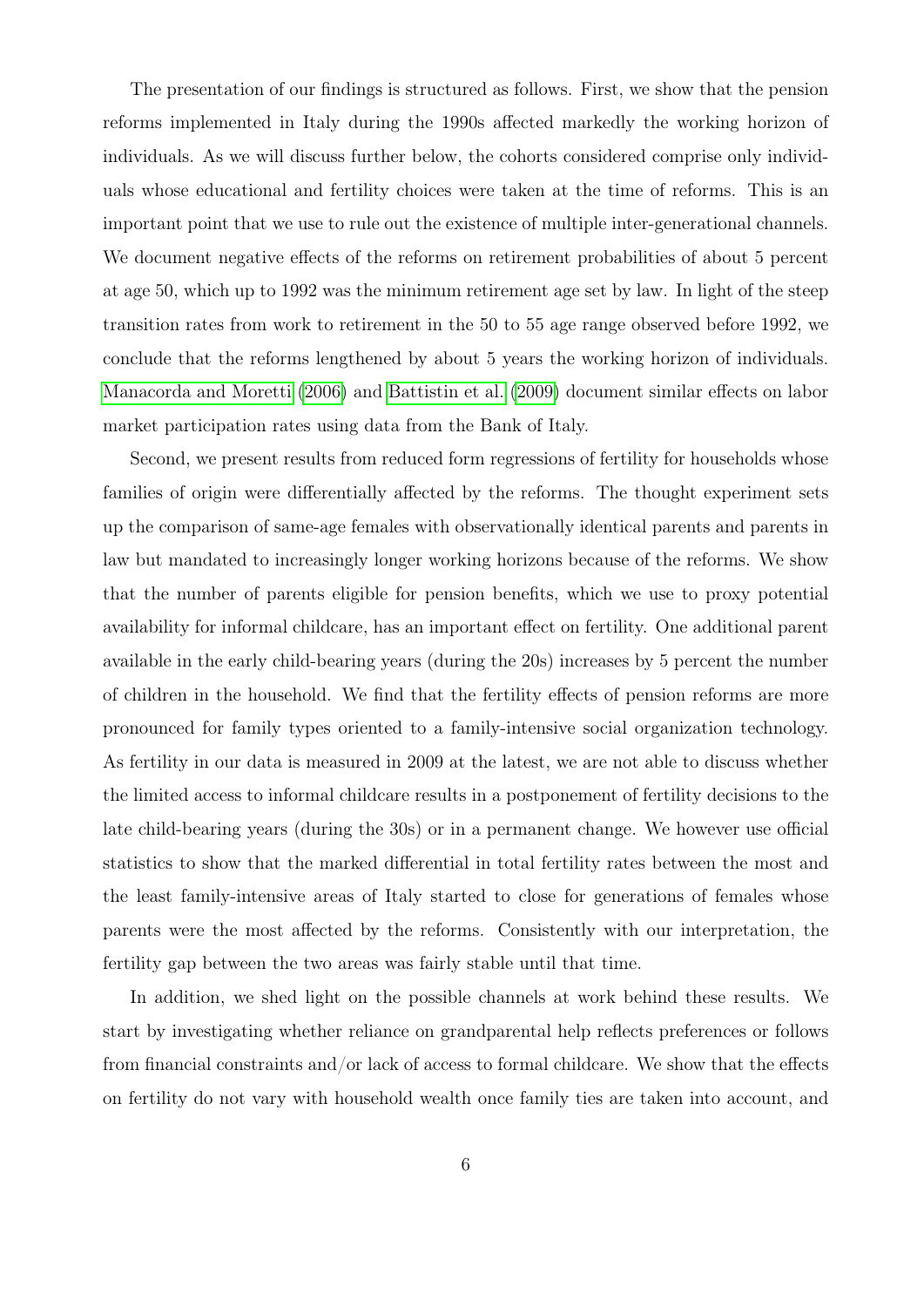that this conclusion is robust to the indicator of wealth employed. Also, we reach the same conclusion once we investigate the role of publicly provided childcare. We therefore conclude that the effects of grandparental availability are driven by preferences and social norms, consistently with the idea that familistic societies attribute more value to members of the extended family. We also document gender differences in the role of grandparents. The effects of grandparental availability are solely driven by availability of maternal grandparents, with a more pronounced role of the grandmother.

Finally, we explore the importance of two other margins of adjustment: labor supply and education. Changes in fertility decisions and the reduction of informal childcare may have resulted in increased labor market participation, and/or more investment in education. We do not find any inter-generational effect on labor supply. In line with our findings, recent work on Sweden - a high fertility rate country - has shown a limited effect of childcare policies on labor supply of the women (see [Lundin et al. 2008\)](#page-28-8). Other evidence for lower fertility countries, including Italy, seems also in line with our results. [Nicodemo and Wald](#page-29-5)[mann](#page-29-5) [\(2009\)](#page-29-5) show that in Mediterranean countries a very high percentage of women who do not work use non-parental childcare arrangements. We find a positive effect of number of grandparents available on the probability of obtaining a college degree, regardless of the extent of family ties. This suggests that the effect on fertility works over and above that on education.

The remainder of the paper is organized as follows. Section [2](#page-8-0) describes pension arrangements in Italy, introduces the data and explains the sample selection criteria adopted in the empirical analysis. Following a brief graphical analysis in Section [3,](#page-12-0) Section [4](#page-15-0) first discusses the effects of pension reforms on labor supply of the parental generation, and then shows the fertility effects of delayed retirement. Section [5](#page-20-0) discusses the mechanism behind our results and the role of alternative channels, and also provides falsification tests for the validity of our identifying restrictions. Conclusions and policy implications are deferred to Section [6.](#page-24-0)

### <span id="page-8-0"></span>2 Institutional background and data

#### <span id="page-8-1"></span>Pension arrangements in Italy

In the time window relevant to our analysis, pension benefits were conditional on eligibility obtained through old age or seniority criteria. In the former case benefits could be claimed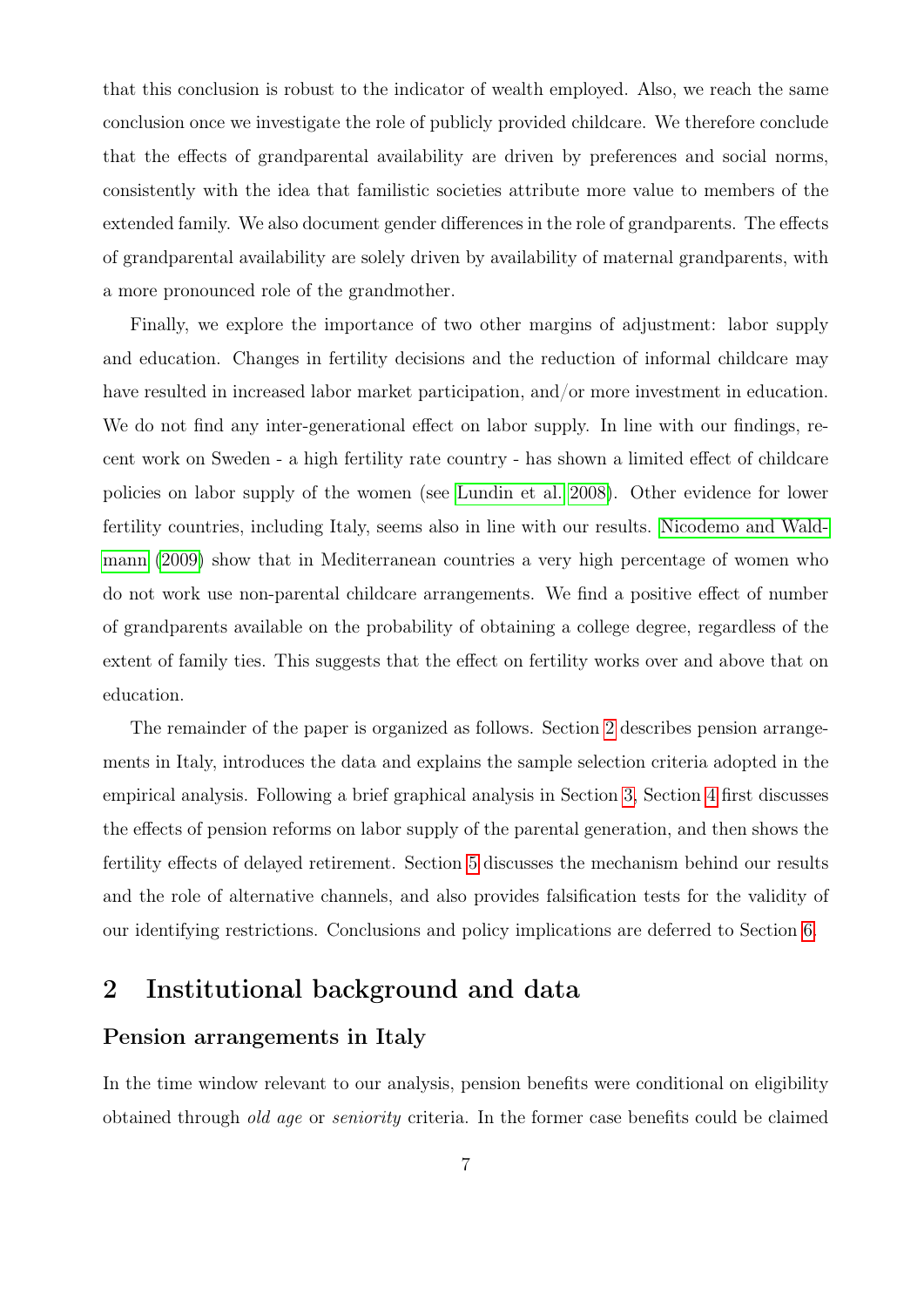after having reached a certain statutory age set by law. In the latter case eligibility depended on the number of years of contributions accrued, independently of age. Eligibility for pension benefits was obtained whatever of the two conditions was met first.

Until 1992 replacement rates were high, pension benefits were computed on the basis of the earnings-model and generous early retirement schemes were available. The ratio of pension benefits to GNP reached almost 16 percent in 1992, the highest value among industrialized countries. To respond to the growing unbalance, three reforms were rolled out between 1992 and 1997. The aim was to gradually tighten eligibility criteria by increasing the statutory retirement age and the minimum years of contributions, abolishing seniority criteria for individuals who entered the labor market after 1995, and indexing pension benefits to prices rather than wages.<sup>[7](#page-9-0)</sup>

The change to eligibility conditions was massive and is most simply understood by considering Figure [1,](#page-38-0) where reported is the minimum retirement age calculated from seniority and old age criteria (for a discussion of the institutional details underlying the computation see, for example, [Bottazzi et al. 2006](#page-27-0) and [Battistin et al. 2009\)](#page-26-0). The figure sets out the comparison of consecutive cohorts of individuals indexed by the year in which they reach age 50. A 13 year window is considered that spans the period relevant to our empirical exercise (1992-2004). A breakdown is considered by gender and sector of activity (public, private and self-employment), which represent the dimensions explicitly mentioned in the law. We also stratify by educational attainment (high school drop-outs, high school graduates and college graduates), which we use to compute years of contributions accrued since entrance in the labor market. To this end, although our data contain information on age at first job, age when highest qualification was attained, and employment histories for all interviewees, we adopt definitions that are unaffected by errors in self-reported measurements. In particular we assume continuous working careers from the year when the highest qualification was attained, and impose a common age of entrance in the labor market for all individuals sharing the same educational attainment (15, 19 and 24 for the three incremental categories

<span id="page-9-0"></span><sup>7</sup>The first of these reforms was presented in the second half of 1992 by the Government led by Giuliano Amato, and it is known as 'Amato' reform. The other two reforms were passed in 1995 and 1997, when Lamberto Dini and Romano Prodi, respectively, were in charge. These reforms are known as 'Dini' and 'Prodi' reforms. In 2001 the government led by Mario Monti abolished seniority pensions and introduced for early pension scheme, which is accessible by male (female) workers who contributed for at least 42 (41) years. It will follow from the sample selection criteria that all cohorts considered entered the labor market before 1995. This is why we maintain the distinction between seniority and old age criteria in Figure [1.](#page-38-0)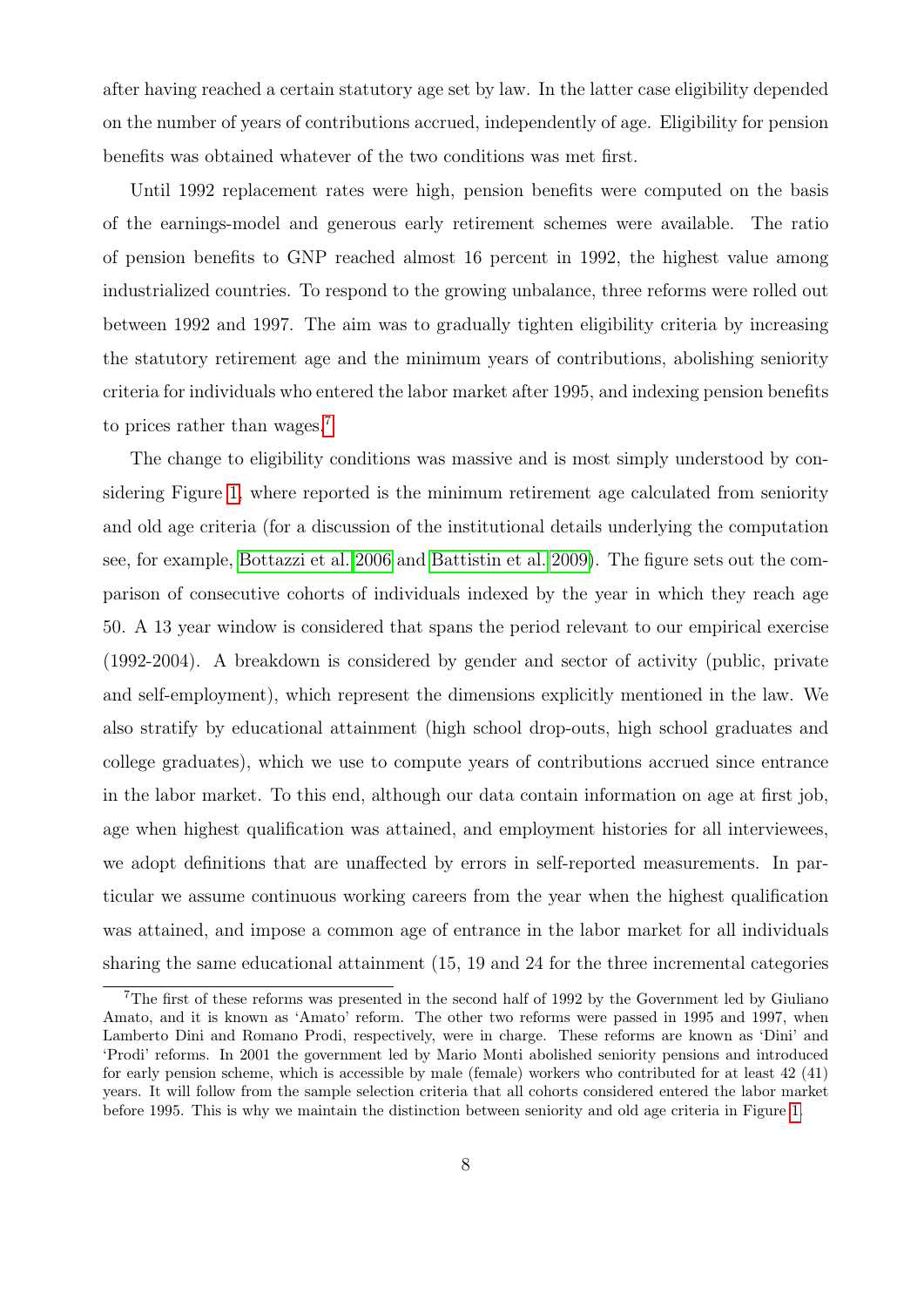considered, these being ages when the qualification is typically attained according to the Italian education system).

The evidence suggests that for the cohorts considered eligibility for seniority pensions was, by and large, the binding requirement. For example, until 1992 males employed in the private sector qualified for old age pensions at age 60, and for seniority pensions at any age provided that they had accumulated at least 35 years of social security contributions. As a result, until 1992 male private employees with a continuous working career from age 15 could retire as early as age 50. Accordingly, high school drop-outs working in the private sector aged 50 in 1992 are eligible for seniority pensions, but fall 10 years behind eligibility for old age pensions (see the left hand side graph in the top panel of Figure [1\)](#page-38-0). College graduate in the private sector entered the labor market 9 years later, and thus in 1992 cannot claim pension benefits (see the right hand side graph in the top panel). Notably, the minimum number of years of contributions for public workers was 20 up to 1992, making retirement not uncommon for individuals in their forties.

In the new regime the statutory retirement age was raised for private sector employees (e.g. from 60 to 65 for males), but not for public employees. Access to seniority pensions still requires at least 35 years of contributions, but provided that a minimum age condition is also met. This explains the gradual increase in years to eligibility that is observed as we move to the right of each panel. It emerges that relatively close cohorts of individuals faced, because of the regulatory interventions, sharp changes to their eligibility rules.

#### <span id="page-10-0"></span>Working sample

We use data from the newly released wave of the *Multiscopo Survey*, conducted by the Italian National Statistical Office in 2009 and released in October 2012. In particular, we use the Famiglia Soggetti Sociali - Condizione Infanzia (Family and Social Subjects) section of the survey. This is the third wave of a large cross sectional survey conducted every six years which collects detailed retrospective information on employment occasions and fertility decisions for each member of the sampled household. The frame is designed to yield a sample of about 18, 000 households representative of the Italian population.

Our setting considers three generations of individuals. We will label as grandparents those for whom we define the pension reforms status in the 1990s. Fertility will be measured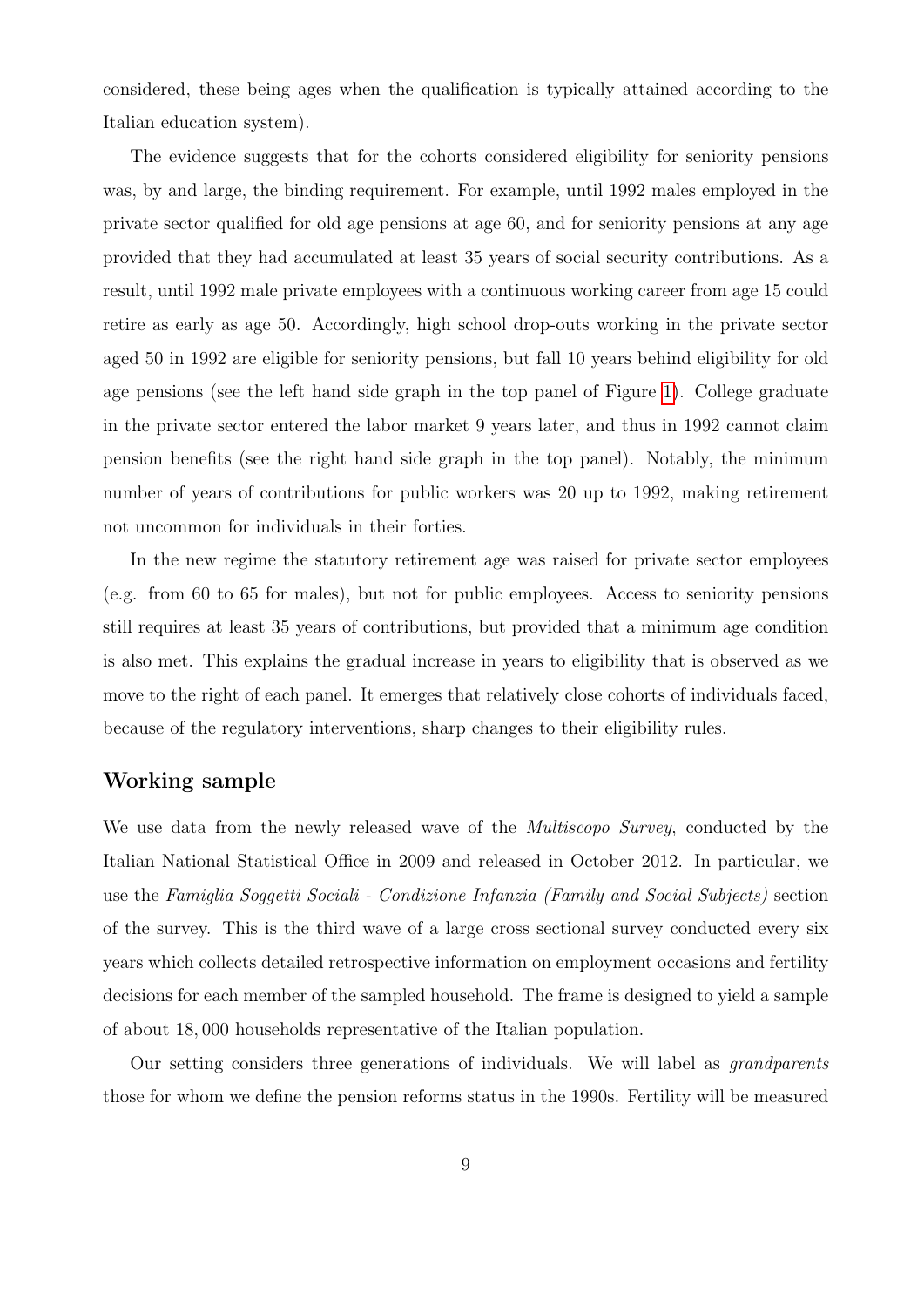for the *offspring* of this group. Also we will at times refer to children of the latter generation, which we will label as *grandchildren*. The offspring generation is used as pivotal group to define the working sample. By looking at official figures for the average age at first child, we selected married or co-habiting couples whose female member is aged between 23 and 37 during the reforms roll out (1992-2004). Individuals were interviewed in 2009, and detailed (current and retrospective) information was collected on significant events in the life of all household members. It follows that for both members in the couple we are able to reconstruct life cycle employment and fertility decisions until 2009. Other than event history data, the survey collects unique information on a broad spectrum of demographics describing the social background of the family. In particular, it provides detailed information on family structure, current and past close-knit networks and informal help and assistance received during critical events, life of the couple, relationship with the family of origin, help provided to children by family members and relatives, permanence of young adults in the family, careers of all family members and social mobility. Will refer to the 4, 333 couples in this group as 'Main Sample', for which descriptive statistics are presented in the left hand side panel of Table [1.](#page-30-0)

Most importantly for the purpose of this paper, for both members of the couple demographics were collected on the families of origin. These consist of education, year of birth and a coarse indicator of the main occupation of both the father and the mother of the interviewee. By using these variables and the rules described in Section [2,](#page-8-1) we imputed pension eligibility of all members in the family of origin. It follows that we are able to retrieve labor supply and fertility information at various ages of the female member of the Main Sample, and relate these to the pension eligibility status at that age of members of her family of origin as well as of those of her partner.

In the spirit of the two-sample instrumental variable idea [\(Angrist and Krueger, 1992\)](#page-26-7), we used year of birth of members in the family of origin to construct an additional sample. This consists of individuals interviewed in 2009 and born in a time window that matches that of grandparents in the Main Sample. Summary statistics for the year of birth of grandparents as obtained from the Main Sample are in Table [1,](#page-30-0) while the full distribution is presented in Figure [A.1](#page-43-0) By considering these figures we selected males and females born between 1925 and 1955, regardless of the marital status declared in 2009. This yielded a sample with 6, 467 males and 7, 399 females, which we will label as 'Sample of Grandparents' and use to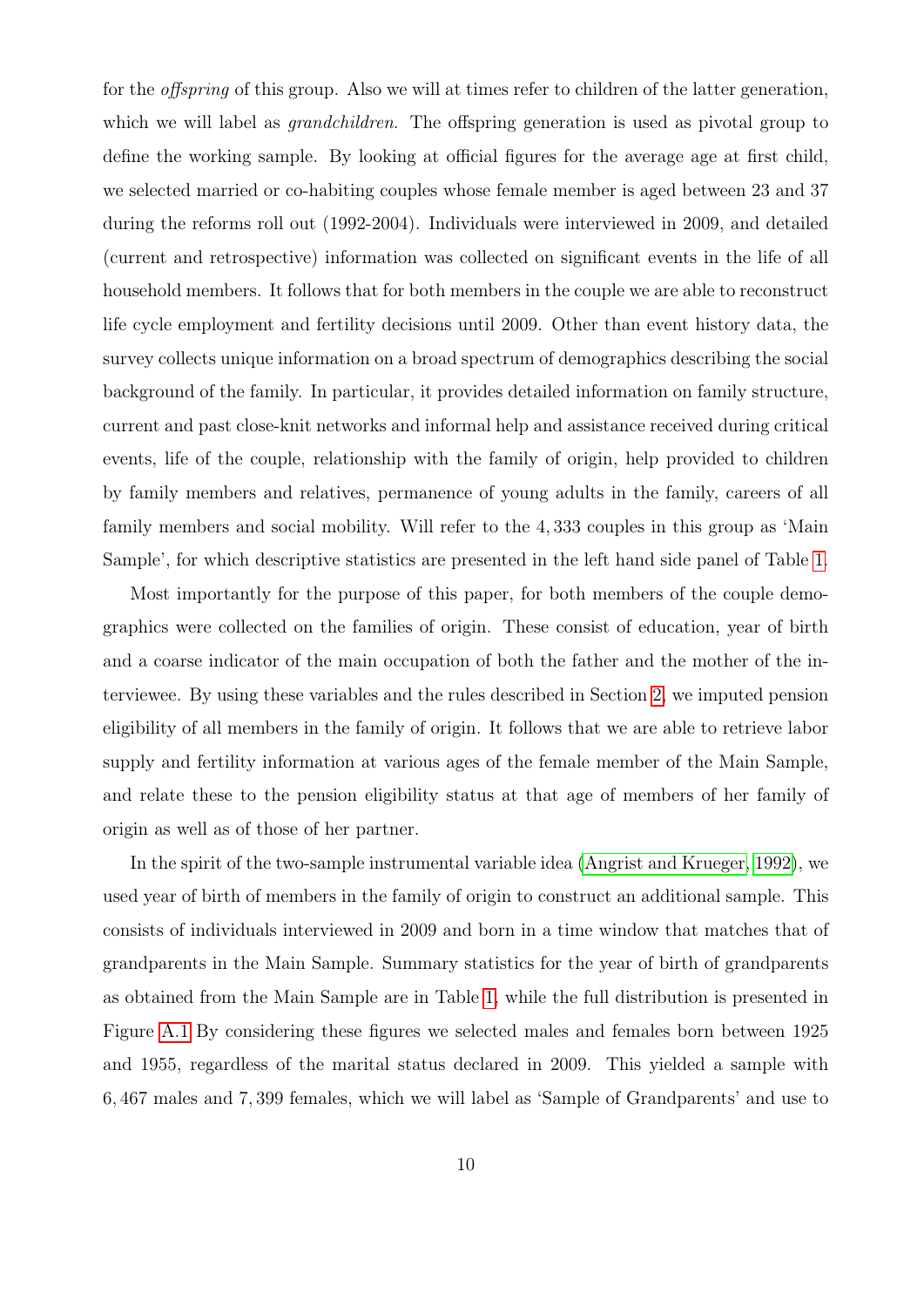investigate the direct effects of the pension reforms taking advantage of the event history modules of the questionnaire. Replicating the procedure followed above, for all individuals in this sample we imputed the pension eligibility status at various ages. We can therefore define the employment life cycle histories and retirement decisions for all individuals in the Sample of Grandparents, and relate these to the exogenous changes introduced by the reforms. Descriptive statistics are presented in the right hand side panel of Table [1.](#page-30-0)

# <span id="page-12-0"></span>3 Descriptive statistics and graphical analysis Pension eligibility and labor supply

Our investigation of pension reforms begins by deriving descriptive evidence in Figure [2](#page-39-0) that is suggestive of sizeable effects on labor market participation of individuals in the Sample of Grandparents. The graphical analysis presented is derived according to the following procedure. As in Figure [1,](#page-38-0) the horizontal axis runs over groups indexed by the year in which the individual reaches age 50. The top panel reports, for each cohort, the average minimum retirement age of individuals calculated from seniority criteria as explained above. The bottom panel reports cohort percentage of employed individuals at 53 and 55, as the available empirical evidence suggests a substantial transition to retirement in this age range before 1992 (see, for example, [Battistin et al. 2009\)](#page-26-0). To limit the number of figures, we present results only for male individuals.

The discontinuity in employment probabilities depicted in the bottom panel mirrors the discontinuity of pension eligibility in the top panel. As summary statistics, we computed regressions of minimum retirement age on a post-reform dummy and a second order polynomial in cohort, controlling for region fixed effects. Results suggest that the number of years to pension eligibility increased for males by about 5 years for males employed in the private sector, and to nearly 9 years if we consider public workers and self-employed.

We will use between cohort variation in pension arrangements as an exogenous shock to the labor supply of grandparents, and through this to the available time they could devote to the care of grandchildren. The thought experiment sets out the comparison of same age females with observationally identical parents and parents in law mandated to increasingly tighter requirements for pension eligibility. The source of variability employed is presented in Figure [3,](#page-40-0) which is computed from the Main Sample. The horizontal axis refers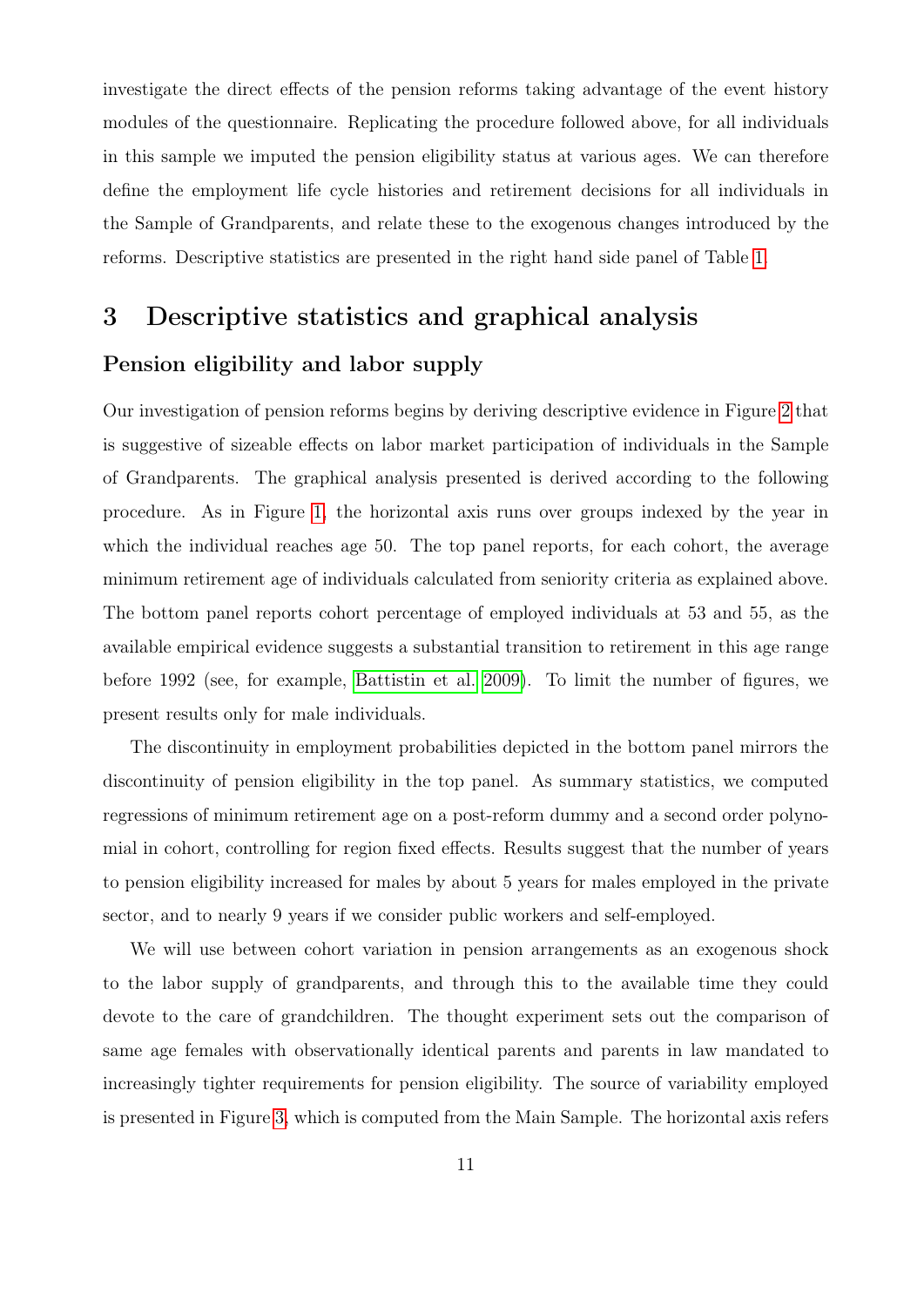to the cohort of birth of the female member of the couple. Each point on the vertical axis reports the residualised total number of eligible grandparents in the household at different ages of the female member of the couple, residuals being taken with respect to age and education of grandparents. This quantity before taking residuals represents the total number of grandparents potentially available for childcare, and will be used in the regressions below. It is clear that females born in the 1970s lived their twenties and thirties in a setting with a substantially lower potential supply of childcare with respect to older peers born in the 1960s. The question is whether this change induced by the implementation of pension reforms reflects into differential fertility decisions.

#### Family ties and the role of culture

Using a number of variables on the relationship of individuals in the Main Sample with their families of origin, we derived an indicator for the strength of family ties. For both members of the couple we have information at time of interview on the place of residence of their parents, on the modality and frequency of contacts (visits or telephone calls) and on whether they meet regularly for lunch or dinner over Sundays or week ends. In addition, we have information for whether the couple at the time of marriage received financial help to buy the house, and on parental place of residence at that time. We extracted the first principal component from 6 variables spanned by this information, and standardised the index so that it increases with the extent of family ties. We attributed strong family ties to those couples with values of this index above its sample median. Figure [A.2](#page-44-0) plots the geographical distribution of the percentage of households with strong family ties, and delivers a picture consistent with evidence that others have already documented from different data (see, for example [Alesina and Giuliano 2013\)](#page-26-8). Summary statistics are presented in Table [2.](#page-30-1)[8](#page-13-0)

Implicit is the idea that pension reforms did not alter the extent of family ties, for example through effects on mobility of individuals that depend on the working horizon of

<span id="page-13-0"></span><sup>8</sup>Consistently with [Alesina and Giuliano](#page-26-8) [\(2013\)](#page-26-8), we show in Figure [A.2](#page-44-0) that family ties are negatively correlated with female labor force participation in 2009 (although the same conclusion holds up when different years are considered). Moving causality to the background, the figure is suggestive of persistent effects of cultural norms across economic conditions and of a more traditional role for the woman in environments with strong family ties. Also presented in Figure [A.3](#page-45-0) is the distribution across areas of per-capita number of seats at kindergarten in 2009, which we used to proxy the supply of public (formal) childcare. This information, collected by the Italian National Statistical Office, is available only from 2003 and is therefore not used in equation [\(3\)](#page-16-0). The association between ties and childcare availability is worth of notice.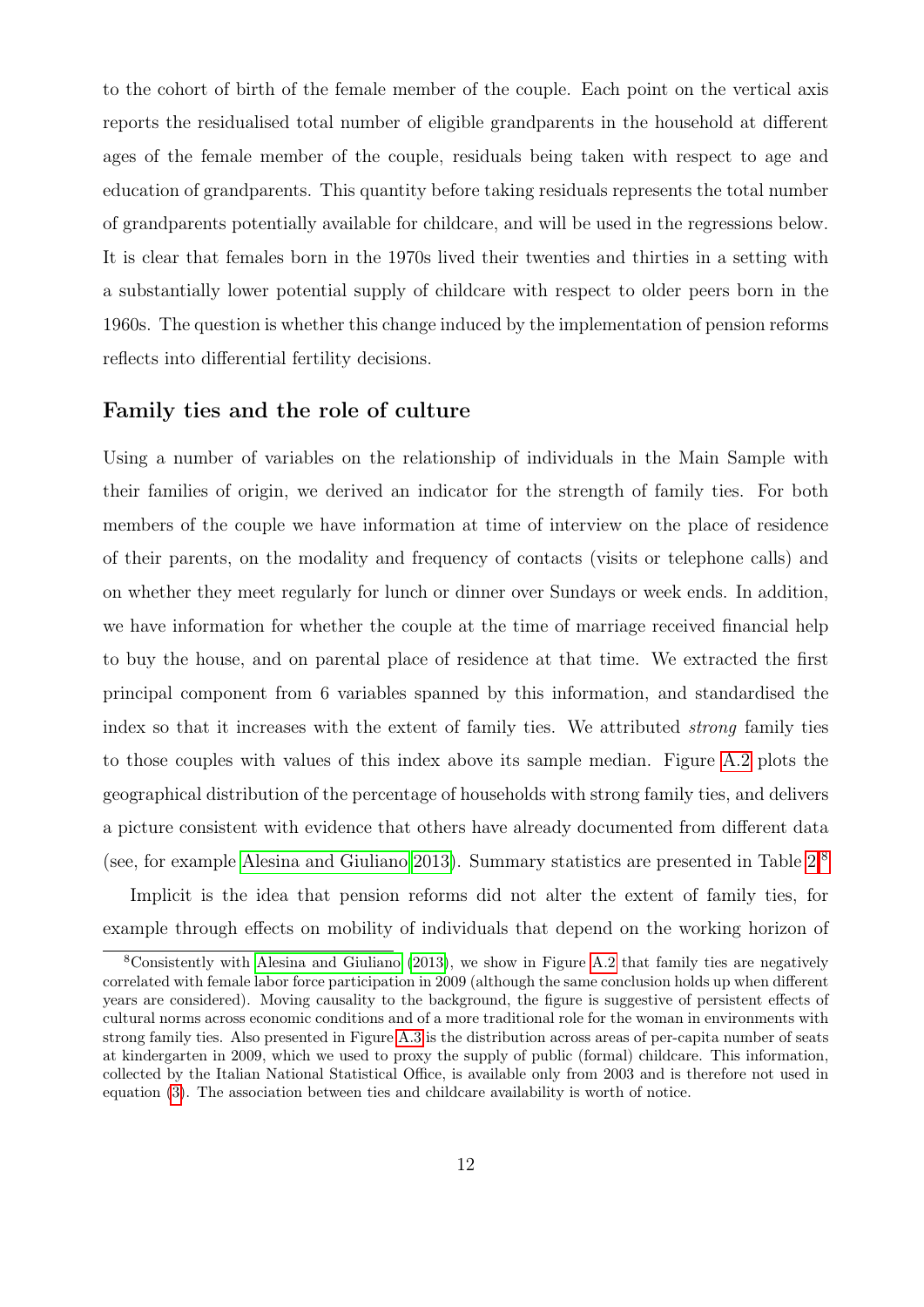their parents. This is an assumption for which we cannot provide direct evidence using one wave of data, as information on proximity of grandparents is collected only at time of interview. We circumvent the problem by pooling the three existing waves of *Multiscopo* Survey. Although the different structure of some modules across survey waves does not allow us to pool data for estimating our main equations of interest, information on family ties is consistently collected over time. We therefore use this feature to contrast indicators of proximity between grandparents and adult offspring as measured in three occasions (1998, 2003 and 2009). We select cohorts of grandparents by taking a five-point window centered at those who were the first to be affected by reforms (i.e. those born in 1946 and aged 50 in 1996, as seen in Figure [2\)](#page-39-0). Straightforward calculations show that by pooling cohorts born between 1940 and 1945 (pre-reform) we can measure proximity at all ages between 53 and 68. [9](#page-14-0) Similarly by pooling cohorts born between 1946 and 1950 (post-reform) proximity can be computed at all ages between 48 and 63.

We set out the comparison between pre- and post-reform cohorts with respect to various indicators of distance. We kept all individuals born between 1940 and 1950, and computed (a) percentage living in the same municipality of their offspring; (b) percentage having lunch or dinner with offspring regularly on Sundays; (c) percentage meeting offspring at least once a week; (d) percentage calling offspring at least once a week. For each indicator of proximity,  $t_{ca}$ , we estimate:

<span id="page-14-1"></span>
$$
t_{ca} = \mu(a, c) + \beta \mathbb{1}(c \ge 1946) + \eta_{ca},\tag{1}
$$

where c and a are, respectively, cohort and age,  $\mu(a, c)$  is the parametrization adopted for age and cohort effects (quadratic polynomials),  $\mathbb{1}(c \ge 1946)$  is an indicator for post reform cohorts and standard errors are clustered by cohort. Estimation is carried out by limiting the analysis to the age range  $53 - 63$  to ensure full support. Results are presented in Table [3,](#page-31-0) and show relatively precise zeros for the post reform coefficient associated to all indicators of family ties. The graphical analysis in Figure [A.4](#page-46-0) also confirms substantially parallel age profiles for family ties for pre and post reform cohorts.

As an alternative robustness check, we experienced with alternative definitions of family

<span id="page-14-0"></span> $9P$ roximity is reported in 1998, 2003 and 2009. Thus for any cohort of parents c we can compute a measure of distance from adult offspring when individuals in the cohort are aged  $a, a + 5$  and  $a + 11$ , with  $a = 1998 - c.$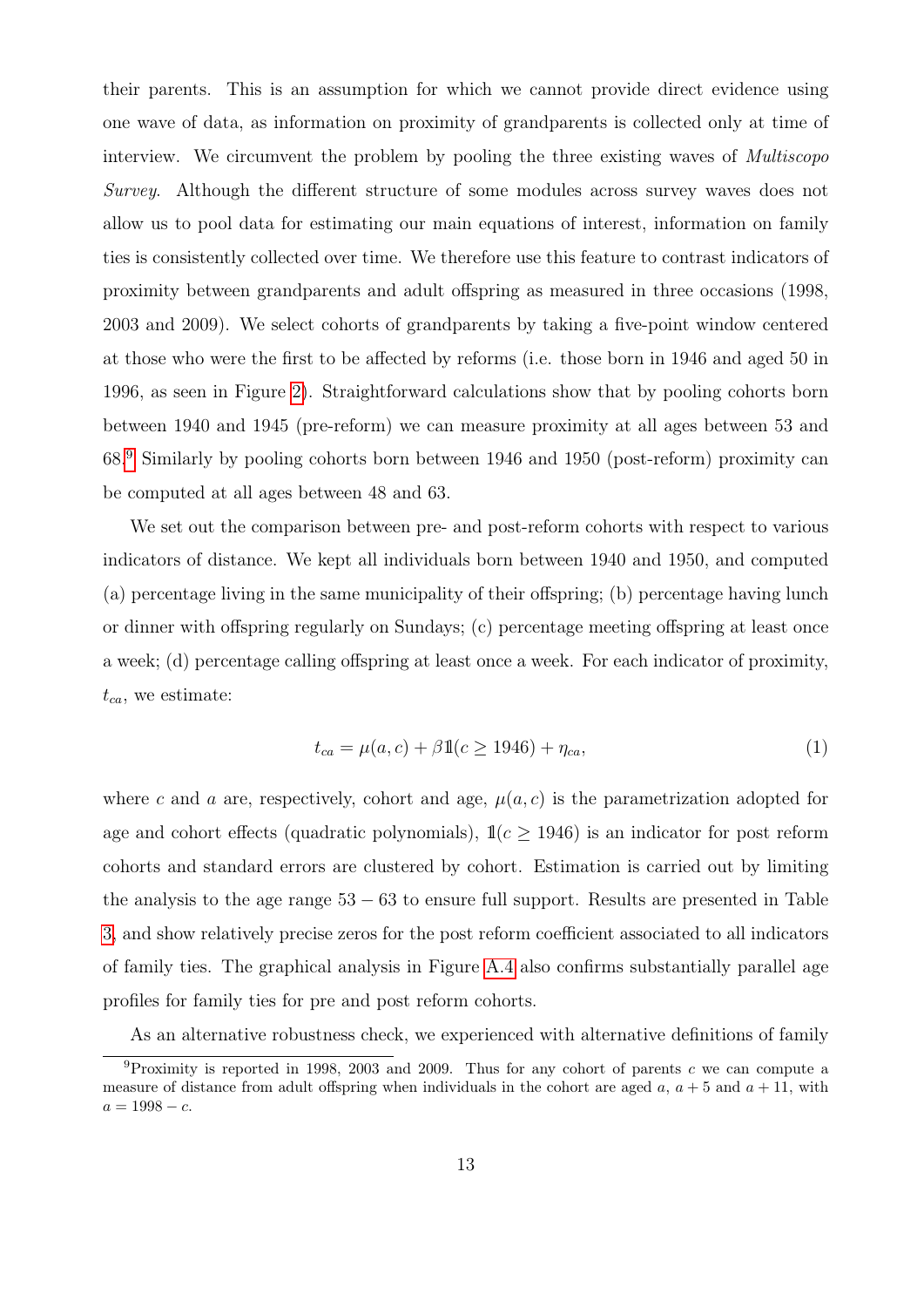ties to limit the spurious effects of differential mobility between pre- and post-reform cohorts. We defined ties independently of proximity relying only on the frequency of telephone contacts. It turns out that this alternative definition yields qualitatively the same results presented in Table [5](#page-33-0) below. These results are documented in Table [A.1.](#page-42-0)

## <span id="page-15-0"></span>4 Empirical framework

#### Effects of pension reforms on parental labor supply

Moving from the non-parametric analysis above, we now investigate the statistical relevance of the effects documented by framing the problem in a regression setting. We start from information in the Sample of Grandparents. Labor force participation of individual  $i$  at age  $a, y_{ia}$ , is modelled as a polynomial function of cohort of birth,  $c_i$ , the indicator for pension eligibility at age  $a$ ,  $z_{ia}$ , and a set of demographics and area-level characteristics that are agespecific,  $w_{ia}$ . The latter set comprises variables that vary over time and, through this, with age of individuals. Conditional on age and demographics, identification of the coefficient on  $z_{ia}$  is obtained using variability across cohorts. In light of the sample selection criteria adopted, we restrict the analysis to the range  $a = 50, \ldots, 57$  for high school dropouts and  $a = 50, \ldots, 60$  for high school graduates as, away from this range, little variability in  $z_{ia}$  is observed in our data. We report results from the following specification estimated by gender:

<span id="page-15-1"></span>
$$
y_{ia} = \rho_0(a) + \sum_{a=50}^{60} \alpha_a d_{ia} z_{ia} + \rho_1 c_i + \rho_2 c_i^2 + \rho_3 \mathbf{w}_{ia} + \varepsilon_{ia}, \tag{2}
$$

where  $d_{ia}$  is the indicator for individual i having age a. In practice age effects are modelled through a quadratic polynomial in age  $\rho_0(a)$ , and we impose that the coefficients on cohort and  $w_{ia}$  are constant with age as results proved robust to this choice. In our specification,  $w_{ia}$  consists of a full set of dummies for region of residence and educational attainment. Throughout the analysis standard errors are clustered by cohort, education and sector of activity, which together define the level of variability of the variable  $z_{ia}$ .

Results from specification [\(2\)](#page-15-1) are reported in Table [4,](#page-32-0) separately for males and females. The breakdown by educational attainment is also considered, as the age range relevant to retirement decisions varies importantly along this dimension. The focus here is on the effects of introducing more stringent eligibility requirements on labor supply. Because of this, equation [\(2\)](#page-15-1) is estimated excluding homemakers. We define this group by selecting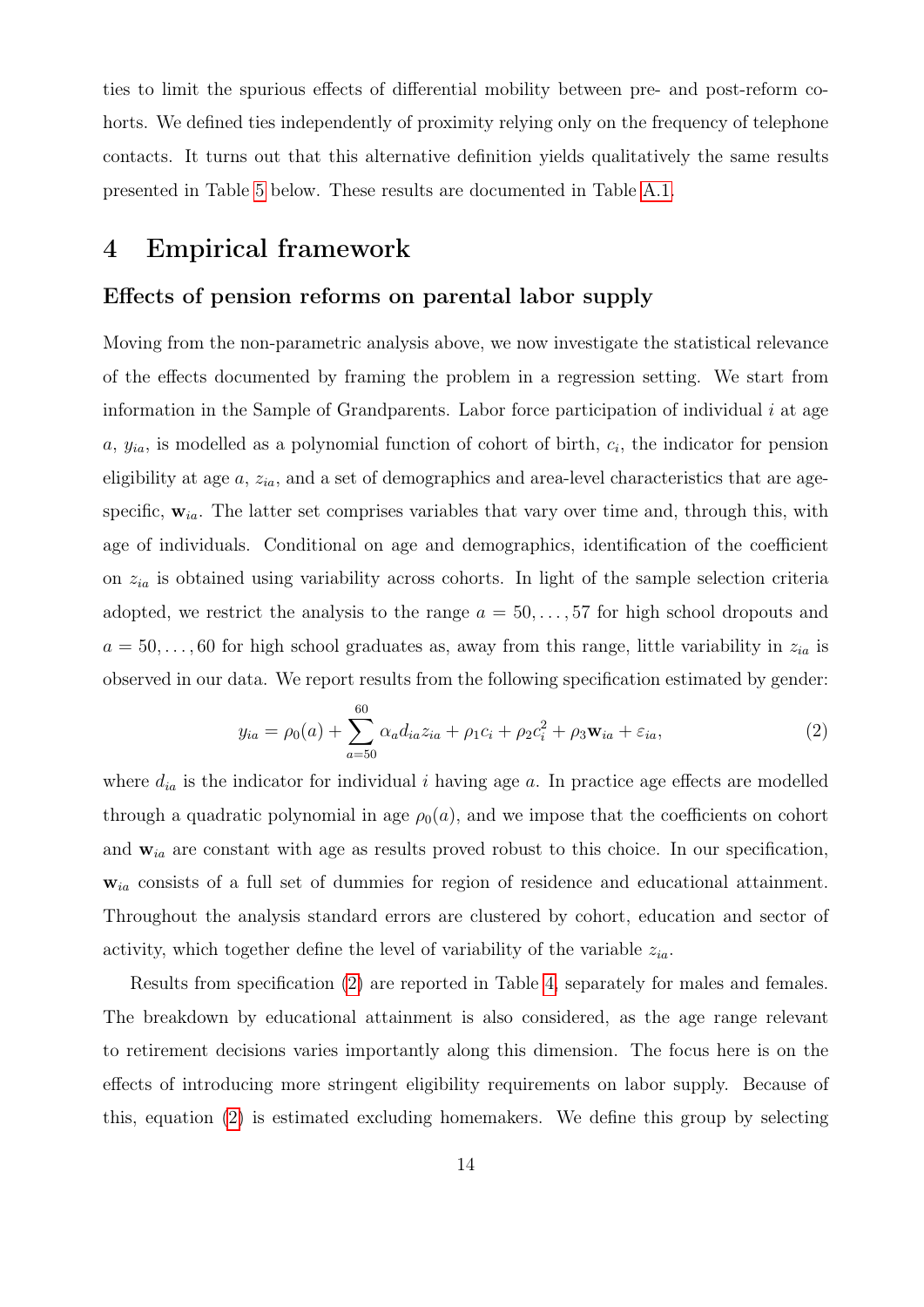females who have been permanently out of the labor force over the life cycle. This group represents almost 40 percent of females in the Sample of Grandparents.

Columns (1) and (4) report results by gender for the full sample. Eligibility for pension benefits has a negative effect on labor force participation at all ages, and this effect increases as the individual ages. For example, eligibility acquired for males by age 55 makes retirement at that age more likely by about 8 percent. As pension reforms gradually increased old age requirements to 65 and 60 for males and females, respectively, it is reassuring to notice that the effects in column (4) shrink as the individual approaches age 60. Columns (2) and (3) make clear that age-specific effects for males are non-parametrically identified using information for individuals with different educational qualifications. Columns (5) and (6) convey the same information in the sample of females.

Overall results point to important effects of pension reforms on labor force participation, and are in line with previous evidence documented from different data [\(Manacorda and](#page-29-3) [Moretti 2006](#page-29-3) and [Battistin et al. 2009\)](#page-26-0). In particular, the regression discontinuity strategy in the latter paper shows that for a large portion of individuals the decision to exit the labor market was taken upon obtaining eligibility.

#### Fertility effects of delayed retirement

Estimation is carried out using data from the Main Sample. Fertility of female  $j$  at age  $a$  is measured by a dummy for being mother at that age,  $f_{ja}$ , over the range  $a = 23, \ldots, 37$ . The following specification is considered:

<span id="page-16-0"></span>
$$
f_{ja} = \delta_0(a) + \sum_{a=23}^{37} \gamma_a d_{ja} \bar{z}_{ja} + \delta_1 c_j + \delta_2 c_j^2 + \delta_3 \mathbf{x}_{ja} + u_{ja}, \tag{3}
$$

where  $c_j$  is cohort of birth of the female,  $\delta_0(a)$  is a quadratic polynomial in age and  $\mathbf{x}_{ja}$ are age-specific demographics. The variable  $\bar{z}_{ja}$  is computed as number of members in the family of origin (parents and parents in law) who are eligible for pension benefits when the female member of the couple is aged a. Age profiles are modeled non-parametrically through interactions defined by the dummies  $d_{ja}$ 's for equally spaced age bands spanning the 23 – 37 interval. Identification of these coefficients rests upon the variability in Figure [3.](#page-40-0)

Due to coarse information on the sector of activity for members in the family of origin, we impute pension eligibility from cells defined by gender and education using rules for private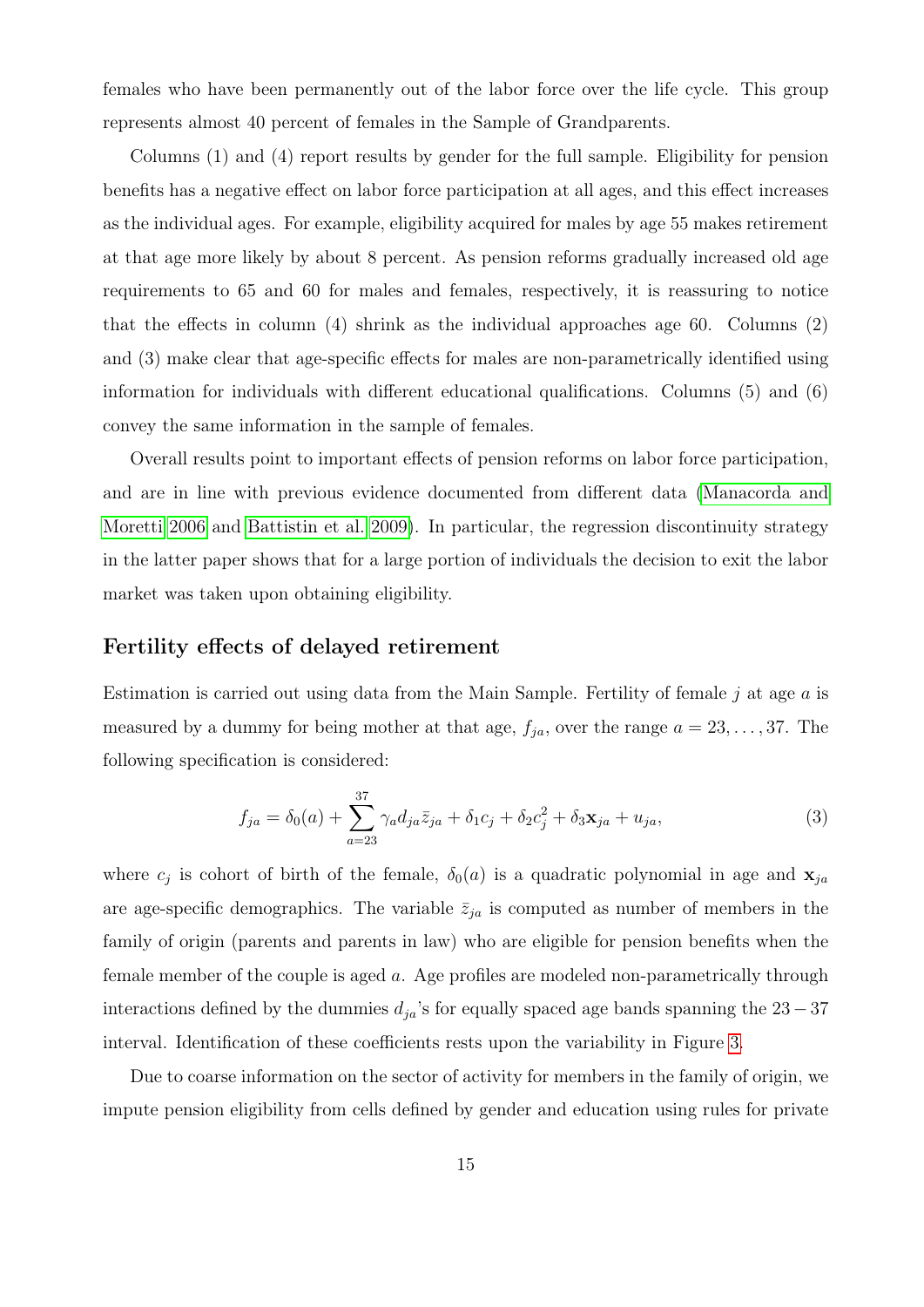sector workers (i.e. using the top row of figures from both panels in Figure [1\)](#page-38-0). We do so also for homemakers in the families of origin, which can be identified with some caveats that we discuss in Section [5.](#page-20-0) The inclusion of homemakers in the grandparental generation does not affect the validity of our identification strategy. This group consists of 'never' takers with respect to pension reforms, and thus does not convey useful information for estimating the parameter we are after.

Controls in  $x_{ja}$  can be grouped into three categories. First, we use variables that are directly related to the couple; these are education of head and spouse, age of the male member, region of residence and regional female employment rate. Second, we use characteristics that are related to composition of the family of origin and which are member specific: dummies for being still alive, age and education. The latter variable is meant to net off lifetime resources in the family, which most likely are transmitted across generations; age effects are instead used to capture differential propensity or availability of older members to provide childcare. Finally, we include number of siblings of couple's members to model the potential competition for grandparental time between young relatives, and a dummy for being the first born male in the family of origin to control for preferences frequently encountered in familistic environments.

The main results are in columns  $(1)-(3)$  of Table [5,](#page-33-0) where presented is the effect of number of grandparents available on the probability of being mother. Column (1) indicates that the effect is positive and statistically significant after age 29, which for the years after the reform according to official figures is close to the average age at first child in Italy. One additional grandparent available at that age increases the likelihood of being mother by 3 percent. In columns (2) and (3) we investigate the interplay between cultural factors and changes to the close-knit by stratifying for family ties. We find that column (1) masks important heterogeneity along this dimension, as the effects of grandparental availability come from the most familistic environments. Columns  $(4)-(6)$  and  $(7)-(9)$  focus on the probability of having more than one child and on number of children, respectively. A drop in the supply of available grandparents affects total fertility during child-bearing years.

There is a vast empirical literature on the role of culture and family ties for fertility and female labor supply decisions. The general conclusion is that social norms in southern European countries affect living arrangements, and that are strong predictors of a more tra-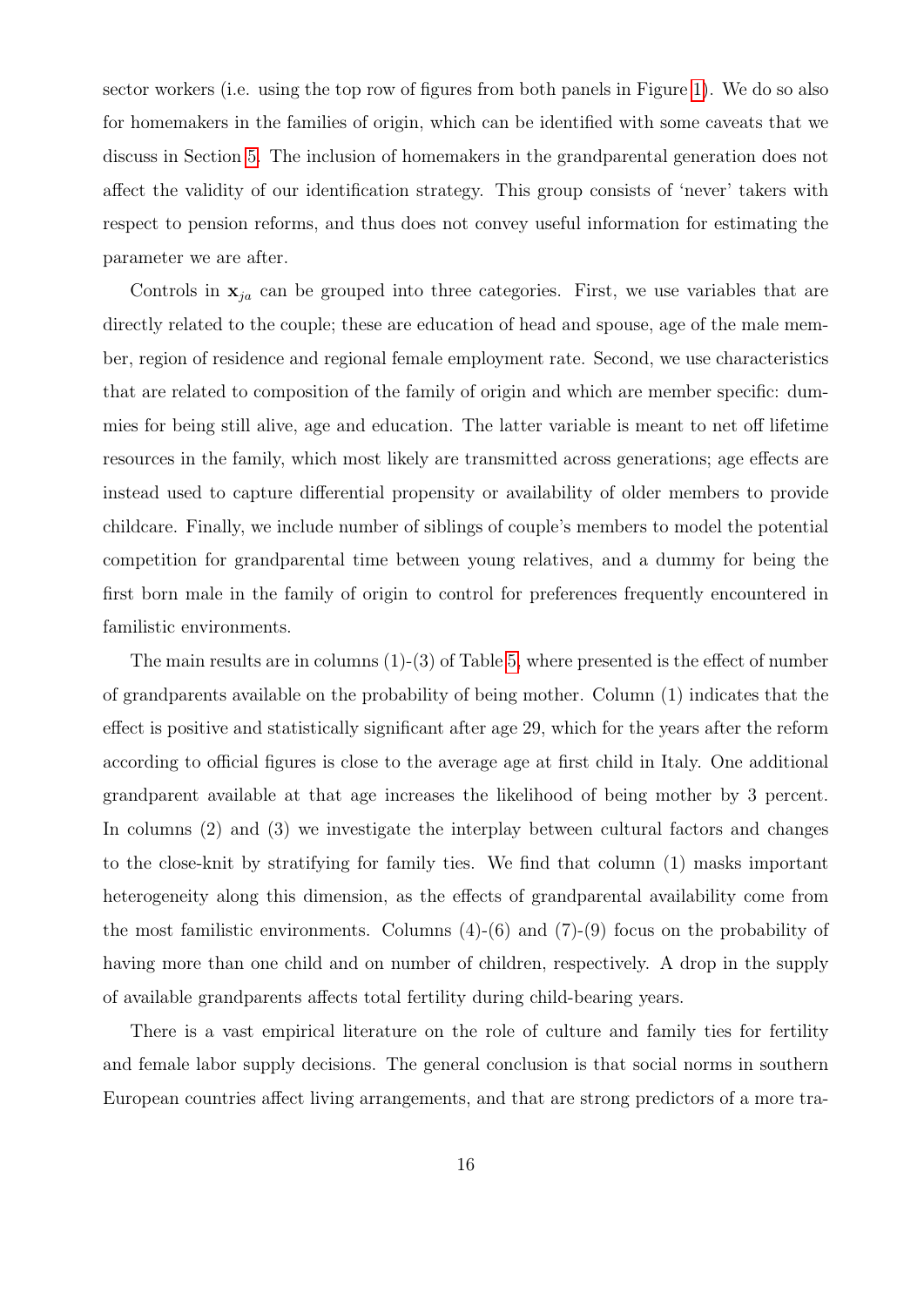ditional role of the woman in the society. Youths move out of parental home for marriage, do not cohabit, and the male breadwinner culture affects both female labor market participation [\(Alesina and Giuliano 2010\)](#page-26-4) and fertility decisions [\(Fernández and Fogli, 2009\)](#page-28-9). The results in column (10) of Table [5](#page-33-0) show a negative association between the probability of living with parents and their eligibility for pension benefits. The finding is consistent with the interpretation offered by [Manacorda and Moretti](#page-29-3) [\(2006\)](#page-29-3) on the role of parents in the nest-leaving process. Parents' labor income allows them to offer their children higher consumption in exchange for their presence at home. [Manacorda and Moretti](#page-29-3) [\(2006\)](#page-29-3) use the same pension reforms that we consider here to instrument for disposable income at the household. Column (10) offers a reduced form interpretation of their results, implying that young individuals whose parents are affected by reforms delay exit from parental home.

In columns (11) and (12) we focus on households with weak and strong family ties. Results are driven by the weak family ties, suggesting that the effect on fertility operates over and above the effect on living arrangements. Should the effect on fertility follow mechanically from an effect on living arrangements, the latter effect would be higher with strong family ties. There are additional reasons to believe that the readiness for leaving the family if the 'bribe' is not adequate, as suggested by [Manacorda and Moretti](#page-29-3) [\(2006\)](#page-29-3), is not the most plausible channel at work given the institutional setting in Italy. Pension reforms have meant not only the postponement of retirement but also the reduction of pension benefits. As shown in [Bottazzi et al.](#page-27-0) [\(2006\)](#page-27-0), the effect on pension wealth is negative and the offset between private and pension wealth is below one, which implies a negative effect on overall wealth. Therefore, it is hard to describe pension reforms as a positive shock to wealth. In addition, even if only what matters is current disposable income, liquidity problems are unlikely to play a role. As discussed by [Battistin et al.](#page-26-0) [\(2009\)](#page-26-0), employees receive a large bonus payment upon retirement (technically: a severance pay), which implies that one would expect parents who retire being less cash constrained than those who do not retire.

#### Additional evidence from official statistics

To put our results in context, Figure [4](#page-41-0) plots the number of children at age 32 against year of birth of the mother using published data from 1970 to 2012 as obtained from the official publications by the Italian National Statistical Office. The focus on the years of data 1970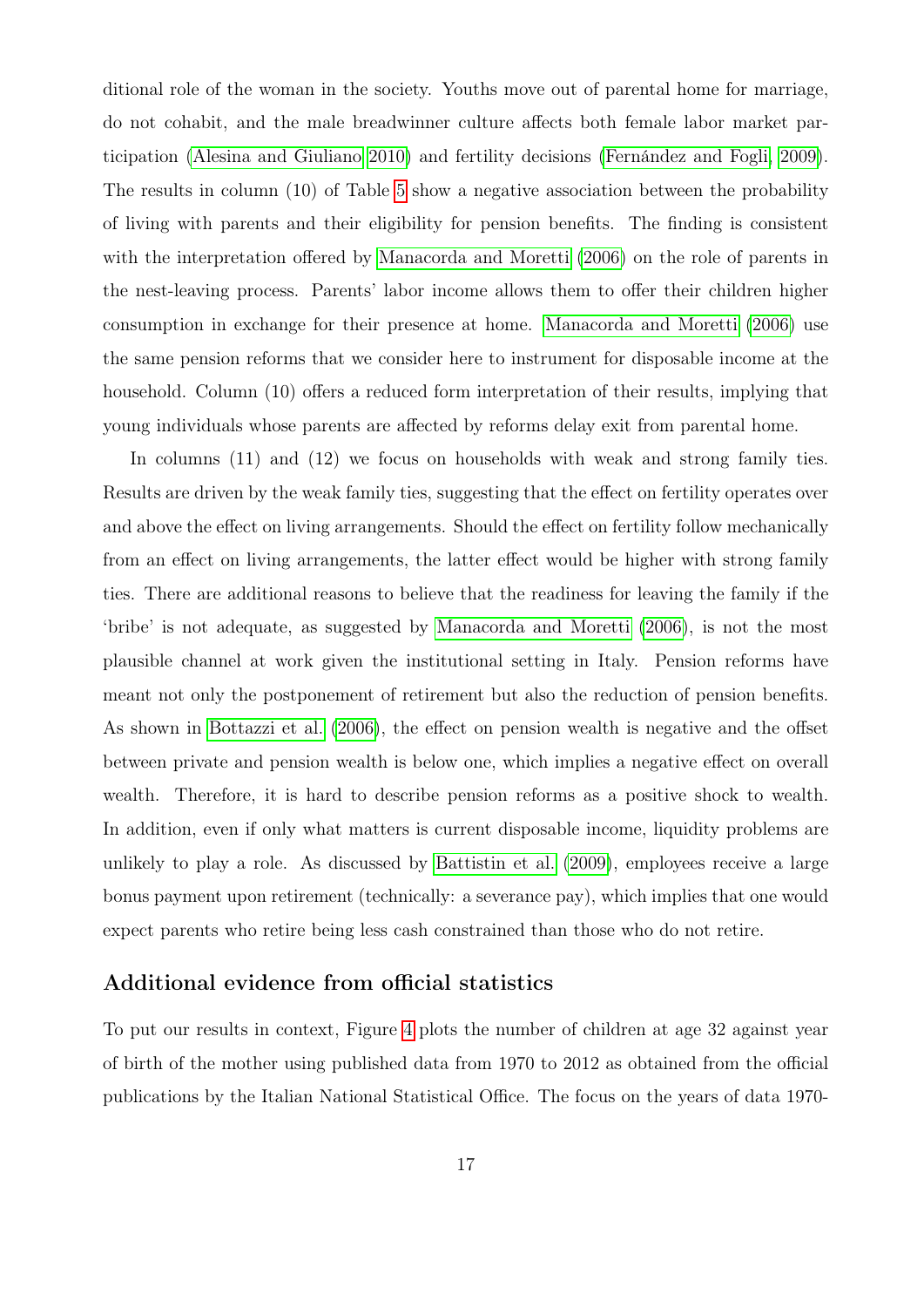2012 ensures the computation of fertility at age 32 for all cohorts of the Main Sample without resorting to approximations or projections. The vertical line refers to the cohort of females born in 1963, and aged 32 in 1995. Cohorts at the right hand side of this line spent an increasingly longer span of their reproductive cycle after the roll out pension reforms. For example, the cohort of those born in 1970 were 25 at the reform roll out, and fertility in Figure [4](#page-41-0) reflects the cumulated effect of 7 years of exposure. Similarly, the 1975 cohort cumulates the effects from age 20.

The continuous line in Figure [4](#page-41-0) reports the average number of children by age 32 computed using residents in Southern Italy. Building upon the sharp geographical divide depicted in Figure [A.2,](#page-44-0) we take the figures for the South as proxy for the fertility rate among strong family ties households. Similarly we use Northern regions to proxy the fertility rate among weak family ties households. The dashed line in the figure reports the difference between the continuous line and its counterpart constructed using only regions in the North and is termed the South-North differential.<sup>[10](#page-19-0)</sup>

As documented by various studies in the literature (see, [Caltabiano et al. 2009\)](#page-27-9), fertility in the most familistic areas of the country has considerably declined for the youngest cohorts. The difference between cohorts born in the 1960s and in the 1970s is about 0.5 children, out of nearly 1.8 children for those born in the later 1950s. Interestingly, the South-North divide was substantially stable until the 1963 cohort, with females in the South having on average 0.5 more children than those in the North. Fertility in Northern regions also steadily decreased for these cohorts, although it shows a turning point for the most recent cohorts born during the 1970s. These are facts that are all well documented in demography. The dashed line in Figure [4](#page-41-0) shows that, despite the common trend across areas of the country, the drop in fertility was differentially more pronounced in the most familistic regions.

This pattern is consistent with results presented in the third panel of Table [5,](#page-33-0) which imply that pension reforms should have affected mostly environments characterized by strong ties. Taking Table [5](#page-33-0) at face value the dashed line in Figure [4](#page-41-0) can be given a difference in differences or a synthetic cohort interpretation (see [Abadie et al. 2010\)](#page-26-9), with Northern

<span id="page-19-0"></span><sup>&</sup>lt;sup>10</sup>Either definition was obtained using official administrative borders. The Northern territory consists of the following regions: Piemonte, Valle d'Aosta, Liguria, Lombardia, Veneto, Trentino Alto Adige, Friuli Venezia Giulia and Emilia Romagna. The Southern territory consists of Campania, Abruzzo, Molise, Puglia, Basilicata, Calabria, Sicilia and Sardegna.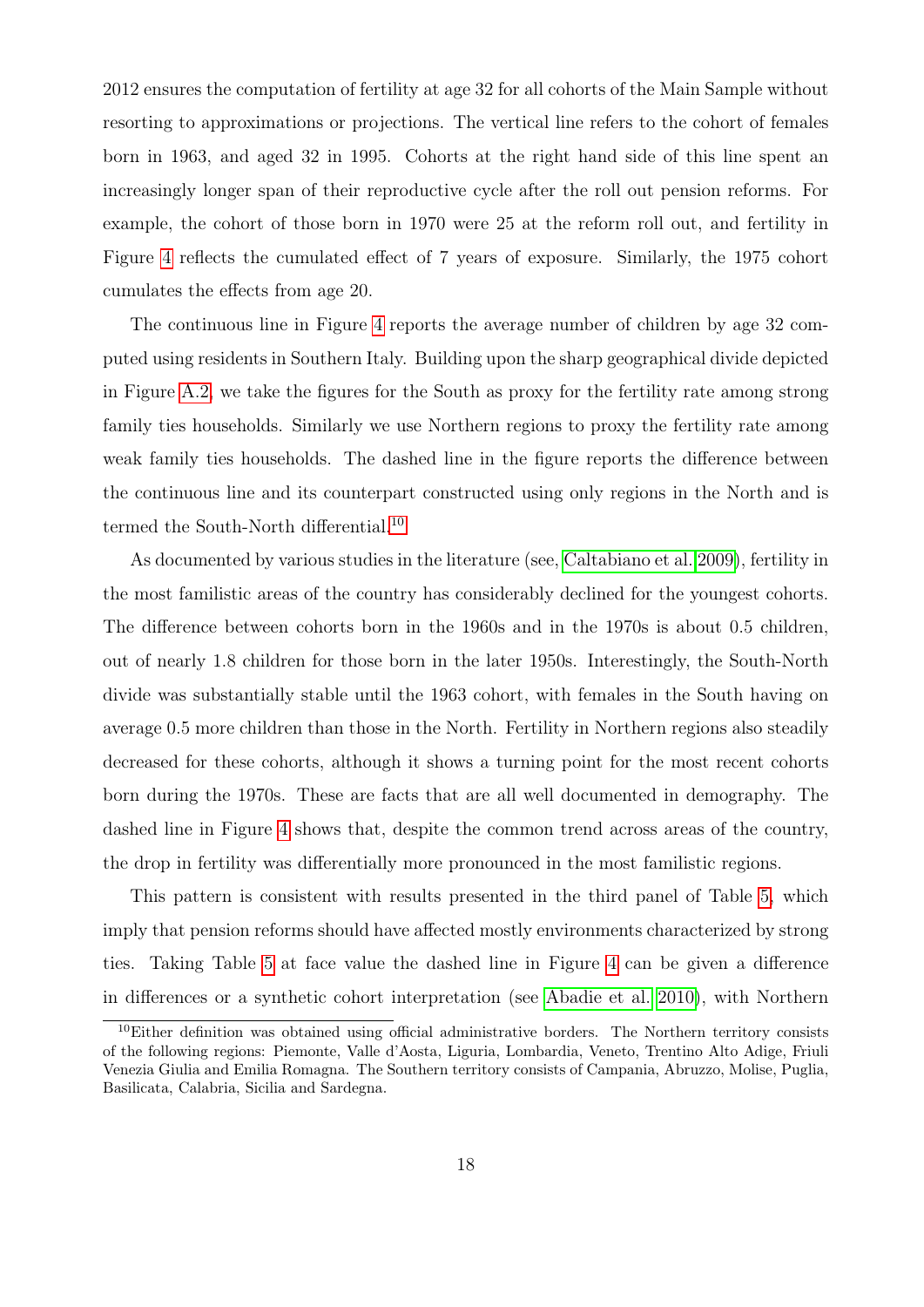regions representing the counterfactual fertility for the South. Column (9) of Table [5](#page-33-0) points at an estimated effect of about 0.08 children per additional grandparent available. This figure should be compared to an average of 1.55 children by the age 32 (i.e. 5 percent) for the cohort of females marginally unaffected by the reform at that age (i.e. 1963) living in the South. The stability of the difference before the 1963 cohort is also suggestive of important changes after the implementation of pension reforms, and this is consistent with our interpretation.

# <span id="page-20-0"></span>5 Alternative channels at work and placebo tests Preference for grandparental childcare versus resources

The results presented in Table [5](#page-33-0) are silent about the channels driving the effect of grandparental eligibility on fertility of their offspring. On the one hand the evidence documented is consistent with strong preference for grandparental childcare. At the same time, the decision to rely on grandparents may be driven by the lack of affordable formal childcare opportunities.

To evaluate the importance of households resources for fertility decisions, we interact two proxies of wealth with  $\bar{z}_{ja}$ . The first proxy is based on educational attainment of family members, the second on house size. Results are presented in Table [6:](#page-34-0) columns (1)-(3) for the former and columns  $(4)-(6)$  for the latter proxy. In either case we conclude that the effects documented in Table [5](#page-33-0) remain also in the absence of financial constraints. Using the education proxy, 'high wealth' households are defined by considering the highest educational attainment of the head and the spouse. To ensure some balance between groups we set the cut-off to high school graduates, although results are robust with respect to the definition adopted. The house size indicator first computes per-adult number of rooms in the house, and then classifies households over and below the area average to adjust for housing market prices. The effects of family ties dominate the effects of financial constraints, thus unveiling a latent taste for grandparental childcare in child-bearing decisions. The fertility decisions of close-knits are substantially unaffected by resources: effects estimated for 'low wealth' and 'high wealth' couples are similar and, if anything, larger in the latter group when education is considered. The house size proxy also does not yield any appreciable difference in the effect of pension eligibility between high and low income families.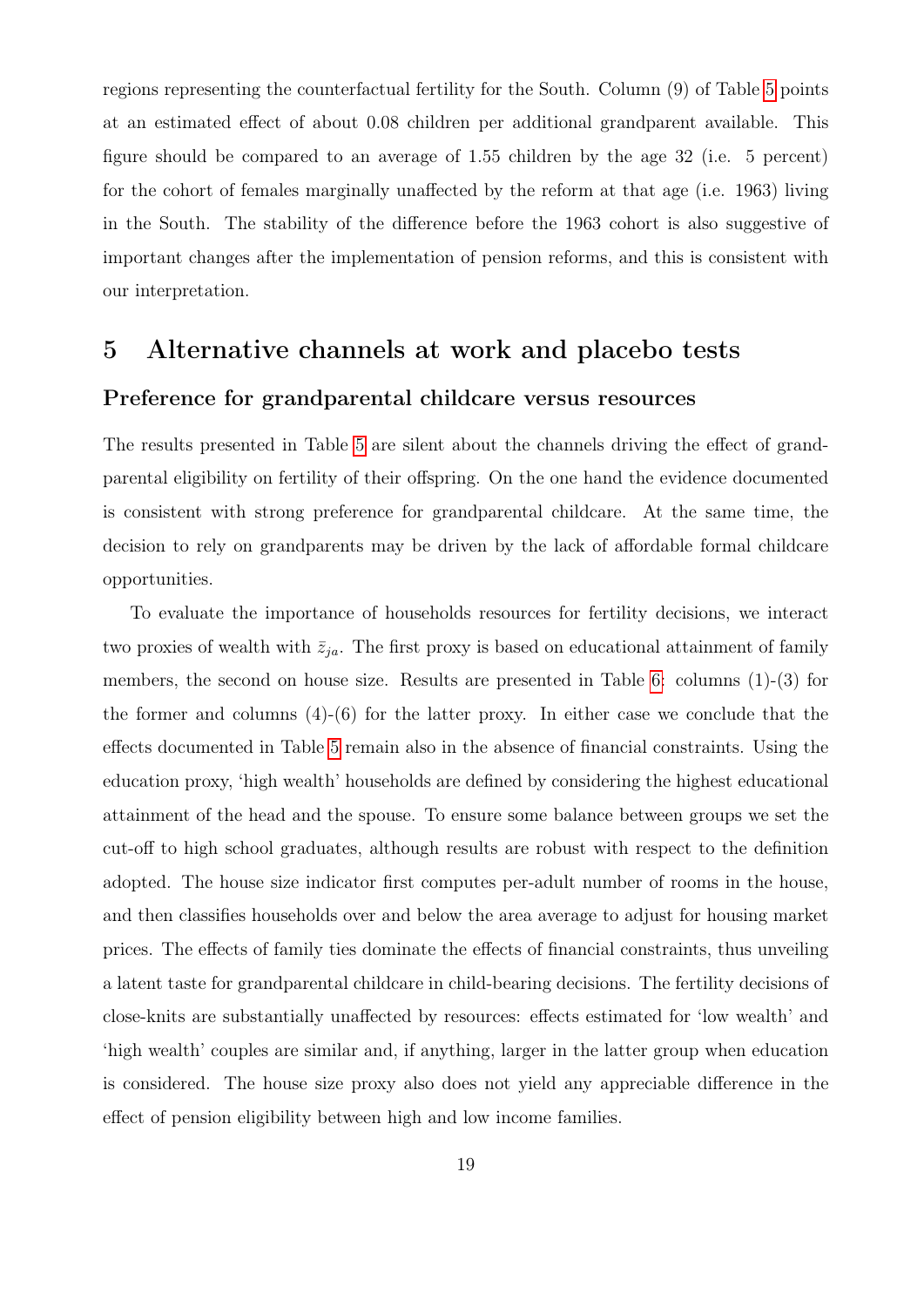We also take a broader view of resources and classify as 'high wealth' those households living in areas with kindergarten coverage above the national median. We therefore exploit variability arising from close-knits with weak and strong ties living in socio-economic environments offering good coverage of public childcare. Figures released by the National Statistical Office indicate a strong geographical gradient in the per-capita number of kindergarten seats. Interestingly enough, this pattern is the mirror image of the geographic distribution of family ties in the country. Not only the South is distinguished by persistently higher unemployment and lower per-capita income, but it also presents a substantially lower number of public structures than Northern and Central regions (see Figure [A.3](#page-45-0) in Section [A\)](#page-42-1). For example the percentage of local authorities offering (free or almost fully subsidised) formal childcare varies between 24.3% in the South and 82.6% in the North-East. Columns (7)-(9) in Table [5](#page-33-0) suggest that improved access to public childcare attenuates the effect of grandparental availability in the presence of weak ties. On the contrary, it leaves unchanged the effect with strong ties. The results replicate the same patterns documented in Table [5,](#page-33-0) and are consistent with the view that social norms shape preferences, and that familistic societies attribute more value to childcare provided within the extended family.<sup>[11](#page-21-0)</sup>

#### Grandmothers versus grandfathers

As in a familistic society the division of labor (and the specialization) between men and women is more pronounced, the question then arises of whether the role of grandmothers is somewhat special compared to that of grandfathers. If this is the case, the preference for grandmothers may conceal important non-linearities in the effects documented in Table [5.](#page-33-0)

The issue is investigated in Table [7,](#page-35-0) where we focus only on couples where maternal and paternal grandparents are alive in order to keep the sample composition constant across all columns. Here  $\bar{z}_{ja}$  is defined, in turn, as number of grandfathers and grandmothers available, number of maternal and paternal grandparents available, and as whether the maternal grandmother and grandfather are available. The first three columns of Table [7](#page-35-0) consider availability of female members (top panel) and male members (bottom panel). The results point to important gender differences that are consistent with a more traditional role of the woman for the provision of chilcare. This interpretation is reinforced once we consider

<span id="page-21-0"></span> $11$ For a survey on the interaction between social norms on preferences, see [Postlewaite](#page-29-6) [\(2011\)](#page-29-6).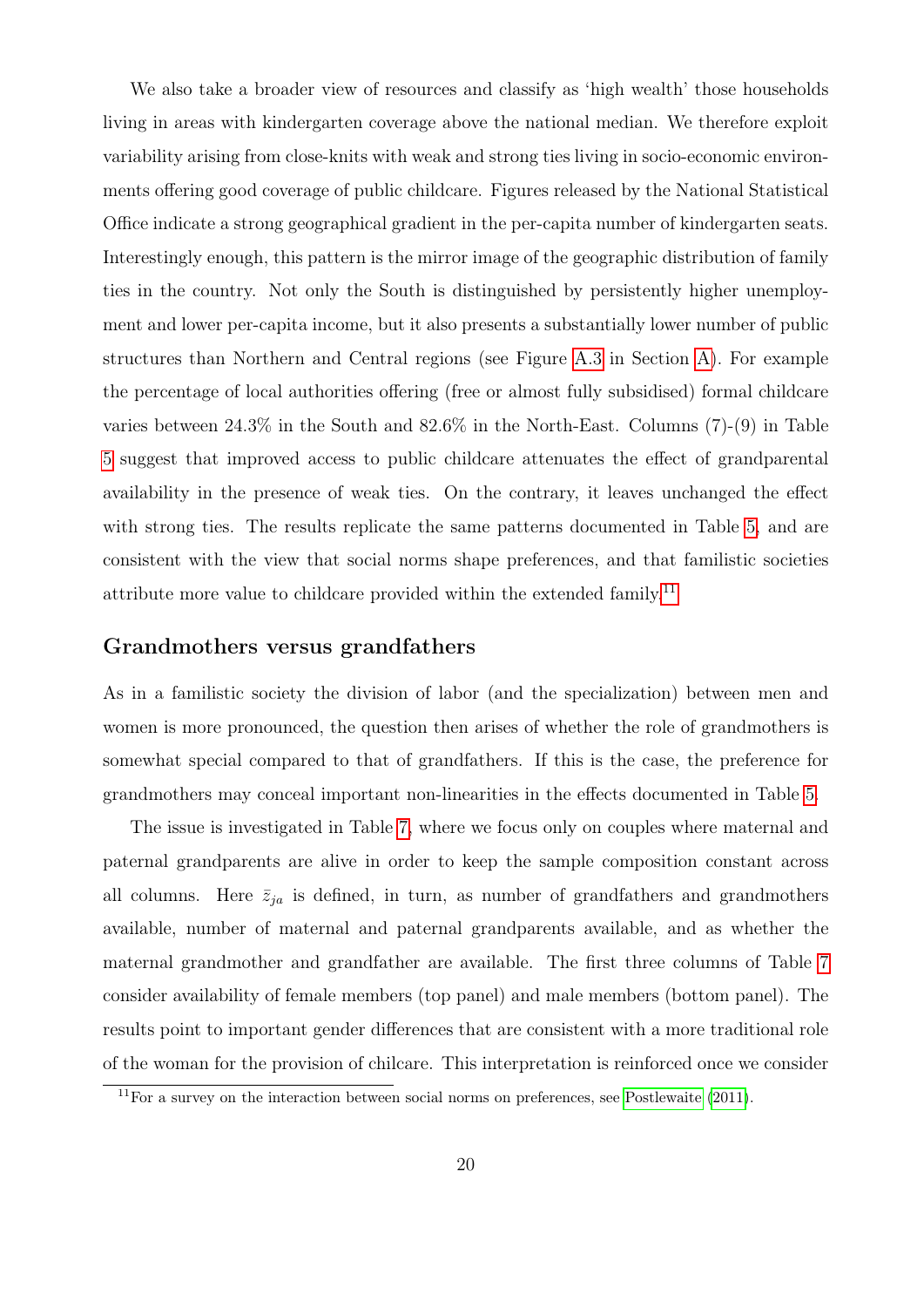the difference between column (2) and column (3), as gender differeces are almost entirely driven by the presence of strong family ties.

The available evidence documents variation of the quantity (and quality) of grandparental childcare between paternal and maternal kin (see [Danielsbacka et al. 2011](#page-28-10) and references therein). Accordingly, we investigate whether fertility decisions depend on the availability of maternal or of paternal grandparents. Therefore, in columns (4)-(6) of Table [7](#page-35-0)  $\bar{z}_{ja}$  is the number of maternal (top panel) and of paternal grandparents (bottom panel). The results suggest that the baseline effect is mostly driven by the availability of maternal grandparents. The probability of being mother in the presence of strong ties increases by 0.100 (0.014) for each extra maternal (paternal) grandparent available at the age of 29-31.

Together with the results in the first three columns of the table, the evidence suggests that the effects on fertility are mainly driven by the availability of maternal grandmothers. This is directly assessed in columns (7)-(9) of Table [7,](#page-35-0) where we investigate whether, among maternal grandparents, the availability of grandmothers is quantitatively more important than that of grandfathers. This done in the right panel of Table [7](#page-35-0) where  $\bar{z}_{ja}$  is a dummy for whether the maternal grandmother (top) or the maternal grandfather (bottom) is eligible for pension. The results point to a larger effect of maternal grandmothers as opposed to maternal grandfathers. Among strong family ties households, the probability of being mother at the age of 29-31 increases by 0.142 if the maternal grandmother is eligible for pension, and by 0.062 if the maternal grandfather is eligible. The evidence from American data in [Compton](#page-27-5) [and Pollak](#page-27-5) [\(2013\)](#page-27-5) also suggests that the relationship between transfers and proximity differs by gender, with married couples living somewhat closer to the mother of the female member.

#### Fertility decisions with inactive grandmothers

To the extent that grandmothers are homemakers, changes in pension legislation should not affect their availability as providers of childcare. We can use this idea to define a placebo test for the validity of our approach. We therefore estimate equation [\(3\)](#page-16-0) on subsamples of couples depending on the number of homemakers in their families of origin. Results are presented in Table [8.](#page-36-0) The first panel is obtained by selecting couples in the Main Sample in which either the maternal or the paternal grandmother is a homemaker. The central panel is instead derived considering couples in which both the maternal and the paternal grandmother are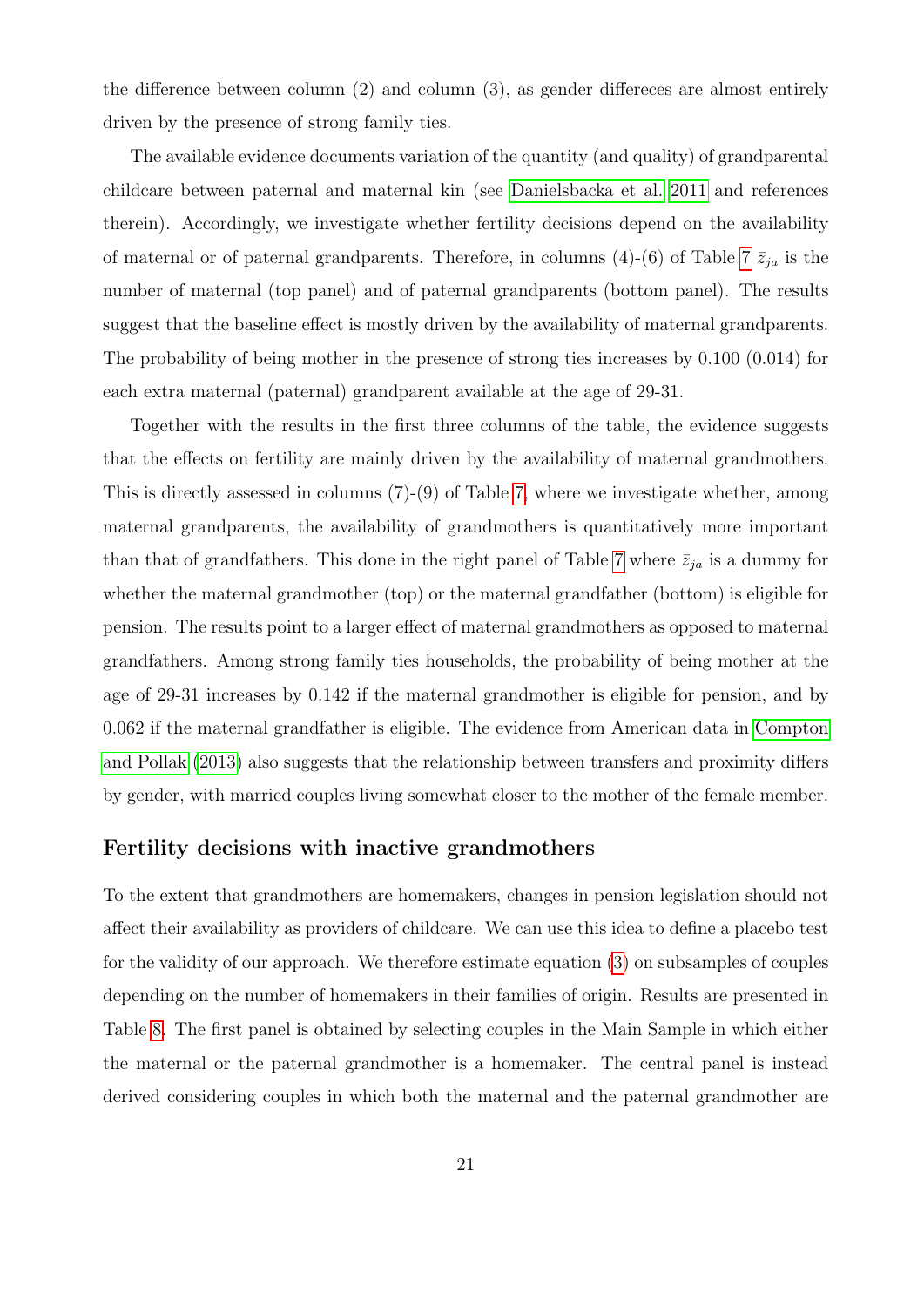homemakers.<sup>[12](#page-23-0)</sup> Despite the admittedly lower precision that results from these sample cuts, it is worth noting that grandparental availability becomes increasingly less important as the number of homemakers increases. This effect virtually disappears in the central panel of the table, consistently with the idea of the prominent role of grandmothers.

The last panel of Table [8](#page-36-0) provides an additional check for the validity of our approach. To the extent that mothers are the primary childcare givers, one can expect a weaker effect of the availability of grandparents if the female member of the couple is inactive. We therefore estimate [\(3\)](#page-16-0) on the subsample of couples in which the female member is a homemaker. The results presented in columns (7)-(9) of Table [8](#page-36-0) suggest a vanishing role of grandparents when mothers are homemakers.

#### Other margins

Table [8](#page-36-0) implies that the baseline results in Table [5](#page-33-0) are mainly driven by working mothers, and raises the question of whether the labor supply of the female member of the couple also responds to changes in pension eligibility rules of grandparents. The issue is explored in Table [9,](#page-37-0) where results from equation [\(3\)](#page-16-0) are presented using employment of the women as outcome. Columns (1)-(3) do not show any effect, indicating that labor supply is not the main margin of adjustment to the negative shock to informal childcare. The argument, however, neglects another potentially relevant margin of adjustment, education. Women whose parents eligibility status is switched by the reform could for example postpone fertility decisions and invest more in education. Therefore, columns (4)-(6) relate the attainment of a college degree to  $\bar{z}_{ja}$  controlling for the same set of variables used as controls in Table [5.](#page-33-0) The results indicate that one more grandparent available increases the probability of graduating from the college by between 1.1 and 2.2 percent. In the light of the main results, shown in Table [5,](#page-33-0) the across-the-board positive association between the level of education and pension eligibility of grandparents indicate that fertility is more compatible with investment in human capital in households where the support from grandparents is arguably stronger.

<span id="page-23-0"></span><sup>&</sup>lt;sup>12</sup>Our definition is based on survey information about the working status of parents when the respondent was aged 14. Inactive mothers at that age are defined as homemakers. Of course inactivity at that age may not necessarily imply inactivity during child-bearing years of the female respondent. Back of the envelope calculations presented in Figure [A.5](#page-47-0) shed light on the extent of misclassification that we could possibly face by assuming that inactivity of mothers in the early years of a respondent's life implies permanent inactivity. We estimate the incidence of misclassification at 20 percent.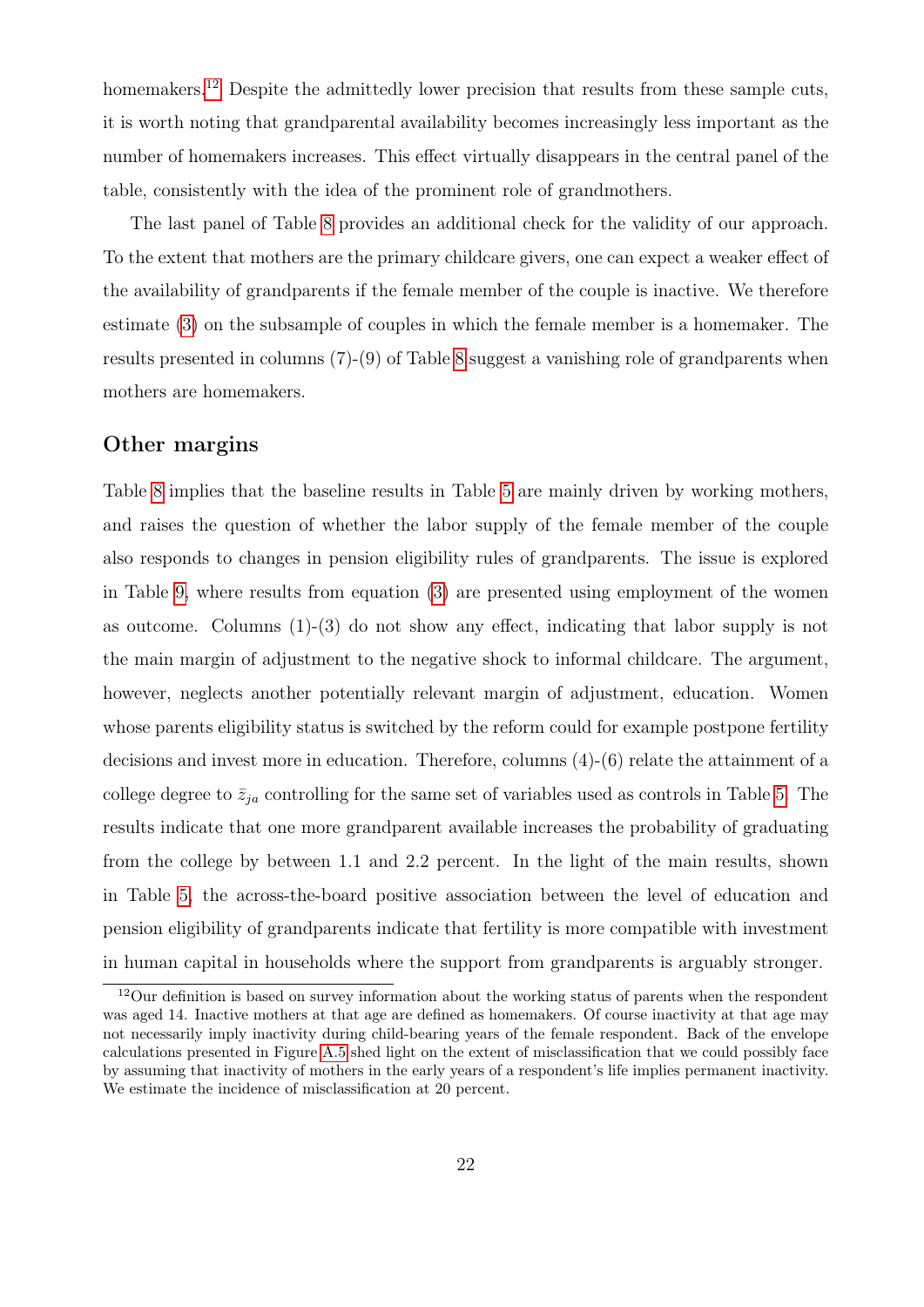## <span id="page-24-0"></span>6 Conclusions

Among the many ways in which generations are altruistically linked, the transfer of time for childcare plays an important role. Grandparents are widely recognized as primary providers of childcare across the social ladder and in various institutional settings, both in Europe and in the US. The effect of the availability of childcare on fertility decisions has been studied, but much less is known on the effect of grandparental childcare on the fertility decisions of the offspring generation. A recurrent issue is the possible simultaneity between grandparents' labor supply decisions and those of their offspring.

The demographic transition has raised life-expectancy and therefore has increased the time grandparents can spend with their grandchildren. However, the concurrent pension reforms, by raising the retirement age, have had the countervailing effect on the time grandparents can devote to the care of grandchildren. Interestingly, changes in pension legislation can provide the source of exogenous variation to study the effect of availability of grandparents' childcare on the fertility decisions of their offspring.

To assess the effect of grandparental childcare on fertility, we focus on Italy. Italy is an interesting case study for three reasons. First, Italy scores a low fertility rate in comparison with countries at the same stage of the economic development and records the postponement of fertility decisions of women born after the Sixties. Second, Italy underwent in the last decades a series of pension reforms, which provide the exogenous variation needed for the analysis. Third, Italy is a country where the family plays an important role, but where the strength of family ties considerably varies in society.

Exploiting data on the grandparents and parents generation, we find that the reduced availability of grandparents has a negative effect of fertility and this is much so in families where the family ties are stronger. The adverse effect on fertility can either be driven by preferences or by the lack of alternative childcare opportunities or by both. To shed light on the issue, we also explore the role of institutionalized childcare. To the extent that the effect is driven by parents' strong preferences towards grandparents' care, the availability of kindergarten should not attenuate the effect of availability of grandparents' care on fertility. Our results indicate that the availability of institutionalized childcare somewhat attenuate the effect on fertility, at a rate that is larger among the couple where family ties are weak. We interpret these results as evidence that the effect on fertility is mostly driven by preferences,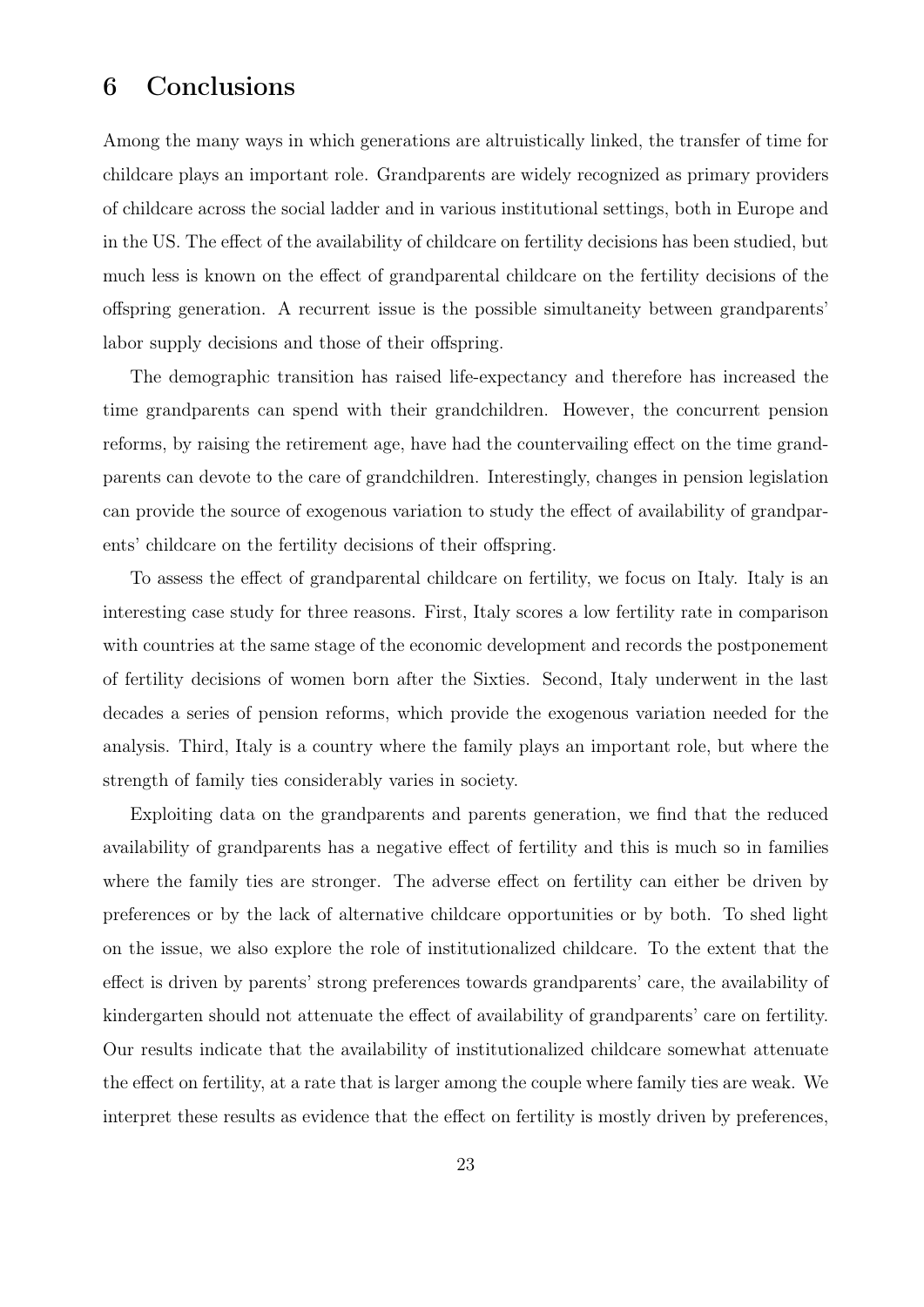but we cannot rule out a role for the availability of institutionalized childcare.

Overall, our evidence suggests that pension reforms have important side-effects on the transfers of time between the old and the young generations. While being unintended, the consequences of raising the retirement age of a generation affect the fertility decision of the offspring and have long lasting impact on the society as a whole.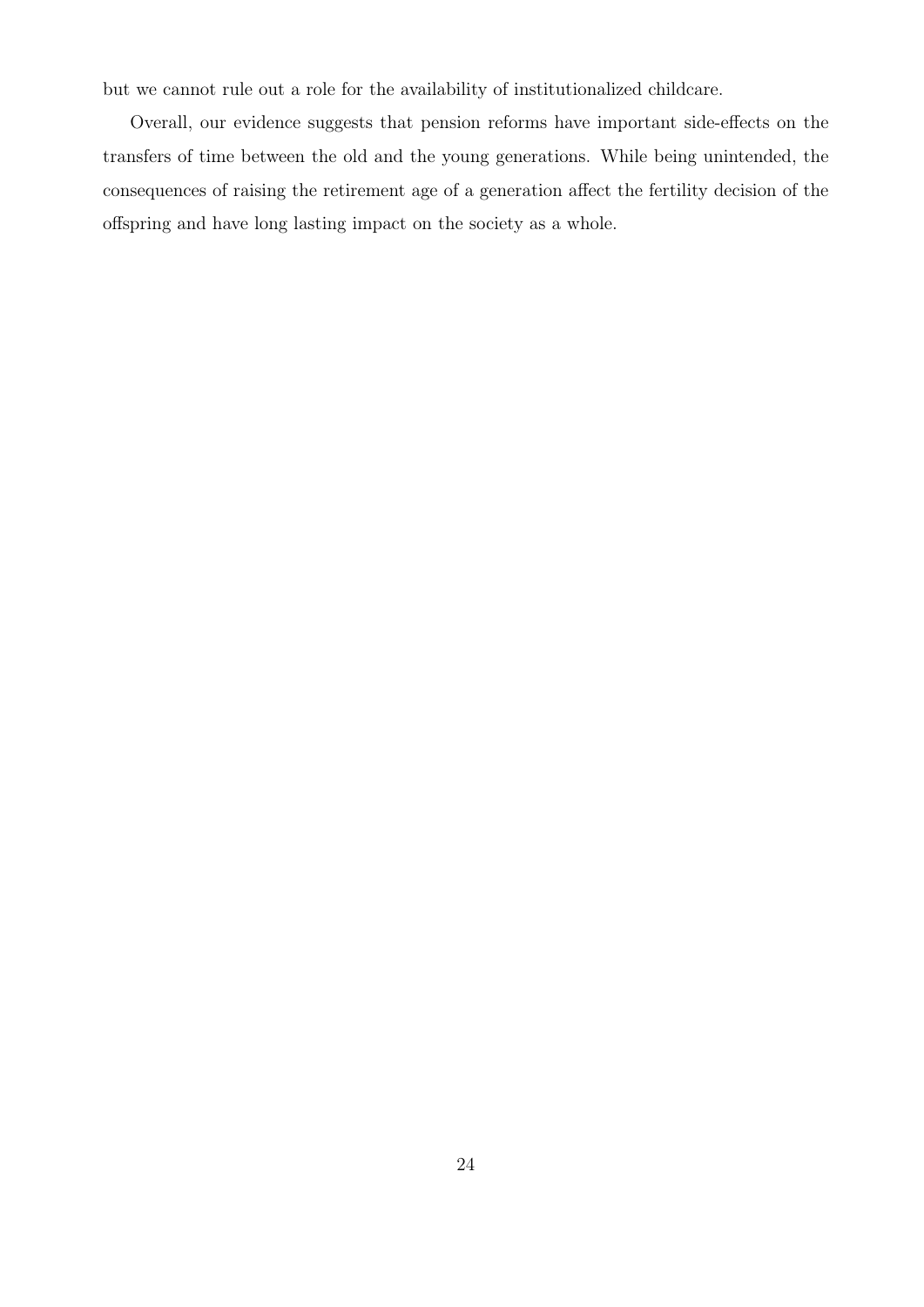## References

- <span id="page-26-9"></span>Abadie, Alberto, Alexis Diamond, and Jens Hainmueller, 2010, Synthetic Control Methods for Comparative Case Studies: Estimating the Effect of California's Tobacco Control Program, Journal of the American Statistical Association, 105(490), 493–505.
- <span id="page-26-2"></span>Albertini, Marco, Martin Kohli, and Claudia Vogel, 2007, Intergenerational transfers of time and money in European families: common patterns - different regimes?, Journal of European Social Policy, 17(4), 319–334.
- <span id="page-26-4"></span>Alesina, Alberto and Paola Giuliano, 2010, The power of the family, Journal of Economic Growth, 15(2), 93–125.
- <span id="page-26-8"></span>—, 2013, Family Ties, NBER Working Paper 18966, National Bureau of Economic Research, Inc.
- <span id="page-26-7"></span>Angrist, Joshua D. and Alan B. Krueger, 1992, The Effect of Age at School Entry on Educational Attainment: An Application of Instrumental Variables with Moments from Two Samples, Journal of the American Statistical Association, 87(418), 328–336.
- <span id="page-26-1"></span>Attanasio, Orazio P. and Agar Brugiavini, 2003, Social Security And Households' Saving, The Quarterly Journal of Economics, 118(3), 1075–1119.
- <span id="page-26-3"></span>Banfield, Edward C., 1958, The Moral Basis of a Backward Society, Free Press.
- <span id="page-26-0"></span>Battistin, Erich, Agar Brugiavini, Enrico Rettore, and Guglielmo Weber, 2009, The Retirement Consumption Puzzle: Evidence from a Regression Discontinuity Approach, American Economic Review, 99(5), 2209–26.
- <span id="page-26-5"></span>Becker, Sascha, Samuel Bentolila, Ana Fernandes, and Andrea Ichino, 2010, Youth emancipation and perceived job insecurity of parents and children, Journal of Population Economics, 23(3), 1047–1071.
- <span id="page-26-6"></span>Bick, Alexander, 2011, The Quantitative Role of Child Care for Female Labor Force Participation and Fertility, goethe University Frankfurt, mimeo.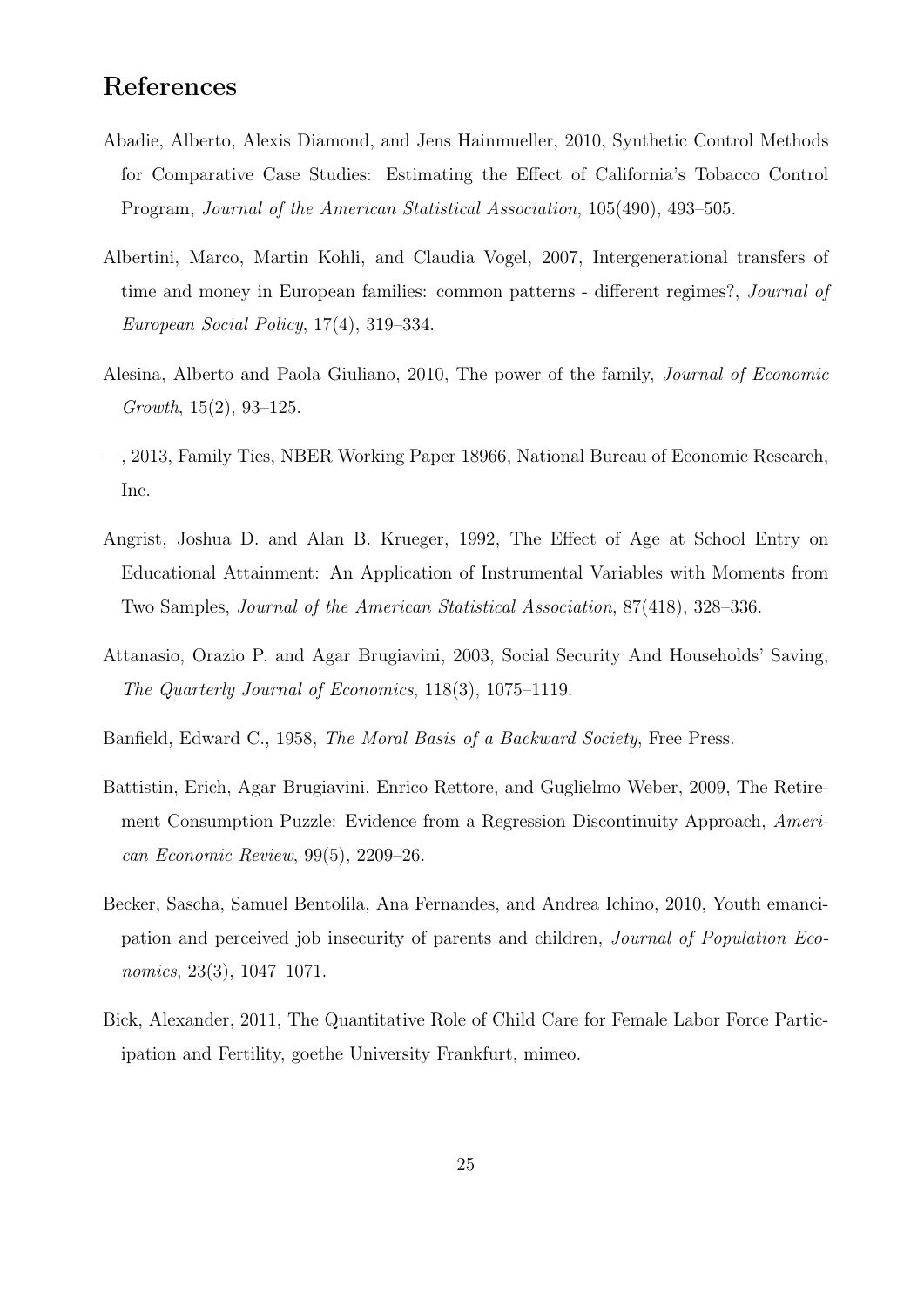- <span id="page-27-2"></span>Billari, Francesco C. and Vincenzo Galasso, 2010, What Explains fertility? Evidence from Italian pension reforms, Working Papers 369, IGIER (Innocenzo Gasparini Institute for Economic Research), Bocconi University.
- <span id="page-27-6"></span>Billari, Francesco C. and Guido Tabellini, 2010, Italians Are Late: Does It Matter?, in Demography and the Economy, NBER Chapters, 371–412, National Bureau of Economic Research, Inc.
- <span id="page-27-7"></span>Blau, David and Philip Robins, 1989, Fertility, Employment, and Child-Care Costs, Demography, 26(2), 287–299.
- <span id="page-27-0"></span>Bottazzi, Renata, Tullio Jappelli, and Mario Padula, 2006, Retirement expectations, pension reforms, and their impact on private wealth accumulation, Journal of Public Economics, 90(12), 2187–2212.
- <span id="page-27-1"></span>—, 2011, The portfolio effect of pension reforms: evidence from Italy, Journal of Pension Economics and Finance, 10(01), 75–97.
- <span id="page-27-4"></span>Bryson, Caroline, Mike Brewer, Luke Sibieta, and Sarah Butt, 2011, The role of informal childcare: A synthesis and critical review of the evidence, Report, Bryson Purdon Social Research, Institute for Social and Economic Research, Institute for Fiscal Studies and NatCen Social Research.
- <span id="page-27-9"></span>Caltabiano, Marcantonio, Maria Castiglioni, and Alessandro Rosina, 2009, Lowest-low fertility: Signs of a recovery in Italy ?, Demographic Research, 21, 681–718.
- <span id="page-27-8"></span>Cannari, Luigi and Giovanni D'Alessio, 2008, Intergenerational Transfers in Italy, Technical Report 9, Bank of Italy, research paper.
- <span id="page-27-3"></span>Cardia, Emanuela and Serena Ng, 2003, Intergenerational Time Transfers and Childcare, Review of Economic Dynamics, 6(2), 431–454.
- <span id="page-27-5"></span>Compton, Janice and Robert A. Pollak, 2013, Proximity and Coresidence of Adult Children and their Parents: Description and Correlates, IZA Discussion Paper 7431, Institute for the Study of Labor (IZA).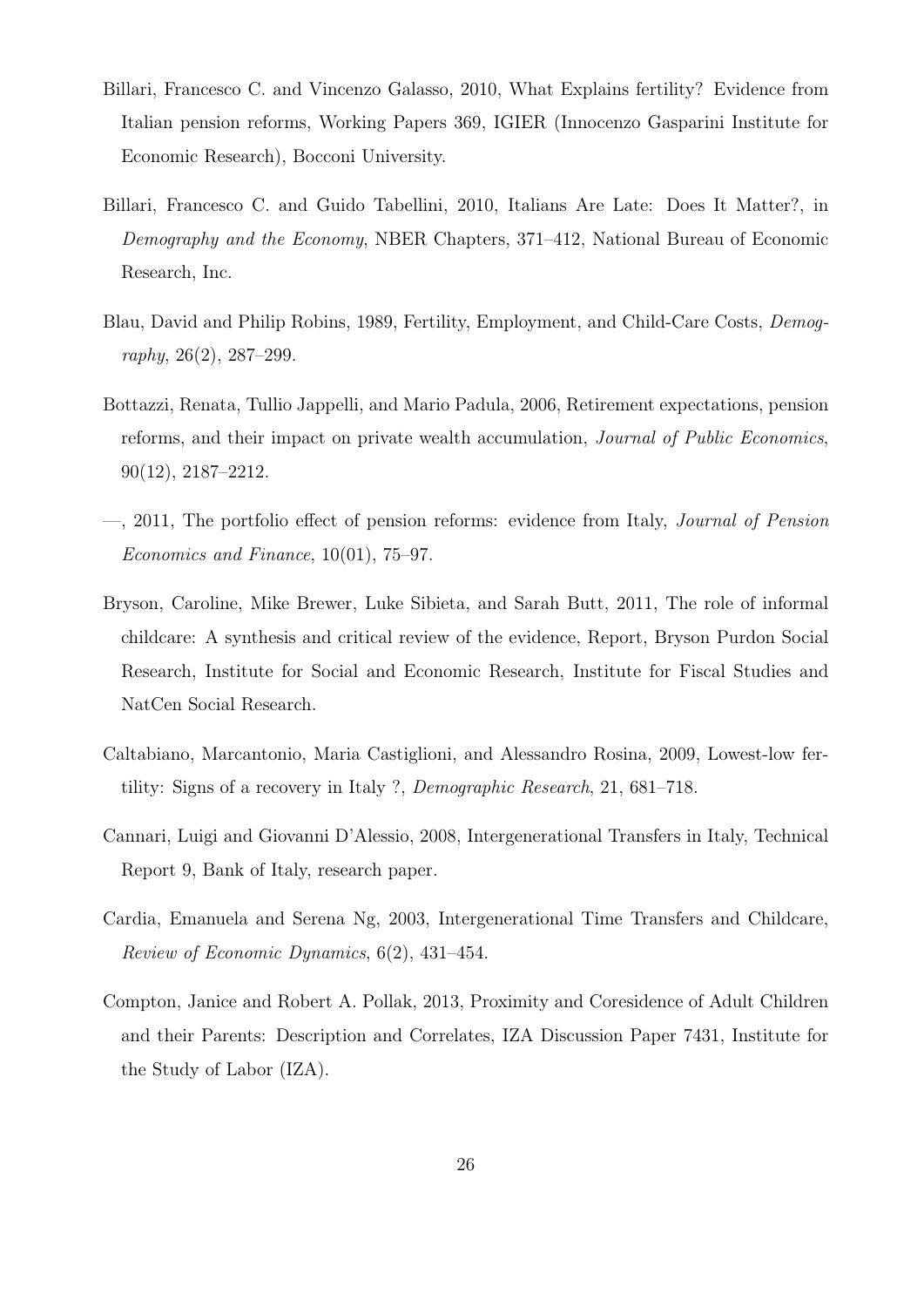- <span id="page-28-5"></span>—, 2014, Family proximity, childcare, and women's labor force attachment, Journal of Urban Economics, 79, 72–90.
- <span id="page-28-10"></span>Danielsbacka, Mirkka, Antti O. Tanskanen, Markus Jokela, and Anna Rotkirch, 2011, Grandparental Child Care in Europe: Evidence for Preferential Investment inMore Certain Kin, Evolutionary Psychology, 9(1), 3–24.
- <span id="page-28-3"></span>Del Boca, Daniela and Daniela Vuri, 2007, The mismatch between employment and child care in Italy: the impact of rationing, Journal of Population Economics, 20(4), 805–832.
- <span id="page-28-4"></span>Dimova, Ralitza and François-Charles Wolff, 2011, Do downward private transfers enhance maternal labor supply? Evidence from around Europe, Journal of Population Economics, 24(3), 911–933.
- <span id="page-28-9"></span>Fernández, Raquel and Alessandra Fogli, 2009, Culture: An Empirical Investigation of Beliefs, Work, and Fertility, American Economic Journal: Macroeconomics., 1(1), 146–77.
- <span id="page-28-1"></span>García-Morán, Eva and Zoe Kuehn, 2012, With strings attached: Grandparent-provided child care, fertility, and female labor market outcomes, MPRA Paper 37001, University Library of Munich, Germany.
- <span id="page-28-2"></span>Giuliano, Paola, 2007, Living Arrangements in Western Europe: Does Cultural Origin Matter?, Journal of the European Economic Association, 5(5), 927–952.
- <span id="page-28-6"></span>Guiso, Luigi and Tullio Jappelli, 2002, Private Transfers, Borrowing Constraints and the Timing of Homeownership, Journal of Money, Credit and Banking, 34(2), 315–39.
- <span id="page-28-7"></span>Jappelli, Tullio, Mario Padula, and Giovanni Pica, 2013, Do Transfer Taxes Reduce Intergenerational Transfers?, Journal of the European Economic Association, 12(1), 248–275.
- <span id="page-28-0"></span>Liebman, Jeffrey B., Erzo F.P. Luttmer, and David G. Seif, 2009, Labor supply responses to marginal Social Security benefits: Evidence from discontinuities, Journal of Public Economics, 93(11-12), 1208–1223.
- <span id="page-28-8"></span>Lundin, Daniela, Eva Mörk, and Björn Öckert, 2008, How far can reduced childcare prices push female labour supply?, Labour Economics, 15(4), 647–659.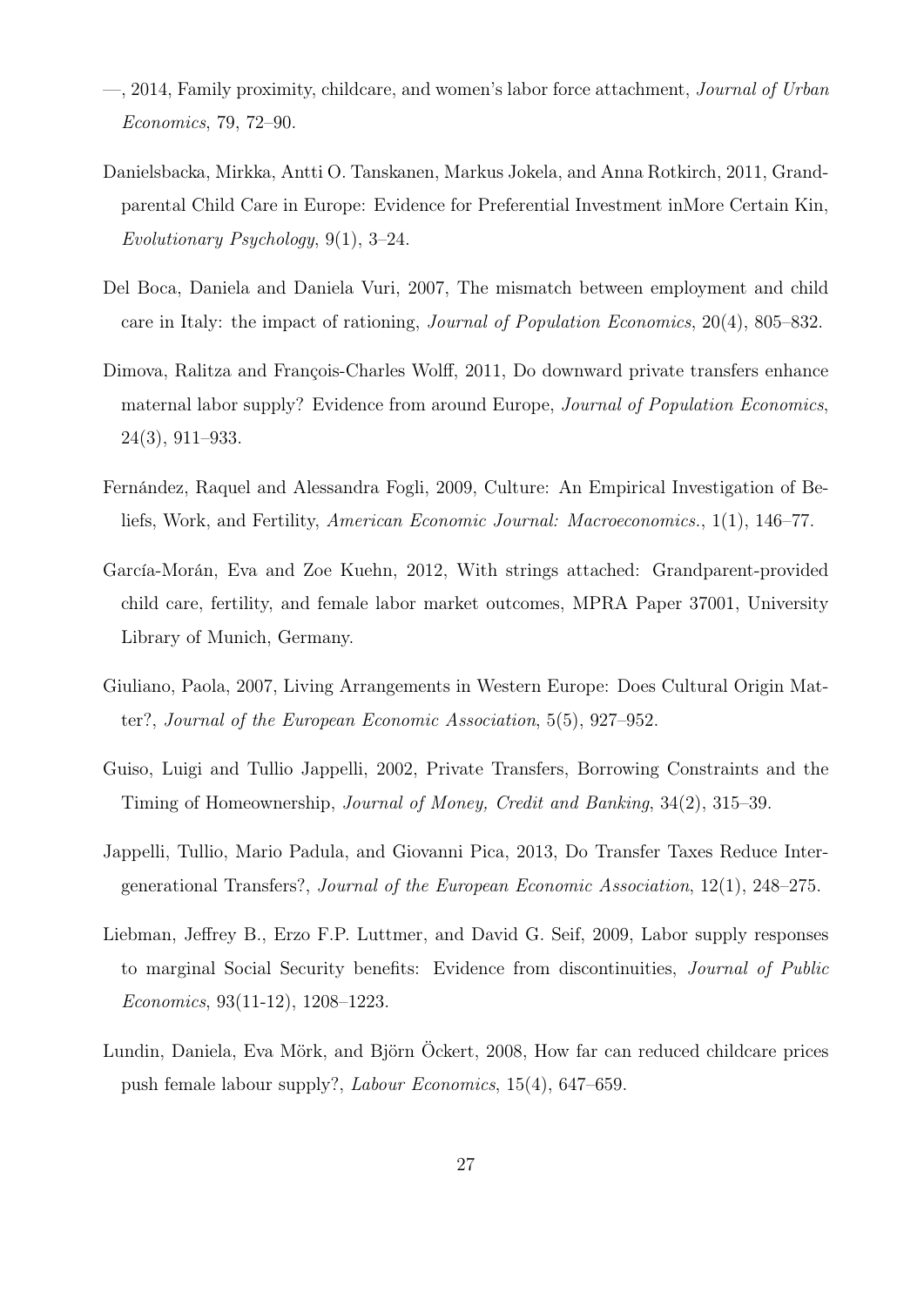- <span id="page-29-3"></span>Manacorda, Marco and Enrico Moretti, 2006, Why do Most Italian Youths Live with Their Parents? Intergenerational Transfers and Household Structure, Journal of the European Economic Association, 4(4), 800–829.
- <span id="page-29-0"></span>Milligan, Kevin and David A. Wise, 2012, Introduction and Summary, in David A. Wise, ed., Social Security Programs and Retirement around the World: Historical Trends in Mortality and Health, Employment, and Disability Insurance Participation and Reforms, National Bureau of Economic Research.
- <span id="page-29-2"></span>Mörk, Eva, Anna Sjögren, and Helena Svaleryd, 2009, Childcare Costs and the Demand for Children: Evidence from a Nationwide Reform, Working Paper Series 782, Research Institute of Industrial Economics.
- <span id="page-29-5"></span>Nicodemo, Catia and Robert Waldmann, 2009, Child-Care and Participation in the Labor Market for Married Women in Mediterranean Countries, IZA Discussion Papers 3983, Institute for the Study of Labor (IZA).
- <span id="page-29-6"></span>Postlewaite, Andrew, 2011, Social Norms and Preferences, in Jess Benhabib, Alberto Bisin, and Mathew Jackson, eds., Handbook for Social Economics, 31–67, Elsevier.
- <span id="page-29-1"></span>Schlosser, Analia, 2006, Public preschool and the labor supply of Arab mothers: Evidence from a natural experiment, mimeo, Hebrew University, Jerusalem.
- <span id="page-29-4"></span>Tomassini, Cecilia, Douglas A. Wolf, and Alessandro Rosina, 2003, Parental Housing Assistance and Parent-Child Proximity in Italy, Journal of Marriage and Family, 65(3), 700–715.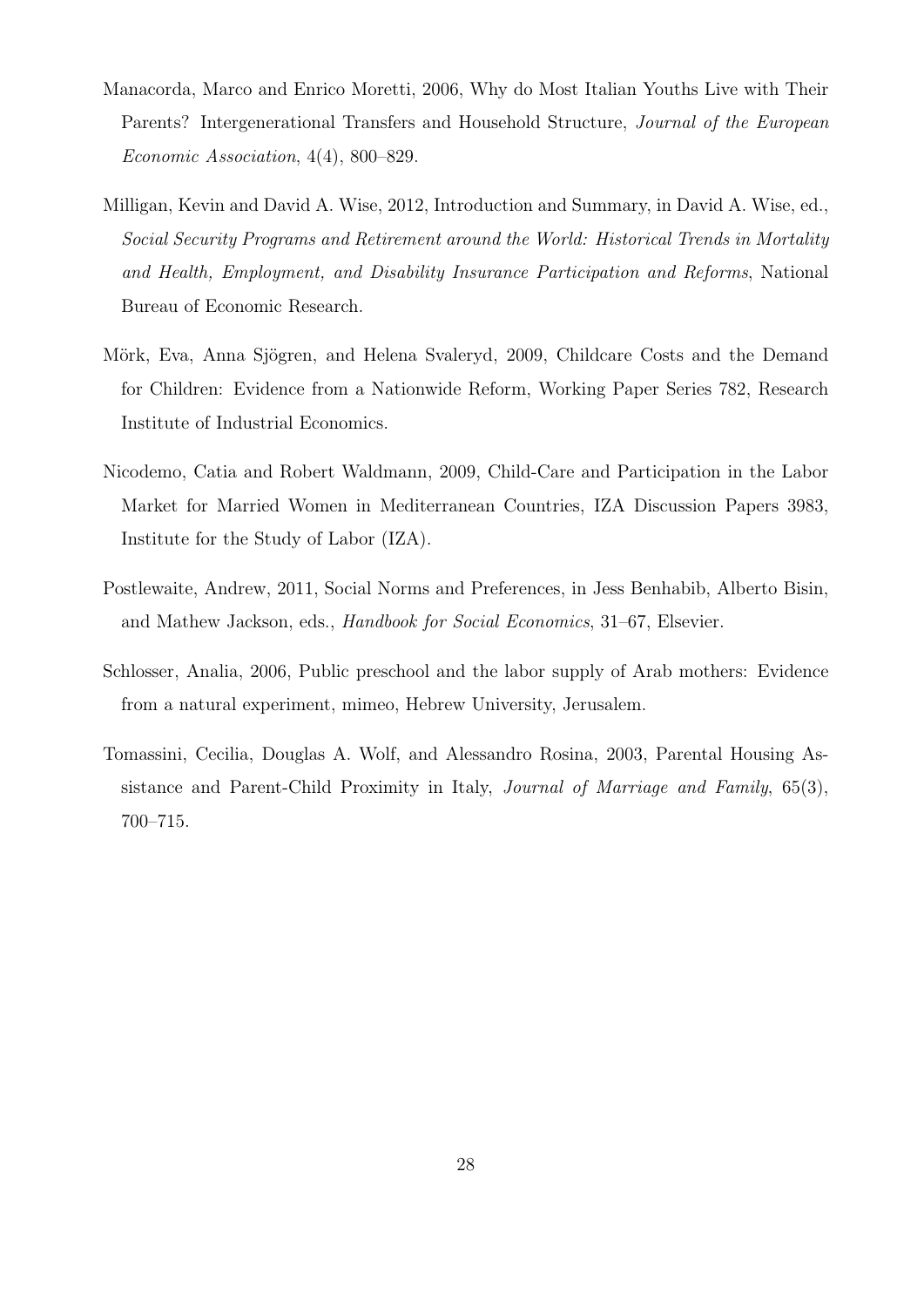|                            |       | Main Sample |        | Sample of Grandparents |
|----------------------------|-------|-------------|--------|------------------------|
|                            | Males | Females     | Males  | Females                |
| Interviewee                |       |             |        |                        |
| Year of birth              | 1965  | 1968        | 1942   | 1941                   |
| High school dropout        | 0.44  | 0.38        | 0.69   | 0.77                   |
| High school graduate       | 0.43  | 0.44        | 0.22   | 0.16                   |
| College graduate           | 0.13  | 0.17        | 0.09   | 0.06                   |
| Private sector employee    | 0.46  | 0.29        | 0.47   | 0.52                   |
| Public sector employee     | 0.19  | 0.16        | 0.26   | 0.26                   |
| Self-employed              | 0.27  | 0.12        | 0.27   | 0.22                   |
| Living in Northern regions |       | 0.43        | 0.43   | 0.43                   |
| Living in Central regions  |       | 0.18        | 0.18   | 0.18                   |
| Living in Southern regions |       | 0.39        | 0.39   | 0.39                   |
| Family of origin           |       |             |        |                        |
| Average year of birth      |       | 1939        |        |                        |
| Number parents alive       |       | 3.38        |        |                        |
| High school dropout        |       | 0.81        |        |                        |
| High school graduate       |       | 0.13        |        |                        |
| College graduate           |       | 0.03        |        |                        |
| Number of individuals      |       | 4,333       | 6,467  | 7,399                  |
| Number of observations     |       | 35,019      | 54,067 | 60,453                 |

<span id="page-30-0"></span>Table 1: Descriptive statistics for the working samples.

<span id="page-30-1"></span>Note. The Main Sample consists of married or co-habiting couples whose female member is aged between 23 and 37 in the period 1992-2004. The Sample of Grandparents consists of males and females born in the period 1925-1955. Reported is the number of individuals, and the total number of observations that results from individual panel data at different ages. For details about selection criteria adopted see Section [2.](#page-10-0)

|                                                  |       | <b>Family ties</b> |               |
|--------------------------------------------------|-------|--------------------|---------------|
|                                                  | All.  | Weak               | <i>Strong</i> |
| Living in the same municipality of parents       | 0.75  | 0.54               | 0.96          |
| Having Sunday lunch with family                  | 0.28  | 0.15               | 0.39          |
| Meeting offspring regularly                      | 0.80  | 0.64               | 0.96          |
| Calling offspring regularly                      | 0.85  | 0.84               | 0.86          |
| Years to first child after leaving parental home |       |                    |               |
| within 1 year                                    | 0.37  | 0.32               | 0.41          |
| within 3 years                                   | 0.67  | 0.62               | 0.73          |
| within 5 years                                   | 0.80  | 0.75               | 0.85          |
| Number of individuals                            | 4,333 | 2,133              | 2,200         |

Table 2: Summary statistics by family ties

Note. Reported are summary statistics obtained from couples in the Main Sample grouped by extent of family ties. The stratification considers couples above (strong) and below (weak) the median of our indicator of family ties computed as explained in Section [2.](#page-10-0)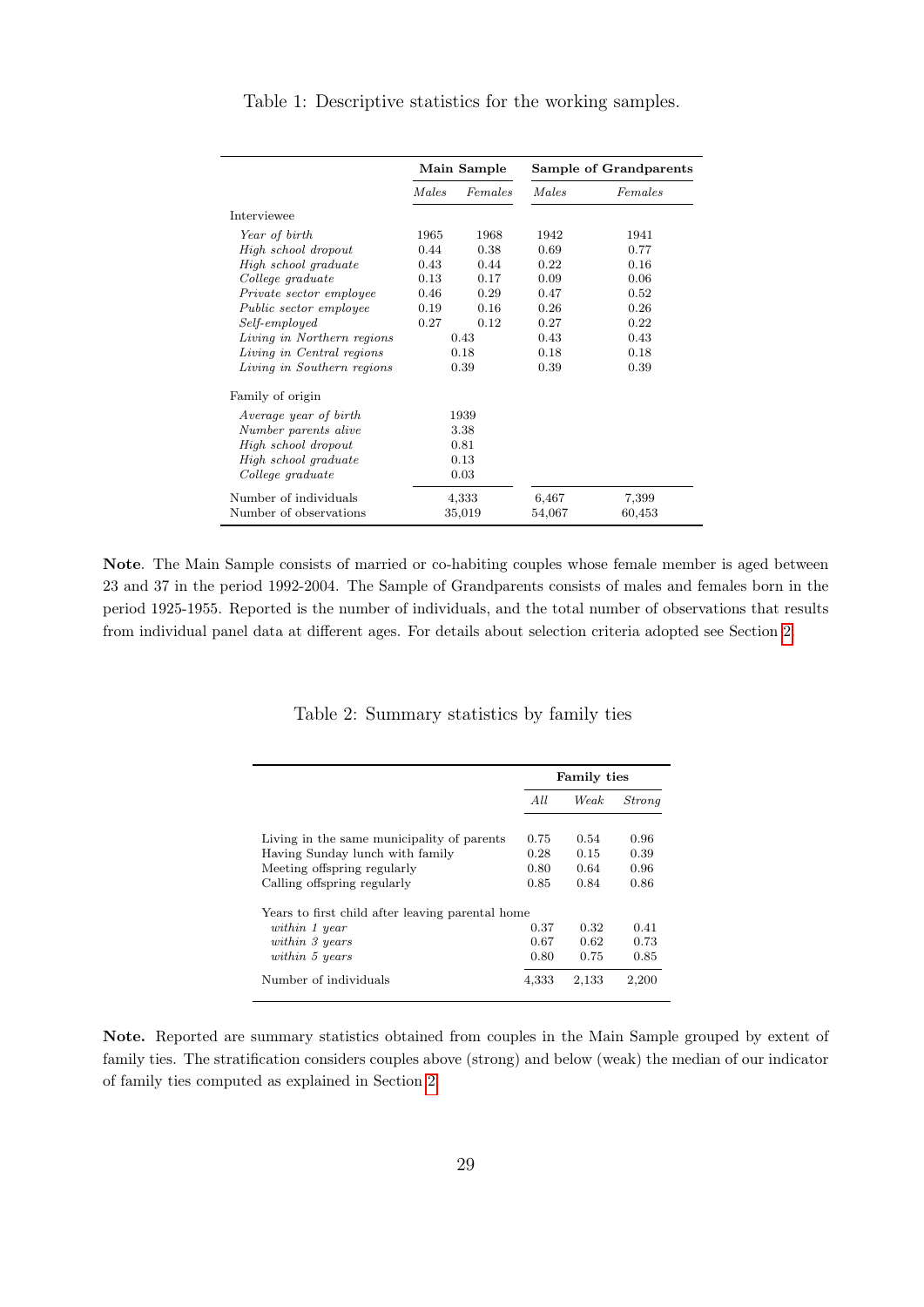<span id="page-31-0"></span>

|                     | Distance from<br>parents | <b>Having Sunday</b><br>lunch together | Frequency of<br>meetings | Frequency of<br>phone calls |
|---------------------|--------------------------|----------------------------------------|--------------------------|-----------------------------|
|                     | $\left( 1\right)$        | $\left( 2\right)$                      | $\left( 3\right)$        | (4)                         |
| Post reform cohorts | $-0.057$                 | $-0.031$                               | 0.004                    | 0.019                       |
|                     | (0.049)                  | (0.029)                                | (0.038)                  | (0.039)                     |
| Age                 | $-0.093$                 | $0.314**$                              | $-0.300*$                | $-0.320*$                   |
|                     | (0.179)                  | (0.101)                                | (0.140)                  | (0.144)                     |
| Age squared         | 0.000                    | $-0.003**$                             | $0.002*$                 | $0.003*$                    |
|                     | (0.002)                  | (0.001)                                | (0.001)                  | (0.001)                     |
| Cohort              | $-0.001$                 | $-0.004$                               | 0.011                    | $0.014*$                    |
|                     | (0.008)                  | (0.005)                                | (0.007)                  | (0.007)                     |
| Cohort squared      | 0.002                    | 0.000                                  | 0.002                    | 0.001                       |
|                     | (0.002)                  | (0.001)                                | (0.001)                  | (0.001)                     |
| Observations        | 4,711                    | 4,711                                  | 4,711                    | 4,711                       |

Table 3: Pension reforms and family ties.

Note. Reported are regression results of the extent of family ties on a dummy for cohorts of respondents affected by the reforms, see equation [\(1\)](#page-14-1). Family ties are measured considering four indicators: (1) percentage of parents living in the same municipality of their offspring; (2) percentage of parents having lunch or dinner with offspring regularly on Sundays; (3) percentage of parents meeting offspring at least once a week; (4) percentage of parents calling offspring at least once a week. Robust standard errors in parentheses. See Section [3](#page-12-0) for details on the estimation sample. \* significant at 10%; \*\* significant at 5%; \*\*\* significant at 1%.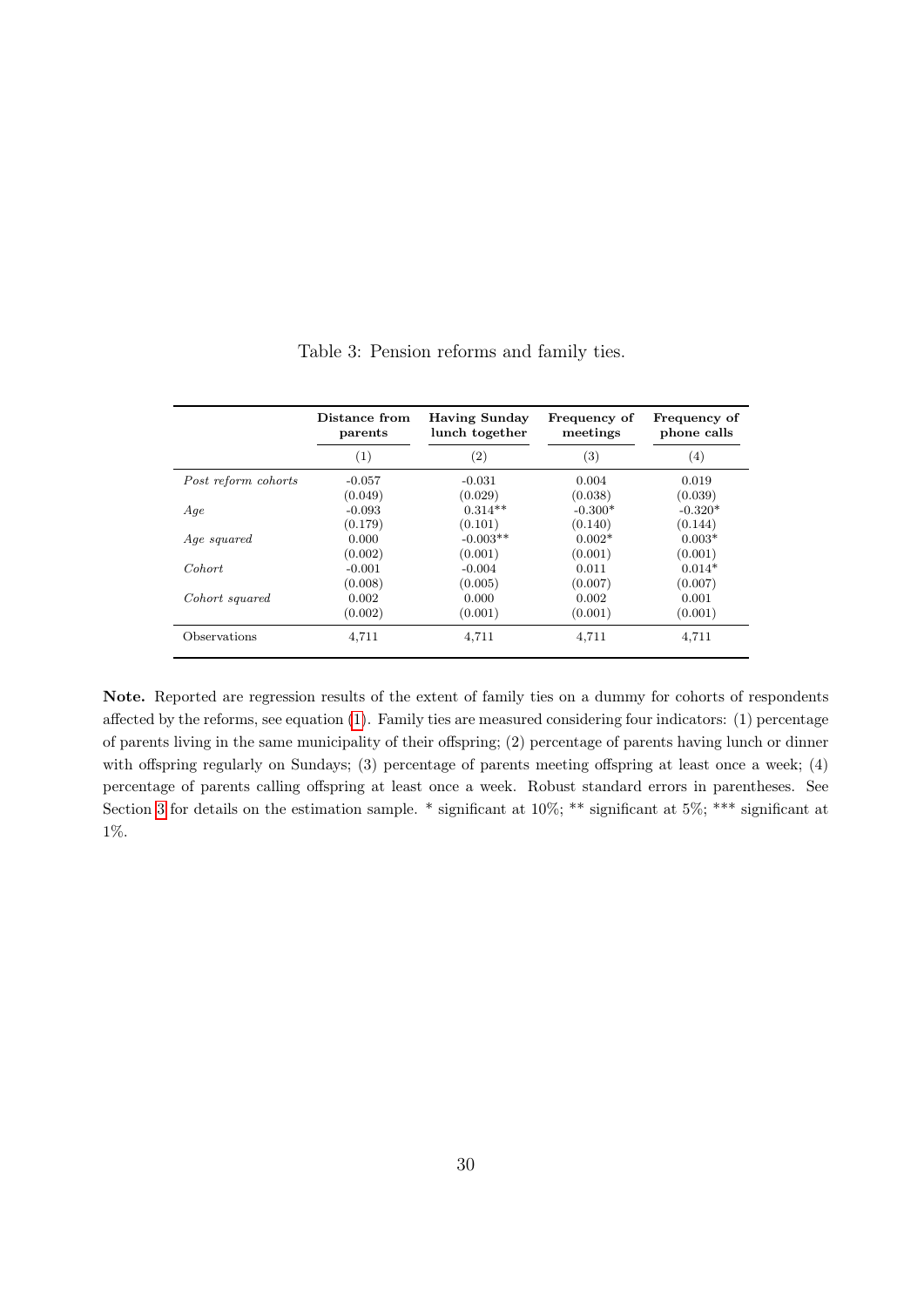<span id="page-32-0"></span>

|                                  |             | Males                   |                          |             | Females                 |                          |
|----------------------------------|-------------|-------------------------|--------------------------|-------------|-------------------------|--------------------------|
|                                  | (1)         | (2)                     | (3)                      | (4)         | (5)                     | (6)                      |
|                                  | All         | High school<br>dropouts | High school<br>graduates | All         | High school<br>dropouts | High school<br>graduates |
| Eligibility for pension benefits |             |                         |                          |             |                         |                          |
| Age $50$                         | $-0.023$    | $-0.043*$               | 0.001                    | $0.067**$   | $0.113**$               | 0.065                    |
|                                  | (0.015)     | (0.021)                 | (0.020)                  | (0.026)     | (0.033)                 | (0.034)                  |
| Age $51$                         | $-0.036**$  | $-0.079***$             | $-0.017$                 | 0.026       | $-0.034$                | 0.053                    |
|                                  | (0.013)     | (0.018)                 | (0.020)                  | (0.021)     | (0.017)                 | (0.035)                  |
| Age $52$                         | $-0.043***$ | $-0.082***$             | $-0.016$                 | 0.002       | $-0.049**$              | 0.019                    |
|                                  | (0.012)     | (0.016)                 | (0.022)                  | (0.021)     | (0.017)                 | (0.037)                  |
| Age $53$                         | $-0.060***$ | $-0.095***$             | $-0.016$                 | 0.000       | $-0.054**$              | 0.012                    |
|                                  | (0.015)     | (0.021)                 | (0.025)                  | (0.022)     | (0.020)                 | (0.038)                  |
| Age $54$                         | $-0.069***$ | $-0.100***$             | 0.003                    | $-0.004$    | $-0.047*$               | $-0.016$                 |
|                                  | (0.018)     | (0.025)                 | (0.025)                  | (0.022)     | (0.023)                 | (0.038)                  |
| Age $55$                         | $-0.083***$ | $-0.112***$             | $-0.006$                 | $-0.012$    | $-0.049*$               | $-0.011$                 |
|                                  | (0.021)     | (0.029)                 | (0.016)                  | (0.021)     | (0.024)                 | (0.026)                  |
| Age $56$                         | $-0.119***$ | $-0.136***$             | $-0.059**$               | $-0.072***$ | $-0.103***$             | $-0.088**$               |
|                                  | (0.023)     | (0.032)                 | (0.020)                  | (0.021)     | (0.023)                 | (0.027)                  |
| Age $57$                         | $-0.125***$ | $-0.125**$              | $-0.125***$              | $-0.076***$ | $-0.105***$             | $-0.101**$               |
|                                  | (0.026)     | (0.038)                 | (0.025)                  | (0.021)     | (0.022)                 | (0.036)                  |
| Age $58$                         | $-0.154***$ |                         | $-0.149***$              | $-0.123**$  |                         | $-0.097**$               |
|                                  | (0.029)     |                         | (0.026)                  | (0.037)     |                         | (0.036)                  |
| Age $59$                         | $-0.184***$ |                         | $-0.175***$              | $-0.083*$   |                         | $-0.064$                 |
|                                  | (0.033)     |                         | (0.031)                  | (0.041)     |                         | (0.041)                  |
| Age $60$                         | $-0.171***$ |                         | $-0.166***$              | 0.011       |                         | 0.007                    |
|                                  | (0.030)     |                         | (0.030)                  | (0.036)     |                         | (0.038)                  |
| Observations                     | 48,749      | 31,036                  | 17,713                   | 36,429      | 23,659                  | 12,770                   |

Table 4: Pension eligibility and labor supply.

Note. Estimates of equation [\(2\)](#page-15-1) from the Sample of Grandparents by gender and educational attainment. The specification controls for a quadratic polynomial in age and a full set of dummies for region of residence and educational attainment. Standard errors are clustered by cohort, education and sector of activity. See Section [4](#page-15-0) for details.  $*$  significant at 10%;  $**$  significant at 5%;  $***$  significant at 1%.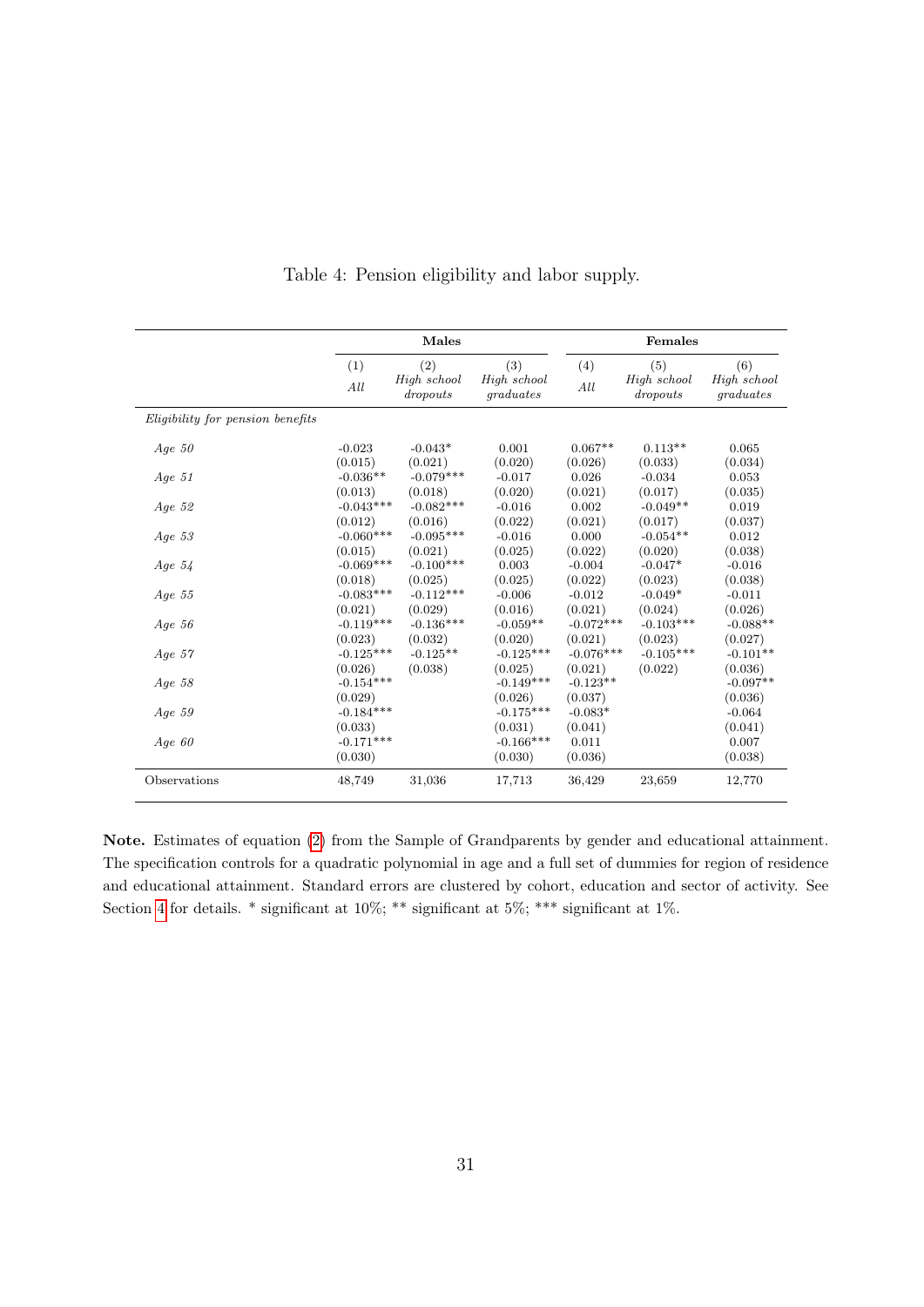<span id="page-33-0"></span>

|                                        |                                                                                                                   | mother<br>Being                                                                                                                                                                                                                                                                                                 |                                                                                                                                                                                         |                                                                                                                                                                                                                                                                                             | Having more than<br>one child                                                                                                                                                                                                                                                                       |                                                                                                                                                                                                                                                                                                                                   |                                                                                                                                                                       | of children<br>Number                                                                                                                               |                                                                                                                                                                                                                                                                                                |                                                                                                                                                                                                                                                                                 | with parents<br>Living                                                                                                                                                                                                                                                                                                          |                                                                                                                                                                                                                                                                                                                                   |
|----------------------------------------|-------------------------------------------------------------------------------------------------------------------|-----------------------------------------------------------------------------------------------------------------------------------------------------------------------------------------------------------------------------------------------------------------------------------------------------------------|-----------------------------------------------------------------------------------------------------------------------------------------------------------------------------------------|---------------------------------------------------------------------------------------------------------------------------------------------------------------------------------------------------------------------------------------------------------------------------------------------|-----------------------------------------------------------------------------------------------------------------------------------------------------------------------------------------------------------------------------------------------------------------------------------------------------|-----------------------------------------------------------------------------------------------------------------------------------------------------------------------------------------------------------------------------------------------------------------------------------------------------------------------------------|-----------------------------------------------------------------------------------------------------------------------------------------------------------------------|-----------------------------------------------------------------------------------------------------------------------------------------------------|------------------------------------------------------------------------------------------------------------------------------------------------------------------------------------------------------------------------------------------------------------------------------------------------|---------------------------------------------------------------------------------------------------------------------------------------------------------------------------------------------------------------------------------------------------------------------------------|---------------------------------------------------------------------------------------------------------------------------------------------------------------------------------------------------------------------------------------------------------------------------------------------------------------------------------|-----------------------------------------------------------------------------------------------------------------------------------------------------------------------------------------------------------------------------------------------------------------------------------------------------------------------------------|
|                                        |                                                                                                                   | $Fannily\ Ties$                                                                                                                                                                                                                                                                                                 |                                                                                                                                                                                         |                                                                                                                                                                                                                                                                                             | $Family\ Ties$                                                                                                                                                                                                                                                                                      |                                                                                                                                                                                                                                                                                                                                   |                                                                                                                                                                       | Family Ties                                                                                                                                         |                                                                                                                                                                                                                                                                                                |                                                                                                                                                                                                                                                                                 | $Family\ Ties$                                                                                                                                                                                                                                                                                                                  |                                                                                                                                                                                                                                                                                                                                   |
|                                        | Я                                                                                                                 | $\overset{(2)}{W}{}_{eak}$                                                                                                                                                                                                                                                                                      | $\frac{3}{Strong}$                                                                                                                                                                      | $\tilde{A}$<br>₩,                                                                                                                                                                                                                                                                           | $\frac{(5)}{Weak}$                                                                                                                                                                                                                                                                                  | $\frac{(6)}{Strong}$                                                                                                                                                                                                                                                                                                              | All                                                                                                                                                                   | $\begin{array}{c} (8) \\ Weak \end{array}$                                                                                                          | $\begin{array}{c} (9) \\ (6) \\ (7) \end{array}$                                                                                                                                                                                                                                               | $\widetilde{\Xi} \widetilde{z}$                                                                                                                                                                                                                                                 | $(L1)$<br>Weak                                                                                                                                                                                                                                                                                                                  | $^{(12)}_{Strong}$                                                                                                                                                                                                                                                                                                                |
| $Number\ of\ grand parents\ available$ |                                                                                                                   |                                                                                                                                                                                                                                                                                                                 |                                                                                                                                                                                         |                                                                                                                                                                                                                                                                                             |                                                                                                                                                                                                                                                                                                     |                                                                                                                                                                                                                                                                                                                                   |                                                                                                                                                                       |                                                                                                                                                     |                                                                                                                                                                                                                                                                                                |                                                                                                                                                                                                                                                                                 |                                                                                                                                                                                                                                                                                                                                 |                                                                                                                                                                                                                                                                                                                                   |
| At age $23-25$                         |                                                                                                                   |                                                                                                                                                                                                                                                                                                                 |                                                                                                                                                                                         |                                                                                                                                                                                                                                                                                             |                                                                                                                                                                                                                                                                                                     |                                                                                                                                                                                                                                                                                                                                   |                                                                                                                                                                       |                                                                                                                                                     |                                                                                                                                                                                                                                                                                                |                                                                                                                                                                                                                                                                                 |                                                                                                                                                                                                                                                                                                                                 |                                                                                                                                                                                                                                                                                                                                   |
|                                        |                                                                                                                   |                                                                                                                                                                                                                                                                                                                 |                                                                                                                                                                                         |                                                                                                                                                                                                                                                                                             |                                                                                                                                                                                                                                                                                                     |                                                                                                                                                                                                                                                                                                                                   |                                                                                                                                                                       |                                                                                                                                                     |                                                                                                                                                                                                                                                                                                |                                                                                                                                                                                                                                                                                 |                                                                                                                                                                                                                                                                                                                                 | $\begin{array}{l} 0.009 \\ -0.014) \\ -0.030^{**} \\ -0.030^{**} \\ -0.031^{**} \\ -0.031^{**} \\ -0.030^{**} \\ -0.030^{**} \\ -0.030^{**} \\ -0.030^{**} \\ -0.030^{**} \\ -0.014) \\ -0.0101 \\ -0.0101 \\ -0.0101 \\ -0.0101 \\ -0.0101 \\ -0.0101 \\ -0.0101 \\ -0.0101 \\ -0.0101 \\ -0.0101 \\ -0.0101 \\ -0.0101 \\ -0.0$ |
| At age 26-28                           |                                                                                                                   |                                                                                                                                                                                                                                                                                                                 |                                                                                                                                                                                         |                                                                                                                                                                                                                                                                                             |                                                                                                                                                                                                                                                                                                     |                                                                                                                                                                                                                                                                                                                                   |                                                                                                                                                                       |                                                                                                                                                     |                                                                                                                                                                                                                                                                                                |                                                                                                                                                                                                                                                                                 |                                                                                                                                                                                                                                                                                                                                 |                                                                                                                                                                                                                                                                                                                                   |
|                                        |                                                                                                                   |                                                                                                                                                                                                                                                                                                                 |                                                                                                                                                                                         |                                                                                                                                                                                                                                                                                             |                                                                                                                                                                                                                                                                                                     |                                                                                                                                                                                                                                                                                                                                   |                                                                                                                                                                       |                                                                                                                                                     |                                                                                                                                                                                                                                                                                                |                                                                                                                                                                                                                                                                                 |                                                                                                                                                                                                                                                                                                                                 |                                                                                                                                                                                                                                                                                                                                   |
| At $age 29-31$                         |                                                                                                                   |                                                                                                                                                                                                                                                                                                                 |                                                                                                                                                                                         |                                                                                                                                                                                                                                                                                             |                                                                                                                                                                                                                                                                                                     |                                                                                                                                                                                                                                                                                                                                   |                                                                                                                                                                       |                                                                                                                                                     |                                                                                                                                                                                                                                                                                                |                                                                                                                                                                                                                                                                                 |                                                                                                                                                                                                                                                                                                                                 |                                                                                                                                                                                                                                                                                                                                   |
|                                        |                                                                                                                   |                                                                                                                                                                                                                                                                                                                 |                                                                                                                                                                                         |                                                                                                                                                                                                                                                                                             |                                                                                                                                                                                                                                                                                                     |                                                                                                                                                                                                                                                                                                                                   |                                                                                                                                                                       |                                                                                                                                                     |                                                                                                                                                                                                                                                                                                |                                                                                                                                                                                                                                                                                 |                                                                                                                                                                                                                                                                                                                                 |                                                                                                                                                                                                                                                                                                                                   |
| At age $32-34$                         |                                                                                                                   |                                                                                                                                                                                                                                                                                                                 |                                                                                                                                                                                         |                                                                                                                                                                                                                                                                                             |                                                                                                                                                                                                                                                                                                     |                                                                                                                                                                                                                                                                                                                                   |                                                                                                                                                                       |                                                                                                                                                     |                                                                                                                                                                                                                                                                                                |                                                                                                                                                                                                                                                                                 |                                                                                                                                                                                                                                                                                                                                 |                                                                                                                                                                                                                                                                                                                                   |
|                                        |                                                                                                                   |                                                                                                                                                                                                                                                                                                                 |                                                                                                                                                                                         |                                                                                                                                                                                                                                                                                             |                                                                                                                                                                                                                                                                                                     |                                                                                                                                                                                                                                                                                                                                   |                                                                                                                                                                       |                                                                                                                                                     |                                                                                                                                                                                                                                                                                                |                                                                                                                                                                                                                                                                                 |                                                                                                                                                                                                                                                                                                                                 |                                                                                                                                                                                                                                                                                                                                   |
| At age $35-37$                         | $-0.000$<br>$(0.000)$<br>$(0.000)$<br>$(0.000)$<br>$(0.000)$<br>$(0.010)$<br>$(0.011)$<br>$(0.011)$<br>$(0.026**$ | $\begin{array}{l} 0.006 \\[-4pt] 0.013) \\[-4pt] 0.013) \\[-4pt] 0.013) \\[-4pt] 0.012 \\[-4pt] 0.015) \\[-4pt] 0.015) \\[-4pt] 0.013) \\[-4pt] 0.013) \\[-4pt] 0.013) \\[-4pt] 0.013) \\[-4pt] 0.013) \\[-4pt] 0.013) \\[-4pt] 0.013) \\[-4pt] 0.013) \\[-4pt] 0.013) \\[-4pt] 0.013) \\[-4pt] 0.013) \\[-4pt$ | $\begin{array}{l} 0.014 \\ (0.013) \\ (0.027^{***} \\ (0.013) \\ (0.055^{***} \\ (0.014) \\ (0.040^{***} \\ (0.016) \\ (0.016) \\ (0.016) \\ (0.016) \\ (0.016) \\ (0.017) \end{array}$ | $\begin{array}{l} \text{-0.015} \\ \text{-0.010} \\ \text{-0.010} \\ \text{-0.010} \\ \text{-0.008)} \\ \text{-0.008} \\ \text{-0.009} \\ \text{-0.009} \\ \text{-0.009} \\ \text{-0.001} \\ \text{-0.001} \\ \text{-0.011} \\ \text{-0.013} \\ \text{-0.013} \\ \text{-0.013} \end{array}$ | $\begin{array}{l} 0.009 \\ 0.010 \\ 0.006 \\ 0.006 \\ 0.000 \\ 0.003 \\ 0.010 \\ 0.013 \\ 0.010 \\ 0.010 \\ 0.013 \\ 0.003 \\ 0.018 \\ 0.018 \\ 0.018 \\ 0.018 \\ 0.018 \\ 0.018 \\ 0.018 \\ 0.018 \\ 0.018 \\ 0.018 \\ 0.018 \\ 0.018 \\ 0.018 \\ 0.018 \\ 0.018 \\ 0.018 \\ 0.018 \\ 0.018 \\ 0.$ | $\begin{array}{l} -0.017 \\ -0.011) \\ -0.013 \\ -0.010 \\ -0.010 \\ 0.010 \\ -0.013 \\ -0.013 \\ -0.013 \\ -0.013 \\ -0.018 \\ -0.018 \\ -0.018 \\ -0.018 \\ -0.018 \\ -0.018 \\ -0.018 \\ -0.018 \\ -0.018 \\ -0.018 \\ -0.018 \\ -0.018 \\ -0.018 \\ -0.018 \\ -0.018 \\ -0.018 \\ -0.018 \\ -0.018 \\ -0.018 \\ -0.018 \\ -0$ | $\begin{array}{l} -0.019 \\ -0.016) \\ -0.008 \\ -0.016) \\ 0.0101 \\ -0.0191 \\ -0.0191 \\ -0.0191 \\ -0.0192 \\ -0.0193 \\ -0.021 \\ -0.025) \\ 0.025) \end{array}$ | $\begin{array}{l} -0.024 \\ -0.021 \\ -0.023 \\ -0.023 \\ -0.015 \\ -0.015 \\ -0.031 \\ -0.031 \\ -0.031 \\ -0.035 \\ -0.035 \\ -0.035 \end{array}$ | $\begin{array}{l} 0.002 \\ -0.002 \\ 0.017 \\ 0.017 \\ 0.007 \\ 0.007 \\ 0.007 \\ 0.0000 \\ 0.0000 \\ 0.0000 \\ 0.0000 \\ 0.0000 \\ 0.0000 \\ 0.0000 \\ 0.0000 \\ 0.0000 \\ 0.0000 \\ 0.0000 \\ 0.0000 \\ 0.0000 \\ 0.0000 \\ 0.0000 \\ 0.0000 \\ 0.0000 \\ 0.0000 \\ 0.0000 \\ 0.0000 \\ 0.0$ | $\begin{bmatrix} 0.006 & 0.006 & 0.000 & 0.000 & 0.010 \\ 0.010 & 0.013 & 0.013^* & 0.000 & 0.0000 & 0.0000 \\ 0.000 & 0.000 & 0.0000 & 0.0000 & 0.0000 & 0.0000 \\ 0.0000 & 0.0000 & 0.0000 & 0.0000 & 0.0000 \\ 0 & 0 & 0 & 0 & 0 & 0.000 & 0.000 \\ 0 & 0 & 0 & 0 & 0 & 0 &$ |                                                                                                                                                                                                                                                                                                                                 |                                                                                                                                                                                                                                                                                                                                   |
|                                        |                                                                                                                   |                                                                                                                                                                                                                                                                                                                 |                                                                                                                                                                                         |                                                                                                                                                                                                                                                                                             |                                                                                                                                                                                                                                                                                                     |                                                                                                                                                                                                                                                                                                                                   |                                                                                                                                                                       |                                                                                                                                                     |                                                                                                                                                                                                                                                                                                |                                                                                                                                                                                                                                                                                 | $\begin{bmatrix} 0.007 \\ 0.014 \\ 0.013 \\ 0.009 \\ -0.003 \\ 0.012 \end{bmatrix}^{*} \begin{bmatrix} 0.014 \\ 0.013 \\ 0.027 \\ -0.0327 \\ -0.0328 \\ -0.0039 \\ -0.0039 \\ -0.0039 \\ -0.0039 \\ -0.0039 \\ -0.0039 \\ -0.0039 \\ -0.0039 \\ -0.0039 \\ -0.0039 \\ -0.0039 \\ -0.0039 \\ -0.0039 \\ -0.0039 \\ -0.0039 \\ -$ |                                                                                                                                                                                                                                                                                                                                   |
| Observations                           | 35,019                                                                                                            | 17,219                                                                                                                                                                                                                                                                                                          | 17,800                                                                                                                                                                                  | 35,019                                                                                                                                                                                                                                                                                      | 17,219                                                                                                                                                                                                                                                                                              | 17,800                                                                                                                                                                                                                                                                                                                            | 35,019                                                                                                                                                                | 17,219                                                                                                                                              | 17,800                                                                                                                                                                                                                                                                                         | 35,019                                                                                                                                                                                                                                                                          | 17,219                                                                                                                                                                                                                                                                                                                          | 17,800                                                                                                                                                                                                                                                                                                                            |
| Couples                                | 4,333                                                                                                             | 2,133                                                                                                                                                                                                                                                                                                           | 2,200                                                                                                                                                                                   | 4,333                                                                                                                                                                                                                                                                                       | 2,133                                                                                                                                                                                                                                                                                               | 2,200                                                                                                                                                                                                                                                                                                                             | 4,333                                                                                                                                                                 | 2,133                                                                                                                                               | 2,200                                                                                                                                                                                                                                                                                          | 4,333                                                                                                                                                                                                                                                                           | 2,133                                                                                                                                                                                                                                                                                                                           | 2,200                                                                                                                                                                                                                                                                                                                             |

Table 5: Grandparental availability, fertility and living arrangements. Table 5: Grandparental availability, fertility and living arrangements.

32

Note. Estimates of equation (3) from the Main Sample by extent of family ties. The specification controls for education of head and spouse, age of the male member in the couple, region of residence and regional female employment rate, number of grandparents alive, grandparents' age and education, number of siblings of couple's members and a dummy for being the first born male in the family of origin. Standard errors are clustered at the household level. See Note. Estimates of equation [\(3\)](#page-16-0) from the Main Sample by extent of family ties. The specification controls for education of head and spouse, age of the male member in the couple, region of residence and regional female employment rate, number of grandparents alive, grandparents' age and education, number of siblings of couple's members and a dummy for being the first born male in the family of origin. Standard errors are clustered at the household level. See Section 4 for details. \* significant at 10%; \*\* significant at 5%; \*\*\* significant at 1%. Section [4](#page-15-0) for details. \* significant at 10%; \*\* significant at 5%; \*\*\* significant at 1%.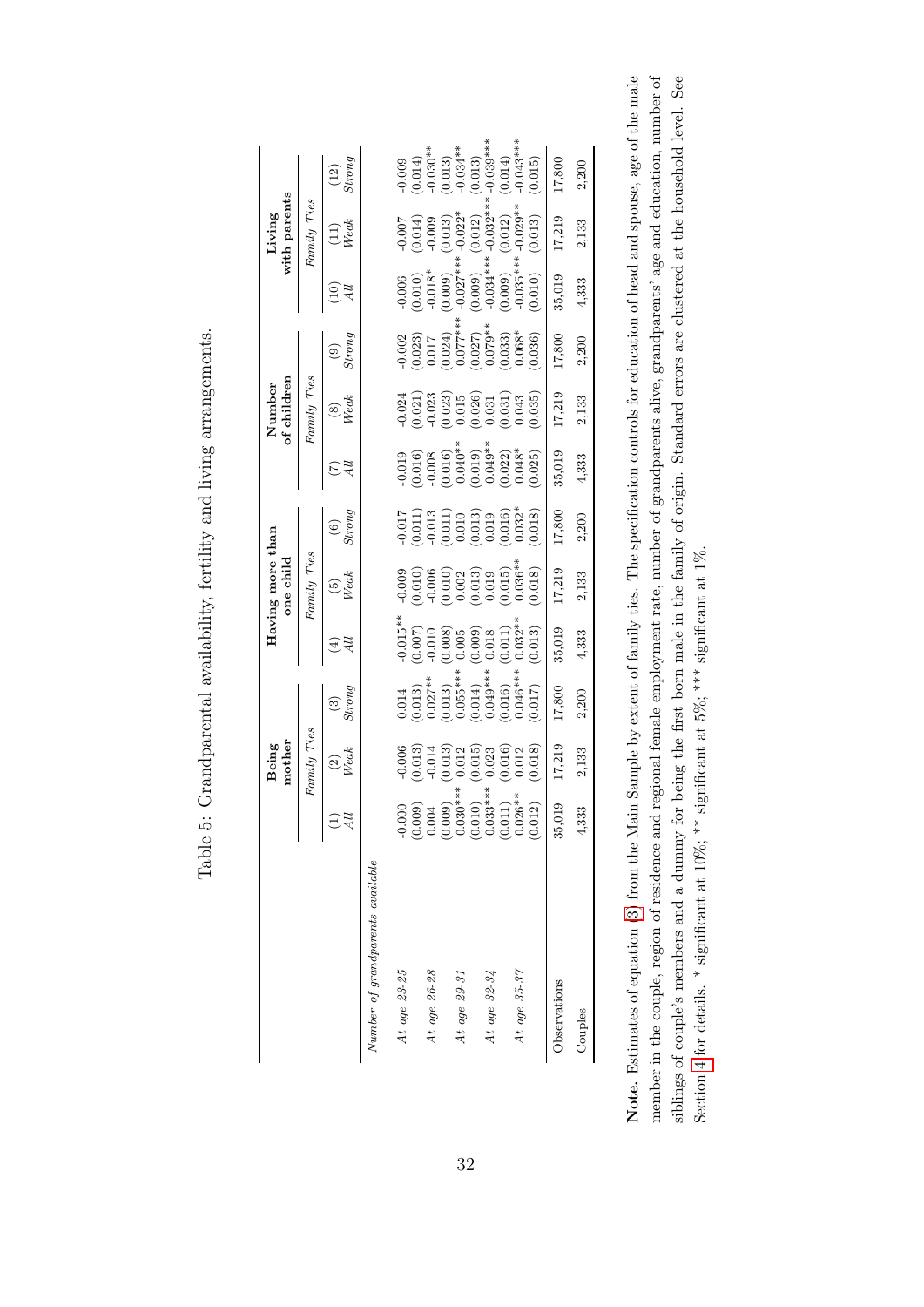<span id="page-34-0"></span>

|                                                               |                                  |                                |                                  |                                 |                             | Family resources proxied by:    |                                 |                             |                                  |
|---------------------------------------------------------------|----------------------------------|--------------------------------|----------------------------------|---------------------------------|-----------------------------|---------------------------------|---------------------------------|-----------------------------|----------------------------------|
|                                                               | <b>Educational attainment</b>    |                                |                                  |                                 | House size                  |                                 |                                 | Kindergarten coverage       |                                  |
|                                                               |                                  | Family Ties                    |                                  |                                 | Family Ties                 |                                 |                                 | Family Ties                 |                                  |
|                                                               | (1)<br>All                       | (2)<br>Weak                    | (3)<br><b>Strong</b>             | (4)<br>All                      | (5)<br>Weak                 | (6)<br><b>Strong</b>            | (7)<br>All                      | (8)<br>Weak                 | (9)<br><b>Strong</b>             |
| Number of grandparents available<br>in low wealth households  |                                  |                                |                                  |                                 |                             |                                 |                                 |                             |                                  |
| At age $23-25$                                                | $-0.004$                         | $-0.006$                       | 0.006                            | $-0.002$                        | $-0.009$                    | 0.011                           | 0.005                           | 0.006                       | 0.013                            |
| At age 26-28                                                  | (0.010)<br>0.009                 | (0.014)<br>$-0.006$            | (0.014)<br>$0.029**$             | (0.011)<br>0.012                | (0.015)<br>$-0.010$         | (0.016)<br>$0.043***$           | (0.011)<br>0.017                | (0.016)<br>0.005            | (0.015)<br>$0.032**$             |
| At age 29-31                                                  | (0.010)<br>$0.031***$            | (0.015)<br>0.018               | (0.014)<br>$0.050***$            | (0.011)<br>$0.035***$           | (0.015)<br>0.012            | (0.016)<br>$0.068***$           | (0.011)<br>$0.038***$           | (0.016)<br>0.026            | (0.014)<br>$0.053***$            |
| At age $32-34$                                                | (0.011)<br>$0.026**$             | (0.016)<br>0.019               | (0.015)<br>$0.038**$             | (0.012)<br>$0.029**$            | (0.016)<br>0.013            | (0.016)<br>$0.053***$           | (0.011)<br>$0.038***$           | (0.017)<br>$0.038**$        | (0.015)<br>$0.042**$             |
| At age $35-37$                                                | (0.012)<br>0.015<br>(0.013)      | (0.016)<br>0.002<br>(0.018)    | (0.016)<br>$0.033*$<br>(0.018)   | (0.012)<br>0.020                | (0.017)<br>0.001<br>(0.019) | (0.017)<br>$0.046**$<br>(0.018) | (0.012)<br>$0.026**$<br>(0.013) | (0.018)<br>0.023<br>(0.019) | (0.016)<br>$0.036**$<br>(0.018)  |
| Number of grandparents available<br>in high wealth households |                                  |                                |                                  | (0.013)                         |                             |                                 |                                 |                             |                                  |
| At age 23-25                                                  | 0.008                            | $-0.003$                       | $0.028*$                         | 0.003                           | $-0.000$                    | 0.017                           | $-0.005$                        | $-0.013$                    | 0.017                            |
| At age 26-28                                                  | (0.011)<br>$-0.016$              | (0.017)<br>$-0.037**$          | (0.015)<br>0.012                 | (0.010)<br>$-0.003$             | (0.015)<br>$-0.017$         | (0.015)<br>0.016                | (0.010)<br>$-0.011$             | (0.014)<br>$-0.029**$       | (0.016)<br>0.020                 |
| At age $29-31$                                                | (0.011)<br>$0.021*$              | (0.016)<br>$-0.006$            | (0.016)<br>$0.056***$            | (0.010)<br>$0.024**$            | (0.015)<br>0.012            | (0.014)<br>$0.041***$           | (0.010)<br>$0.023**$            | (0.014)<br>0.003            | (0.015)<br>$0.058***$            |
| At age $32-34$                                                | (0.012)<br>$0.048***$            | (0.018)<br>$0.034*$            | (0.017)<br>$0.068***$            | (0.011)<br>$0.036***$           | (0.016)<br>$0.036**$        | (0.016)<br>$0.041**$            | (0.011)<br>$0.029**$            | (0.016)<br>0.013            | (0.016)<br>$0.059***$            |
| At age 35-37                                                  | (0.013)<br>$0.054***$<br>(0.015) | (0.019)<br>$0.039*$<br>(0.020) | (0.019)<br>$0.075***$<br>(0.021) | (0.012)<br>$0.033**$<br>(0.014) | (0.017)<br>0.030<br>(0.019) | (0.017)<br>$0.042**$<br>(0.019) | (0.012)<br>$0.028**$<br>(0.013) | (0.017)<br>0.007<br>(0.019) | (0.017)<br>$0.064***$<br>(0.019) |
| Observations                                                  | 35,019                           | 17,219                         | 17,800                           | 35,019                          | 17,219                      | 17,800                          | 35,019                          | 17,219                      | 17,800                           |
| Couples                                                       | 4,333                            | 2,133                          | 2,200                            | 4,333                           | 2,133                       | 2,200                           | 4,333                           | 2,133                       | 2,200                            |

Table 6: Preferences as opposed to lack of resources.

Note. Estimates of equation [\(3\)](#page-16-0) from the Main Sample by extent of family ties and household resources. The first panel considers the highest educational attainment of the head and the spouse in the couple, and classifies households above and below high school diploma. The central panel considers house size above or below its area average. The last panel splits households in areas where kindergarten coverage is above or below the national median. The specification controls for education of head and spouse, age of the male member in the couple, region of residence and regional female employment rate, number of grandparents alive, grandparents' age and education, number of siblings of couples members and a dummy for being the first born male in the family of origin. Standard errors are clustered at the household level. See Section [4](#page-15-0) for details.  $*$  significant at 10%;  $**$  significant at 5%;  $***$  significant at 1%.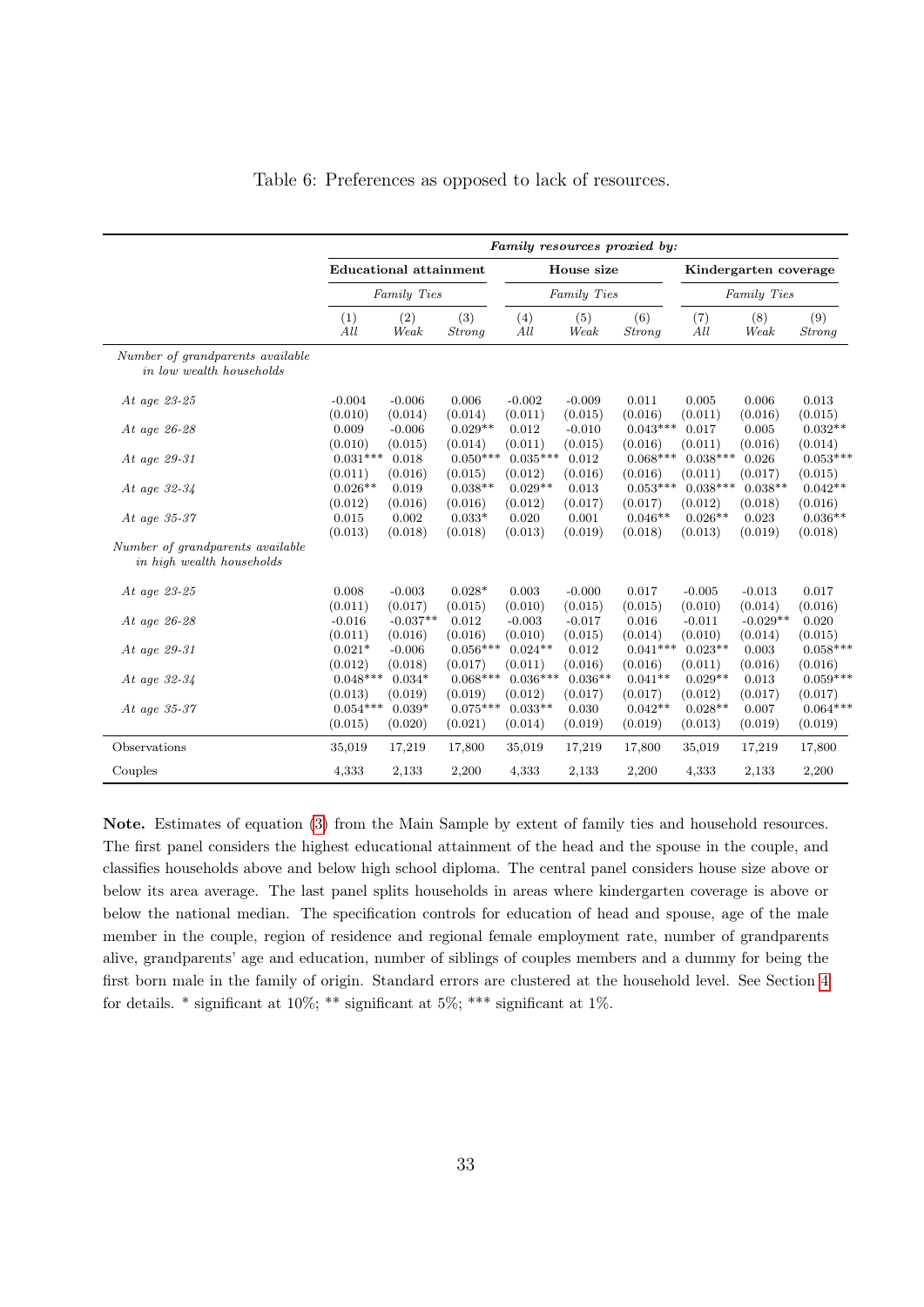|                |            | Family Ties                                |                      |            | Family Ties                                         |               |            | Family Ties                              |                      |
|----------------|------------|--------------------------------------------|----------------------|------------|-----------------------------------------------------|---------------|------------|------------------------------------------|----------------------|
|                | (1)<br>All | (2)<br>Weak                                | (3)<br><i>Strong</i> | (4)<br>All | (5)<br>Weak                                         | (6)<br>Strong | (7)<br>All | (8)<br>Weak                              | (9)<br><i>Strong</i> |
|                |            | Number of<br><i>grandmothers available</i> |                      |            | Number of maternal<br><i>grandparents available</i> |               |            | Maternal<br><i>grandmother available</i> |                      |
|                |            |                                            |                      |            |                                                     |               |            |                                          |                      |
| At age 23-25   | 0.017      | 0.008                                      | 0.028                | 0.014      | 0.007                                               | 0.038         | $0.060**$  | 0.056                                    | $0.075*$             |
|                | (0.019)    | (0.027)                                    | (0.025)              | (0.017)    | (0.023)                                             | (0.024)       | (0.029)    | (0.039)                                  | (0.041)              |
| At age $26-28$ | 0.031      | 0.027                                      | $0.044*$             | $-0.001$   | $-0.036$                                            | $0.048**$     | 0.034      | 0.019                                    | $0.069*$             |
|                | (0.019)    | (0.027)                                    | (0.026)              | (0.017)    | (0.023)                                             | (0.024)       | (0.028)    | (0.037)                                  | (0.041)              |
| At age 29-31   | $0.067***$ | $0.054*$                                   | $0.093***$           | $0.037**$  | $-0.010$                                            | $0.103***$    | $0.075**$  | 0.030                                    | $0.142***$           |
|                | (0.021)    | (0.029)                                    | (0.029)              | (0.019)    | (0.025)                                             | (0.027)       | (0.029)    | (0.040)                                  | (0.041)              |
| At age 32-34   | $0.063**$  | 0.047                                      | $0.093***$           | 0.036      | 0.026                                               | $0.057*$      | $0.071**$  | 0.037                                    | $0.118**$            |
|                | (0.025)    | (0.036)                                    | (0.034)              | (0.022)    | (0.032)                                             | (0.030)       | (0.033)    | (0.046)                                  | (0.046)              |
| At age $35-37$ | 0.023      | $-0.005$                                   | 0.064                | $0.071*$   | 0.068                                               | 0.073         | 0.068      | 0.027                                    | $0.123*$             |
|                | (0.037)    | (0.052)                                    | (0.051)              | (0.038)    | (0.053)                                             | (0.046)       | (0.044)    | (0.061)                                  | (0.065)              |
|                |            | Number of                                  |                      |            | Number of paternal                                  |               |            | Maternal                                 |                      |
|                |            | <i>grandfathers available</i>              |                      |            | <i>grandparents available</i>                       |               |            | <i>grandfather available</i>             |                      |
| At age 23-25   | $-0.019$   | $-0.022$                                   | $-0.001$             | $-0.014$   | $-0.016$                                            | $-0.010$      | $-0.035$   | $-0.051$                                 | $-0.000$             |
|                | (0.019)    | (0.026)                                    | (0.026)              | (0.015)    | (0.022)                                             | (0.021)       | (0.027)    | (0.036)                                  | (0.040)              |
| At age $26-28$ | $-0.020$   | $-0.049*$                                  | 0.018                | 0.017      | 0.022                                               | 0.015         | $-0.031$   | $-0.089**$                               | 0.034                |
|                | (0.020)    | (0.028)                                    | (0.028)              | (0.017)    | (0.023)                                             | (0.023)       | (0.029)    | (0.039)                                  | (0.041)              |
| At age 29-31   | 0.004      | $-0.007$                                   | 0.020                | $0.044**$  | $0.072***$                                          | 0.014         | 0.005      | $-0.044$                                 | 0.062                |
|                | (0.024)    | (0.032)                                    | (0.035)              | (0.020)    | (0.026)                                             | (0.029)       | (0.033)    | (0.044)                                  | (0.048)              |
| At age 32-34   | $-0.029$   | 0.011                                      | $-0.081*$            | 0.021      | 0.040                                               | 0.009         | $-0.018$   | 0.014                                    | $-0.051$             |
|                | (0.033)    | (0.044)                                    | (0.048)              | (0.026)    | (0.030)                                             | (0.045)       | (0.043)    | (0.061)                                  | (0.058)              |
| At age $35-37$ | 0.027      | 0.081                                      | $-0.118$             | $-0.025$   | $-0.006$                                            | $-0.047$      | 0.089      | 0.164                                    | $-0.119$             |
|                | (0.065)    | (0.077)                                    | (0.106)              | (0.041)    | (0.050)                                             | (0.065)       | (0.091)    | (0.110)                                  | (0.090)              |
| Observations   | 15,043     | 7,742                                      | 7,301                | 15,043     | 7,742                                               | 7,301         | 15,043     | 7,742                                    | 7,301                |
| Couples        | 1,867      | 958                                        | 909                  | 1,867      | 958                                                 | 909           | 1,867      | 958                                      | 909                  |

<span id="page-35-0"></span>Table 7: Grandparental availability breakdown by origin and gender.

Note. Estimates of equation [\(3\)](#page-16-0) from the Main Sample by origin and gender of grandparents. Only couples with all grandparents alive are considered. The first panel considers a breakdown by gender of grandparents. The central panel considers a breakdown by family of origin, distinguishing between maternal and paternal grandparents. The last panel considers a breakdown by gender of maternal grandparents. The specification controls for education of head and spouse, age of the male member in the couple, region of residence and regional female employment rate, grandparents' age and education, number of siblings of couples members and a dummy for being the first born male in the family of origin. Standard errors are clustered at the household level. See Section [5](#page-20-0) for details. \* significant at 10%; \*\* significant at 5%; \*\*\* significant at 1%.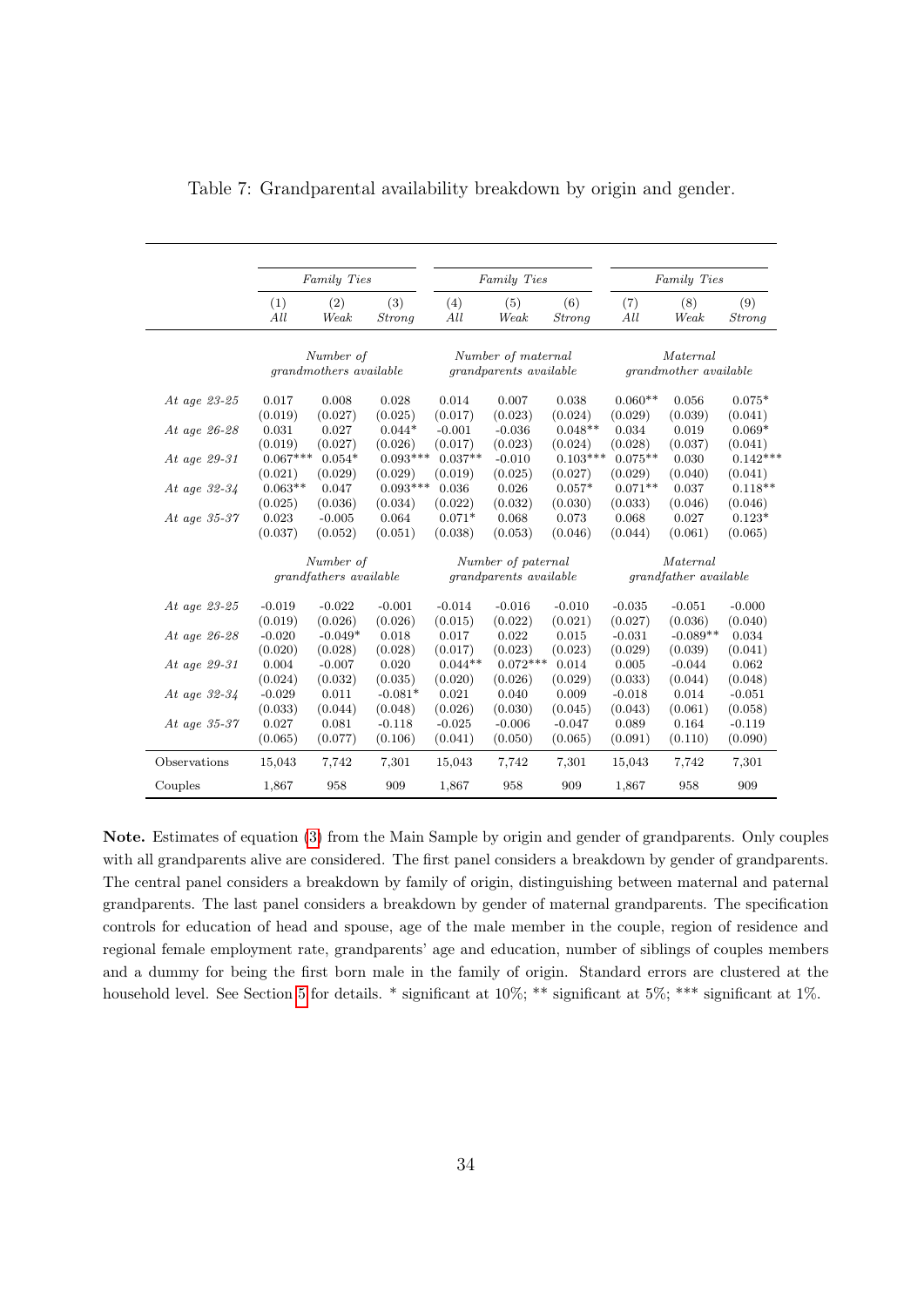|   | Ì<br>J<br>$\mathbf$<br>l<br>í<br>$\ddot{\phantom{a}}$<br>j<br>Í |
|---|-----------------------------------------------------------------|
|   | くくこく<br>)<br>l<br>١                                             |
|   | しょうしき くくりょう<br>)<br>l<br>ׇׇ֕֡<br>)                              |
| ſ |                                                                 |
|   |                                                                 |
|   | ١                                                               |

<span id="page-36-0"></span>

|                                                 |        | grandmother homemaker<br>Couples with one                                                                             |                                                                                                                                                                                                                                                                                |                                                                                                                                                                                                                                                                                                   | grandmothers homemaker<br>$\texttt{Couples}$ with $\texttt{both}$                                                                                                                                                                                                   |                                                                                                                                                                                                                                                                                                    |                                                                                                                                                                                                                                                                       | Homemaker female<br>in the couple                                                                                                                                                                                                                                 |                                                                                                                                                                                                                                                                                                                                   |
|-------------------------------------------------|--------|-----------------------------------------------------------------------------------------------------------------------|--------------------------------------------------------------------------------------------------------------------------------------------------------------------------------------------------------------------------------------------------------------------------------|---------------------------------------------------------------------------------------------------------------------------------------------------------------------------------------------------------------------------------------------------------------------------------------------------|---------------------------------------------------------------------------------------------------------------------------------------------------------------------------------------------------------------------------------------------------------------------|----------------------------------------------------------------------------------------------------------------------------------------------------------------------------------------------------------------------------------------------------------------------------------------------------|-----------------------------------------------------------------------------------------------------------------------------------------------------------------------------------------------------------------------------------------------------------------------|-------------------------------------------------------------------------------------------------------------------------------------------------------------------------------------------------------------------------------------------------------------------|-----------------------------------------------------------------------------------------------------------------------------------------------------------------------------------------------------------------------------------------------------------------------------------------------------------------------------------|
|                                                 |        | $\emph{Family{} Ties}$                                                                                                |                                                                                                                                                                                                                                                                                |                                                                                                                                                                                                                                                                                                   | $Family\ Ties$                                                                                                                                                                                                                                                      |                                                                                                                                                                                                                                                                                                    |                                                                                                                                                                                                                                                                       | $Famy\; Ties$                                                                                                                                                                                                                                                     |                                                                                                                                                                                                                                                                                                                                   |
|                                                 |        | $\frac{2}{\text{Weak}}$                                                                                               | $\begin{array}{c} (3) \ 3 \hbox{trong} \end{array}$                                                                                                                                                                                                                            | 4                                                                                                                                                                                                                                                                                                 | $\begin{array}{c} (5) \\ Weak \end{array}$                                                                                                                                                                                                                          | $\frac{(6)}{Strong}$                                                                                                                                                                                                                                                                               | $\mathcal{A}$                                                                                                                                                                                                                                                         | $\sum_{\textit{Weak}}$                                                                                                                                                                                                                                            | $\begin{array}{c} 6 \ (6) \end{array}$                                                                                                                                                                                                                                                                                            |
| $t$ rents a $vailable$<br>$Number\ of\ grandpe$ |        |                                                                                                                       |                                                                                                                                                                                                                                                                                |                                                                                                                                                                                                                                                                                                   |                                                                                                                                                                                                                                                                     |                                                                                                                                                                                                                                                                                                    |                                                                                                                                                                                                                                                                       |                                                                                                                                                                                                                                                                   |                                                                                                                                                                                                                                                                                                                                   |
| At age $23-25$                                  |        |                                                                                                                       |                                                                                                                                                                                                                                                                                |                                                                                                                                                                                                                                                                                                   |                                                                                                                                                                                                                                                                     |                                                                                                                                                                                                                                                                                                    |                                                                                                                                                                                                                                                                       |                                                                                                                                                                                                                                                                   |                                                                                                                                                                                                                                                                                                                                   |
|                                                 |        | $\begin{array}{l} 0.029 \\ -0.018) \\ -0.035^* \\ -0.035^* \\ -0.035^* \\ -0.006 \\ -0.0043 \\ -0.043 \\ \end{array}$ | $\begin{smallmatrix} 0.026\\ 0.020)\\ 0.04^{**}\\ 0.021\\ 0.038^{**}\\ 0.058^{**}\\ 0.0501\\ 0.01020\\ 0.0103\\ 0.021\\ 0.03020\\ 0.0042\\ 0.0000\\ 0.0000\\ 0.0000\\ 0.0000\\ 0.0000\\ 0.0000\\ 0.0000\\ 0.0000\\ 0.0000\\ 0.0000\\ 0.0000\\ 0.0000\\ 0.0000\\ 0.0000\\ 0.00$ |                                                                                                                                                                                                                                                                                                   | $\begin{array}{l} 0.0000\\ 0.0200\\ 0.0000\\ 0.0000\\ 0.0000\\ 0.0000\\ 0.0000\\ 0.0000\\ 0.0000\\ 0.0000\\ 0.0000\\ 0.0000\\ 0.0000\\ 0.000\\ 0.000\\ 0.000\\ 0.000\\ 0.000\\ 0.000\\ 0.000\\ 0.000\\ 0.000\\ 0.000\\ 0.000\\ 0.000\\ 0.000\\ 0.000\\ 0.000\\ 0.0$ | $\begin{array}{l} 0.001\\ -0.021)\\ 0.011\\ -0.020\\ -0.043\\ -0.003\\ -0.003\\ -0.003\\ -0.004\\ -0.003\\ -0.004\\ -0.007\\ -0.007\\ -0.007\\ -0.007\\ -0.007\\ -0.007\\ -0.007\\ -0.007\\ -0.007\\ -0.007\\ -0.007\\ -0.007\\ -0.007\\ -0.007\\ -0.007\\ -0.007\\ -0.007\\ -0.007\\ -0.007\\ -0$ |                                                                                                                                                                                                                                                                       |                                                                                                                                                                                                                                                                   | $\begin{smallmatrix} & 0 & 1 & 0 & 0 \\ 0 & 0 & 3 & 0 \\ 0 & 0 & 2 & 3 \\ 0 & 0 & 0 & 4 & 5 \\ 0 & 0 & 0 & 4 & 3 \\ 0 & 0 & 0 & 0 & 0 \\ 0 & 0 & 0 & 0 & 0 \\ 0 & 0 & 0 & 0 & 0 \\ 0 & 0 & 0 & 0 & 0 \\ 0 & 0 & 0 & 0 & 0 \\ 0 & 0 & 0 & 0 & 0 \\ 0 & 0 & 0 & 0 & 0 \\ 0 & 0 & 0 & 0 & 0 \\ 0 & 0 & 0 & 0 & 0 \\ 0 & 0 & 0 & 0 &$ |
| At age 26-28                                    |        |                                                                                                                       |                                                                                                                                                                                                                                                                                |                                                                                                                                                                                                                                                                                                   |                                                                                                                                                                                                                                                                     |                                                                                                                                                                                                                                                                                                    |                                                                                                                                                                                                                                                                       |                                                                                                                                                                                                                                                                   |                                                                                                                                                                                                                                                                                                                                   |
|                                                 |        |                                                                                                                       |                                                                                                                                                                                                                                                                                |                                                                                                                                                                                                                                                                                                   |                                                                                                                                                                                                                                                                     |                                                                                                                                                                                                                                                                                                    |                                                                                                                                                                                                                                                                       |                                                                                                                                                                                                                                                                   |                                                                                                                                                                                                                                                                                                                                   |
| At age 29-31                                    |        |                                                                                                                       |                                                                                                                                                                                                                                                                                |                                                                                                                                                                                                                                                                                                   |                                                                                                                                                                                                                                                                     |                                                                                                                                                                                                                                                                                                    |                                                                                                                                                                                                                                                                       |                                                                                                                                                                                                                                                                   |                                                                                                                                                                                                                                                                                                                                   |
|                                                 |        |                                                                                                                       |                                                                                                                                                                                                                                                                                |                                                                                                                                                                                                                                                                                                   |                                                                                                                                                                                                                                                                     |                                                                                                                                                                                                                                                                                                    |                                                                                                                                                                                                                                                                       |                                                                                                                                                                                                                                                                   |                                                                                                                                                                                                                                                                                                                                   |
| At age 32-34                                    |        |                                                                                                                       |                                                                                                                                                                                                                                                                                |                                                                                                                                                                                                                                                                                                   |                                                                                                                                                                                                                                                                     |                                                                                                                                                                                                                                                                                                    |                                                                                                                                                                                                                                                                       |                                                                                                                                                                                                                                                                   |                                                                                                                                                                                                                                                                                                                                   |
|                                                 |        |                                                                                                                       |                                                                                                                                                                                                                                                                                |                                                                                                                                                                                                                                                                                                   |                                                                                                                                                                                                                                                                     |                                                                                                                                                                                                                                                                                                    |                                                                                                                                                                                                                                                                       |                                                                                                                                                                                                                                                                   |                                                                                                                                                                                                                                                                                                                                   |
| At age 35-37                                    |        |                                                                                                                       |                                                                                                                                                                                                                                                                                |                                                                                                                                                                                                                                                                                                   |                                                                                                                                                                                                                                                                     |                                                                                                                                                                                                                                                                                                    |                                                                                                                                                                                                                                                                       |                                                                                                                                                                                                                                                                   |                                                                                                                                                                                                                                                                                                                                   |
|                                                 |        | (0.028)                                                                                                               |                                                                                                                                                                                                                                                                                | $\begin{array}{l} 0.003 \\ 0.015) \\ 0.015) \\ 0.015) \\ 0.0101 \\ 0.0101 \\ 0.0101 \\ 0.0101 \\ 0.0101 \\ 0.0101 \\ 0.021 \\ 0.021 \\ 0.000 \\ 0.000 \\ 0.000 \\ 0.000 \\ 0.000 \\ 0.000 \\ 0.000 \\ 0.000 \\ 0.000 \\ 0.000 \\ 0.000 \\ 0.000 \\ 0.000 \\ 0.000 \\ 0.000 \\ 0.000 \\ 0.000 \\ $ |                                                                                                                                                                                                                                                                     |                                                                                                                                                                                                                                                                                                    | $\begin{array}{l} 0.016\\ 0.023)\\ 0.015\\ 0.032\\ 0.032\\ 0.032\\ 0.033\\ 0.035\\ 0.035\\ 0.037\\ 0.037\\ 0.037\\ 0.037\\ 0.037\\ 0.037\\ 0.037\\ 0.037\\ 0.037\\ 0.037\\ 0.037\\ 0.037\\ 0.037\\ 0.037\\ 0.037\\ 0.037\\ 0.037\\ 0.037\\ 0.037\\ 0.037\\ 0.037\\ 0$ | $\begin{array}{l} 0.010\\ 0.033)\\ 0.0011\\ 0.0101\\ 0.0183)\\ 0.0103\\ 0.0000\\ 0.0000\\ 0.0000\\ 0.0000\\ 0.0000\\ 0.0000\\ 0.0000\\ 0.0000\\ 0.0000\\ 0.0000\\ 0.0000\\ 0.0000\\ 0.0000\\ 0.0000\\ 0.0000\\ 0.0000\\ 0.0000\\ 0.0000\\ 0.0000\\ 0.0000\\ 0.00$ |                                                                                                                                                                                                                                                                                                                                   |
| Observations                                    | 12,784 | 6,495                                                                                                                 | 6,289                                                                                                                                                                                                                                                                          | 14,289                                                                                                                                                                                                                                                                                            | 6,705                                                                                                                                                                                                                                                               | 7,584                                                                                                                                                                                                                                                                                              | 7,003                                                                                                                                                                                                                                                                 | 2,900                                                                                                                                                                                                                                                             | 4,103                                                                                                                                                                                                                                                                                                                             |
| Couples                                         | 1,569  | 803                                                                                                                   | 766                                                                                                                                                                                                                                                                            | 1,776                                                                                                                                                                                                                                                                                             | 836                                                                                                                                                                                                                                                                 | 940                                                                                                                                                                                                                                                                                                | 905                                                                                                                                                                                                                                                                   | 377                                                                                                                                                                                                                                                               | 528                                                                                                                                                                                                                                                                                                                               |

Note. Estimates of equation (3) from the Main Sample by extent of family ties and number of homemakers. The first panel is derived keeping only couples in which either of the grandmothers is homemaker. The central panel is derived considering couples in which both grandmothers are homemakers. The last panel is derived considering couples in which the female member of the couple is homemaker. The specification controls for education of head and spouse, age of the male member in the couple, region of residence and regional female employment rate, number of grandparents alive, grandparents' age and education, number of siblings of couples members and a dummy for being the first born male in the family of origin. Standard errors are clustered at Note. Estimates of equation [\(3\)](#page-16-0) from the Main Sample by extent of family ties and number of homemakers. The first panel is derived keeping only couples in which either of the grandmothers is homemaker. The central panel is derived considering couples in which both grandmothers are homemakers. The last panel is derived considering couples in which the female member of the couple is homemaker. The specification controls for education of head and spouse, age of the male member in the couple, region of residence and regional female employment rate, number of grandparents alive, grandparents' age and education, number of siblings of couples members and a dummy for being the first born male in the family of origin. Standard errors are clustered at the household level. See Section 5 for details. \* significant at  $10\%$ ; \*\* significant at  $5\%$ ; \*\*\* significant at  $1\%$ . the household level. See Section [5](#page-20-0) for details. \* significant at 10%; \*\* significant at 5%; \*\*\* significant at 1%.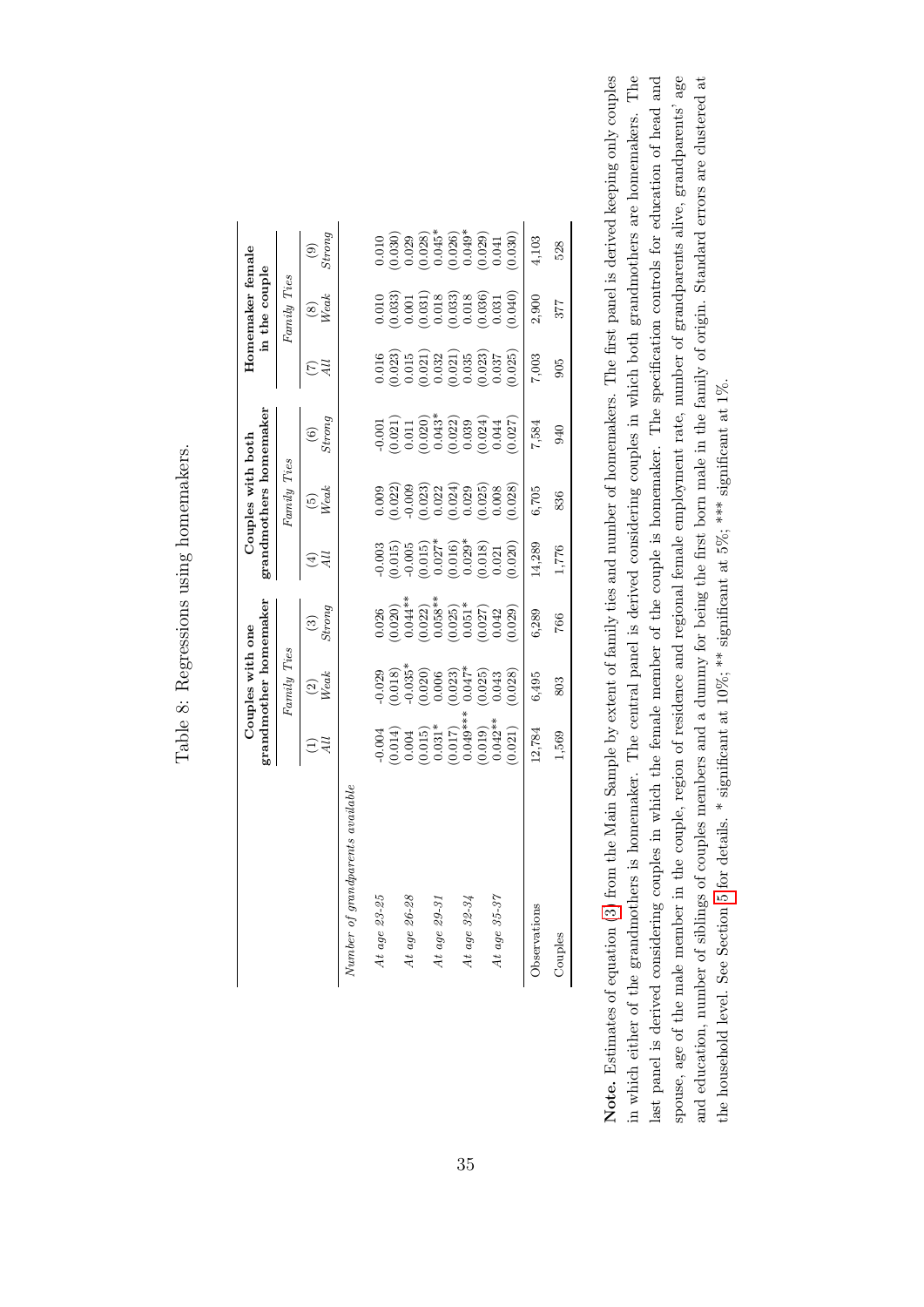<span id="page-37-0"></span>

|                                  |                     | Employment          |                  |                       | College Graduate    |                       |
|----------------------------------|---------------------|---------------------|------------------|-----------------------|---------------------|-----------------------|
|                                  |                     | Family Ties         |                  |                       | Family Ties         |                       |
|                                  | (1)<br>All          | (2)<br>Weak         | (3)<br>Strong    | (4)<br>All            | (5)<br>Weak         | (6)<br>Strong         |
| Number of grandparents available |                     |                     |                  |                       |                     |                       |
| At age 23-25                     | $0.020*$            | 0.006               | $0.031**$        | $0.022***$            | $0.018**$           | $0.024***$            |
| At age 26-28                     | (0.010)<br>0.002    | (0.014)<br>0.003    | (0.015)<br>0.001 | (0.005)<br>$0.014***$ | (0.008)<br>$0.012*$ | (0.007)<br>$0.014**$  |
| At age 29-31                     | (0.010)<br>0.002    | (0.014)<br>$-0.004$ | (0.014)<br>0.007 | (0.005)<br>$0.011**$  | (0.007)<br>0.010    | (0.006)<br>0.010      |
| At age $32-34$                   | (0.011)<br>$-0.004$ | (0.015)<br>$-0.018$ | (0.016)<br>0.010 | (0.005)<br>$0.014**$  | (0.007)<br>0.010    | (0.007)<br>$0.018**$  |
| At age 35-37                     | (0.013)<br>$-0.005$ | (0.017)<br>$-0.015$ | (0.018)<br>0.005 | (0.005)<br>$0.015**$  | (0.008)<br>0.012    | (0.007)<br>$0.019***$ |
|                                  | (0.014)             | (0.019)             | (0.020)          | (0.006)               | (0.009)             | (0.007)               |
| Observations                     | 35,019              | 17,219              | 17,800           | 35,019                | 17,219              | 17,800                |
| Couples                          | 4,333               | 2,133               | 2,200            | 4,333                 | 2,133               | 2,200                 |

Table 9: Effects on Employment and Education.

Note. Estimates of equation [\(3\)](#page-16-0) from the Main Sample by extent of family ties. The specification controls for education of head and spouse, age of the male member in the couple, region of residence and regional female employment rate, number of grandparents alive, grandparents' age and education, number of siblings of couple's members and a dummy for being the first born male in the family of origin. Standard errors are clustered at the household level. See Section [5](#page-20-0) for details. \* significant at 10%; \*\* significant at 5%; \*\*\* significant at 1%.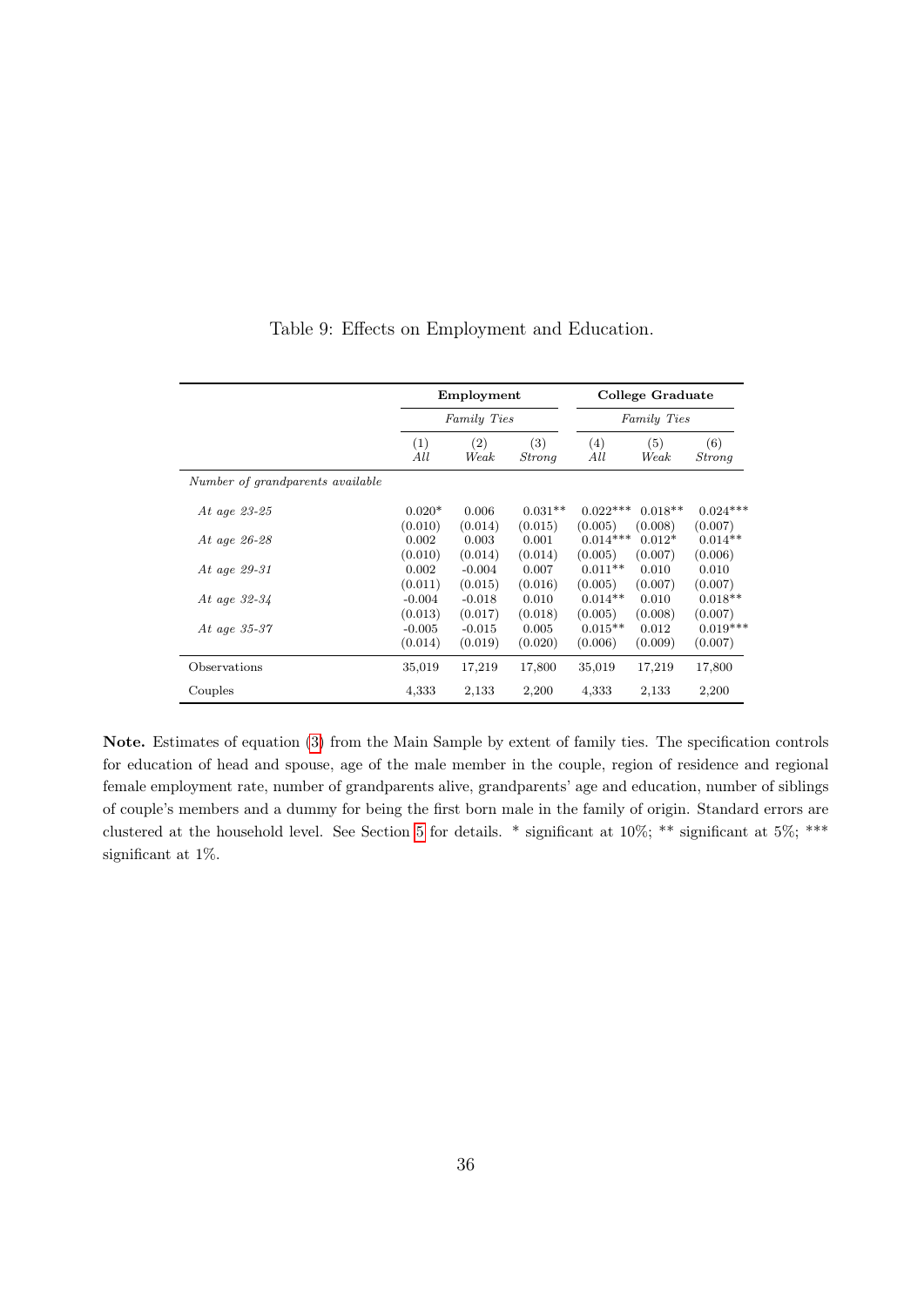<span id="page-38-0"></span>

Figure 1: Minimum retirement age as implied by old age and seniority criteria.

Note. The figures set out the comparison of consecutive cohorts of male (top panel) and female (bottom panel) individuals indexed by the year in which they reach age 50. A breakdown is considered by sector of activity and educational attainment. See Section [3](#page-12-0) for details on computation.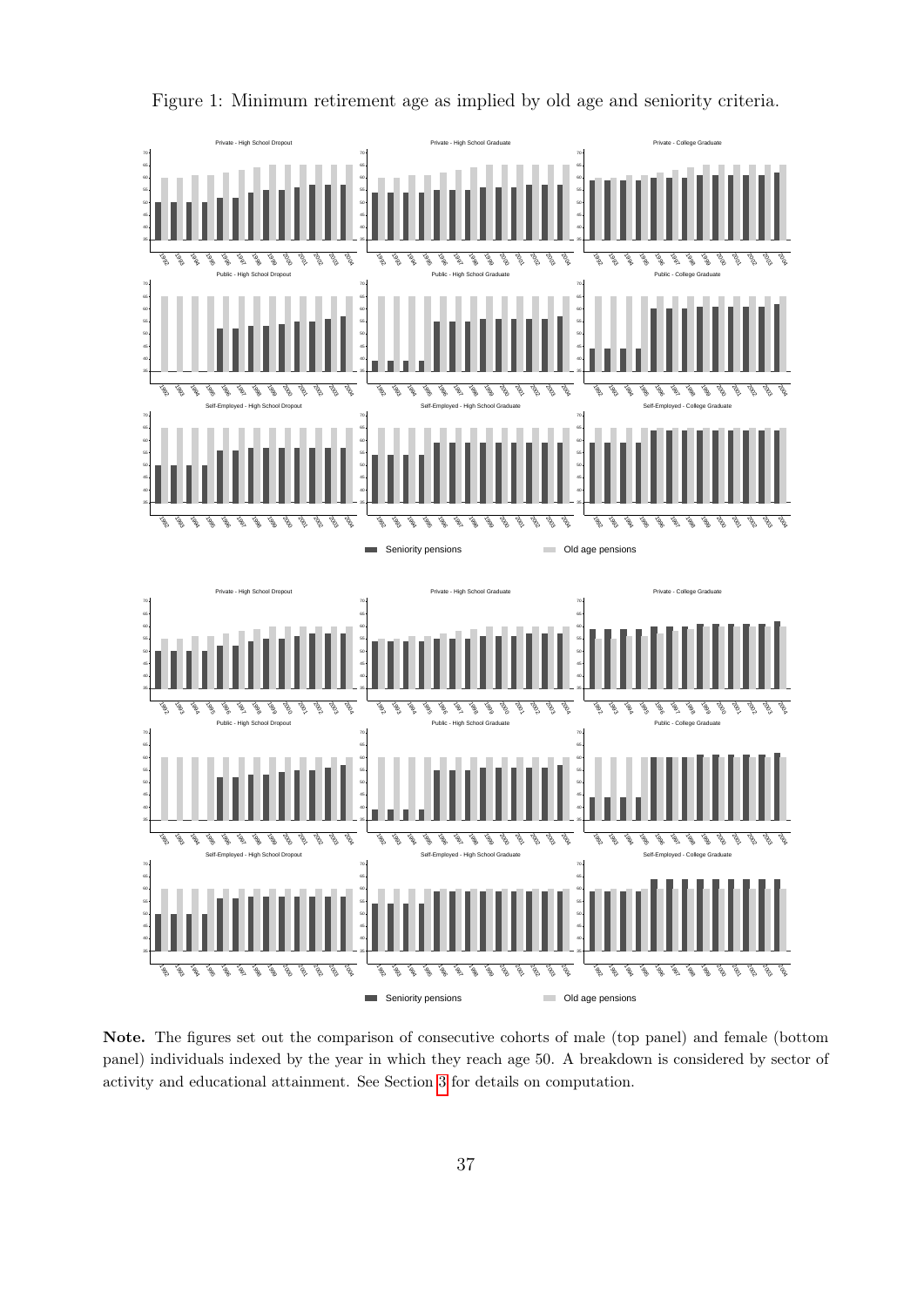<span id="page-39-0"></span>



Note. The figures set out the comparison of consecutive cohorts of male individuals indexed by the year in which they reach age 50. Reported in the top panel is minimum retirement age by cohort averaged across individuals in the Sample of Parents. For the same individuals, the bottom panel reports the percentage at work at age 53 and age 55. See Section [3](#page-12-0) for details on computation.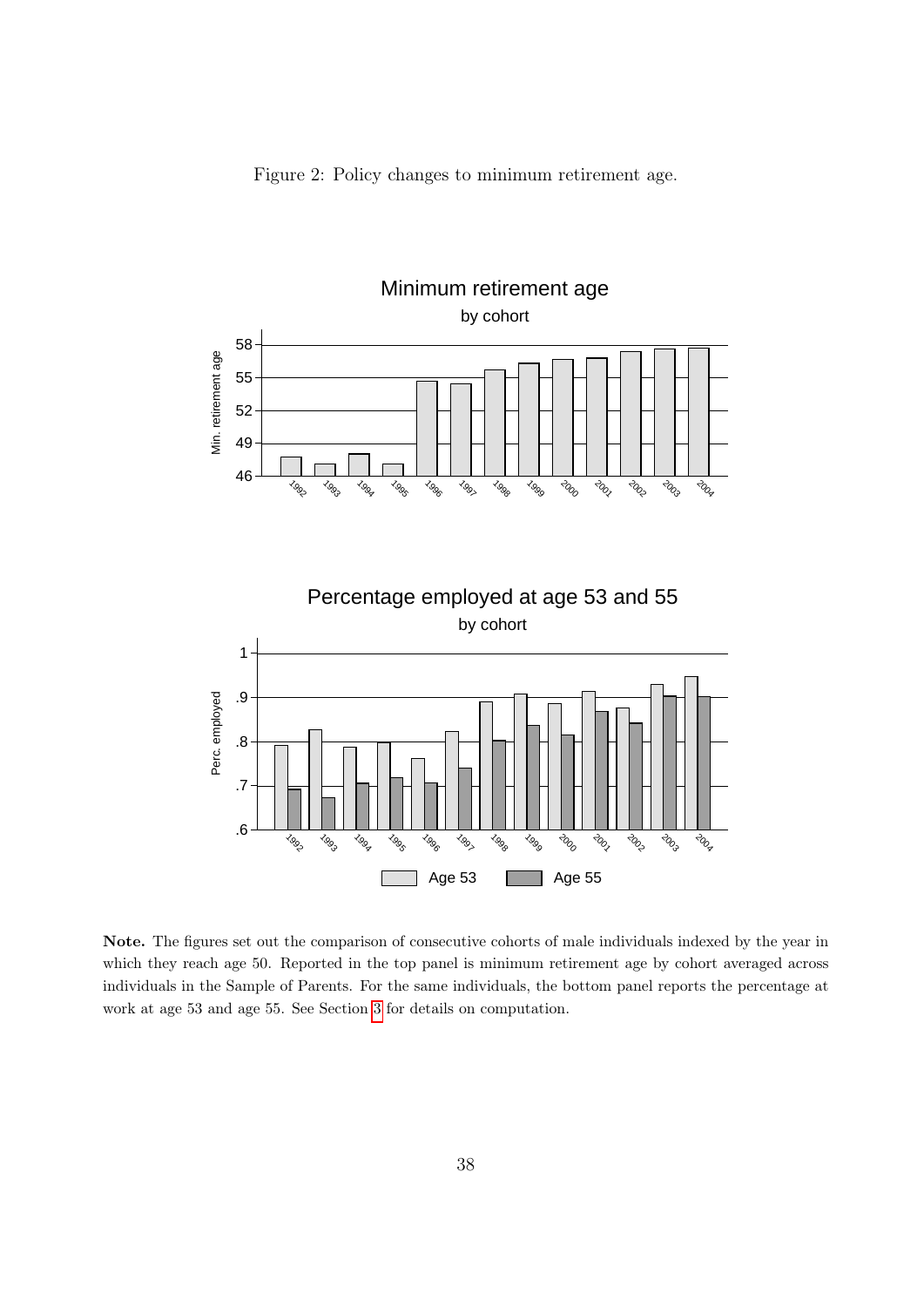<span id="page-40-0"></span>

Figure 3: Average number of grandparents available.

Note. The horizontal axis refers to the cohort of birth of the female member of the couple in the Main Sample. The vertical axis reports the average residualized total number of parents and parents in law at different ages of the female member. Residuals are computed with respect to age and education of parents. See Section [3](#page-12-0) for details.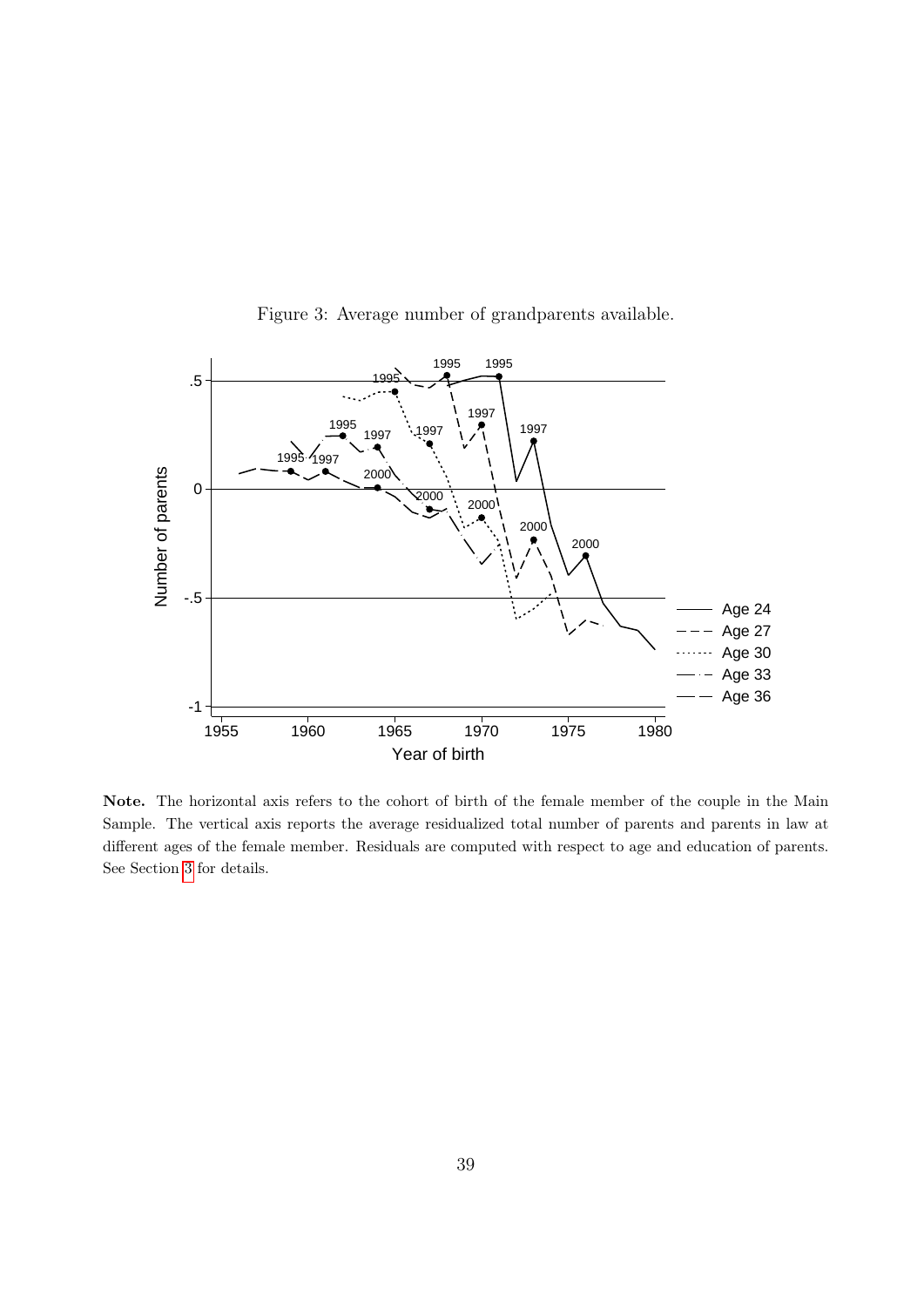<span id="page-41-0"></span>



Note. Fertility rates at age 32 computed using data from the Italian National Statistical Office. The horizontal axis runs over years of birth. The left hand sided vertical axis reports the average number of children at age 32 by cohort of birth for females in Southern Italy. The right hand sided vertical axis reports the North-South differential, namely the difference in the average number of children between Southern and Northern regions. The vertical line refers to the cohort of those born in 1962 and aged 32 in 1995. This is the last cohort of females who reached age 32 in the period before pension reforms.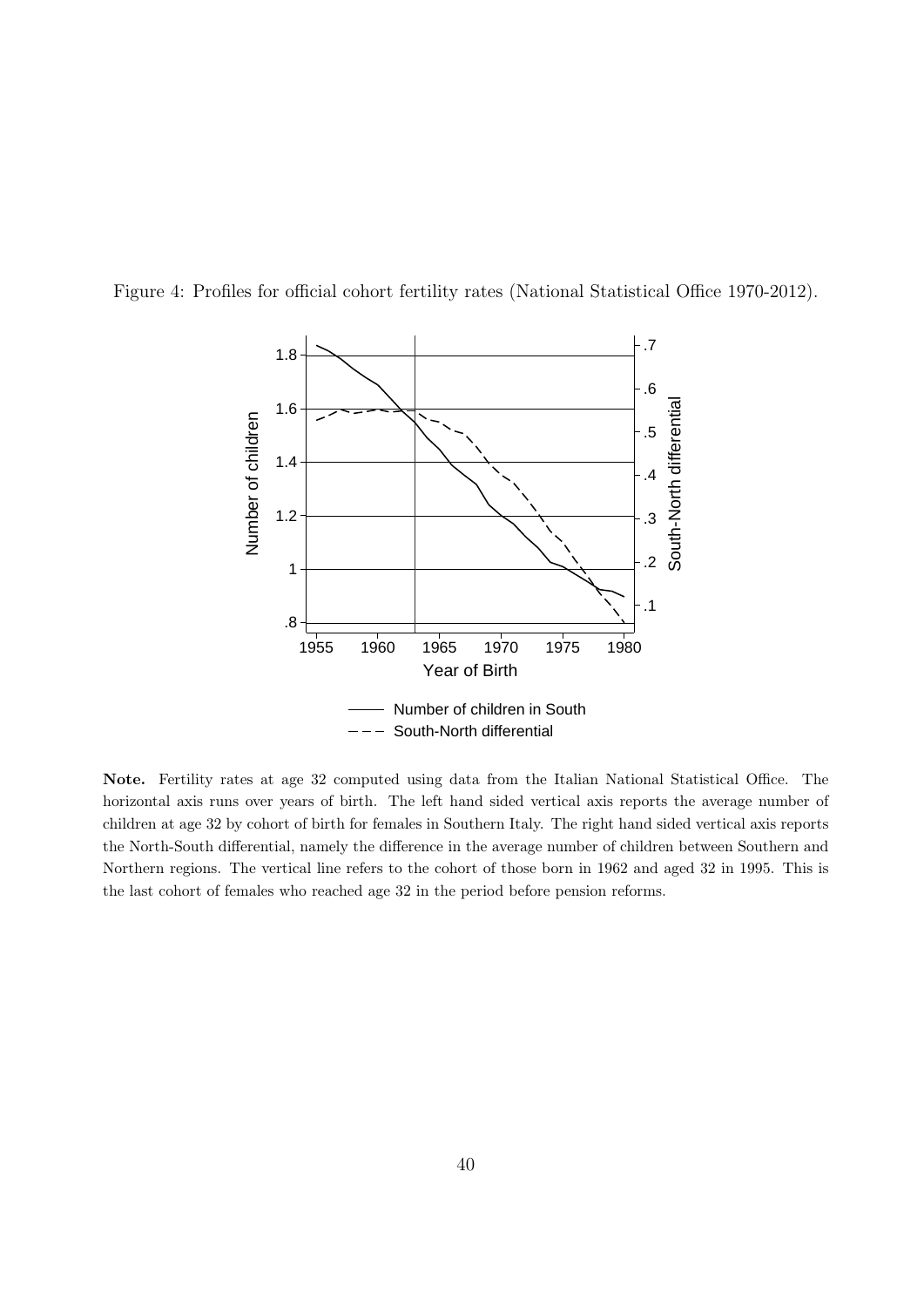## <span id="page-42-1"></span>A Additional material

<span id="page-42-0"></span>Table A.1: Grandparental availability, inter-generational fertility and living arrangements (alternative definition of family ties).

|                                  |            | Being<br>mother |            |            | Having more than<br>one child |               |
|----------------------------------|------------|-----------------|------------|------------|-------------------------------|---------------|
|                                  |            | Family Ties     |            |            | Family Ties                   |               |
|                                  | (1)        | (2)             | (3)        | (4)        | (5)                           | (6)           |
|                                  | All        | Weak            | Strong     | All        | Weak                          | <b>Strong</b> |
| Number of grandparents available |            |                 |            |            |                               |               |
| At age 23-25                     | $-0.000$   | $-0.010$        | 0.012      | $-0.015**$ | $-0.013$                      | $-0.013$      |
|                                  | (0.009)    | (0.014)         | (0.012)    | (0.007)    | (0.011)                       | (0.010)       |
| At age 26-28                     | 0.004      | $-0.002$        | 0.013      | $-0.010$   | $-0.019*$                     | $-0.001$      |
|                                  | (0.009)    | (0.014)         | (0.012)    | (0.008)    | (0.012)                       | (0.010)       |
| At age 29-31                     | $0.030***$ | 0.018           | $0.047***$ | 0.005      | 0.009                         | 0.005         |
|                                  | (0.010)    | (0.015)         | (0.014)    | (0.009)    | (0.014)                       | (0.012)       |
| At age $32-34$                   | $0.033***$ | 0.017           | $0.055***$ | 0.018      | 0.020                         | 0.020         |
|                                  | (0.011)    | (0.017)         | (0.015)    | (0.011)    | (0.017)                       | (0.015)       |
| At age 35-37                     | $0.026**$  | 0.006           | $0.049***$ | $0.032**$  | 0.022                         | $0.043**$     |
|                                  | (0.012)    | (0.019)         | (0.017)    | (0.013)    | (0.019)                       | (0.017)       |
| Observations                     | 35,019     | 16,523          | 18,496     | 35,019     | 16,523                        | 18,496        |
| Couples                          | 4,333      | 2,061           | 2,272      | 4,333      | 2,061                         | 2,272         |

Note. Estimates of equation [\(3\)](#page-16-0) from the Main Sample by extent of family ties, using the alternative measure of family ties based on the frequency of phone calls with parents, see Section [3](#page-12-0) for details. The specification controls for education of head and spouse, age of the male member in the couple, region of residence and regional female employment rate, number of parents alive, parents' age and education, number of siblings of couple's members and a dummy for being the first born male in the family of origin. Standard errors are clustered at the household level. See Section [4](#page-15-0) for details. \* significant at 10%; \*\* significant at 5%; \*\*\* significant at 1%.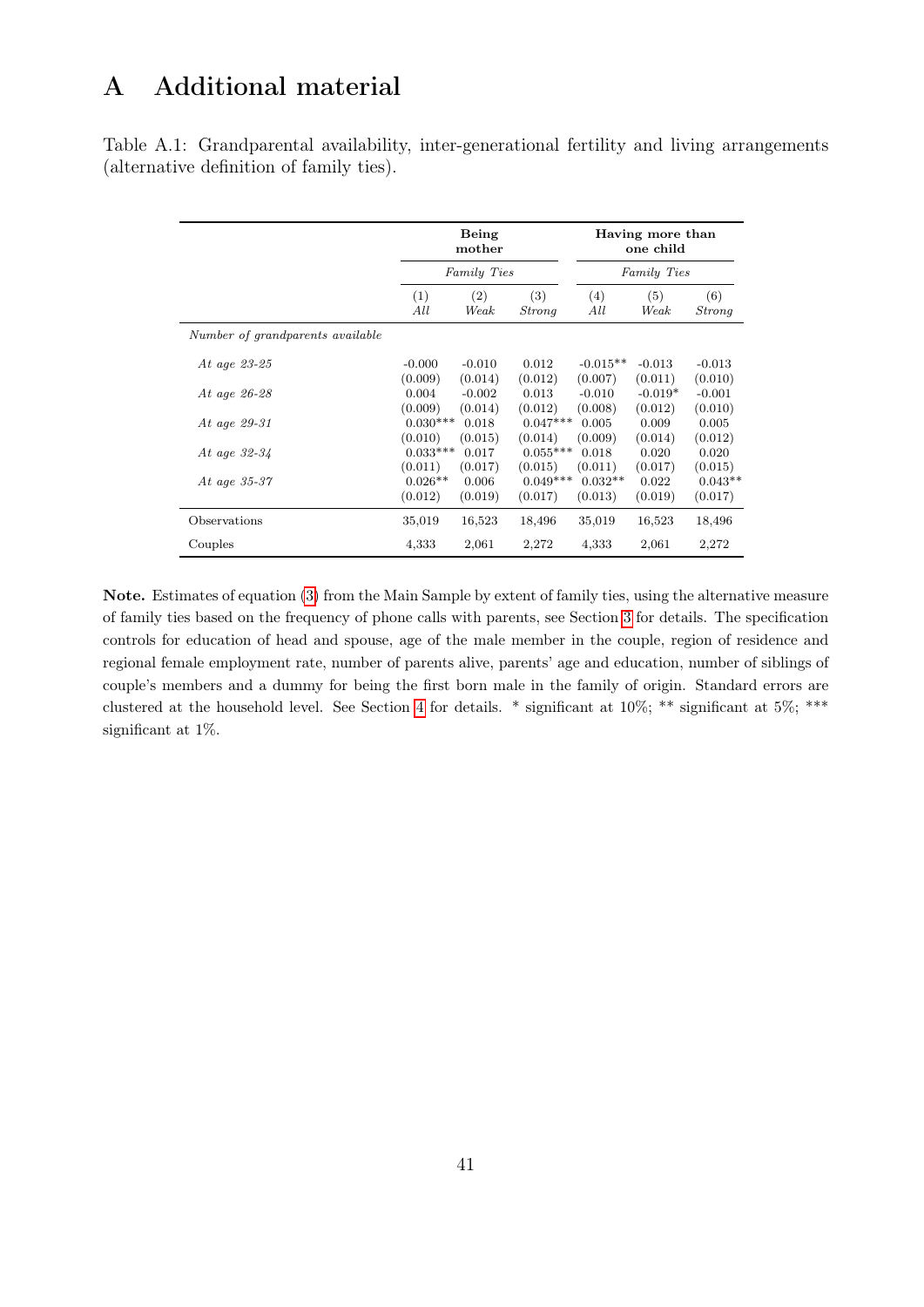<span id="page-43-0"></span>



Note. Reported are the distributions of cohorts of grandfathers (left panel) and grandmothers (right panel) as computed from the Main Sample.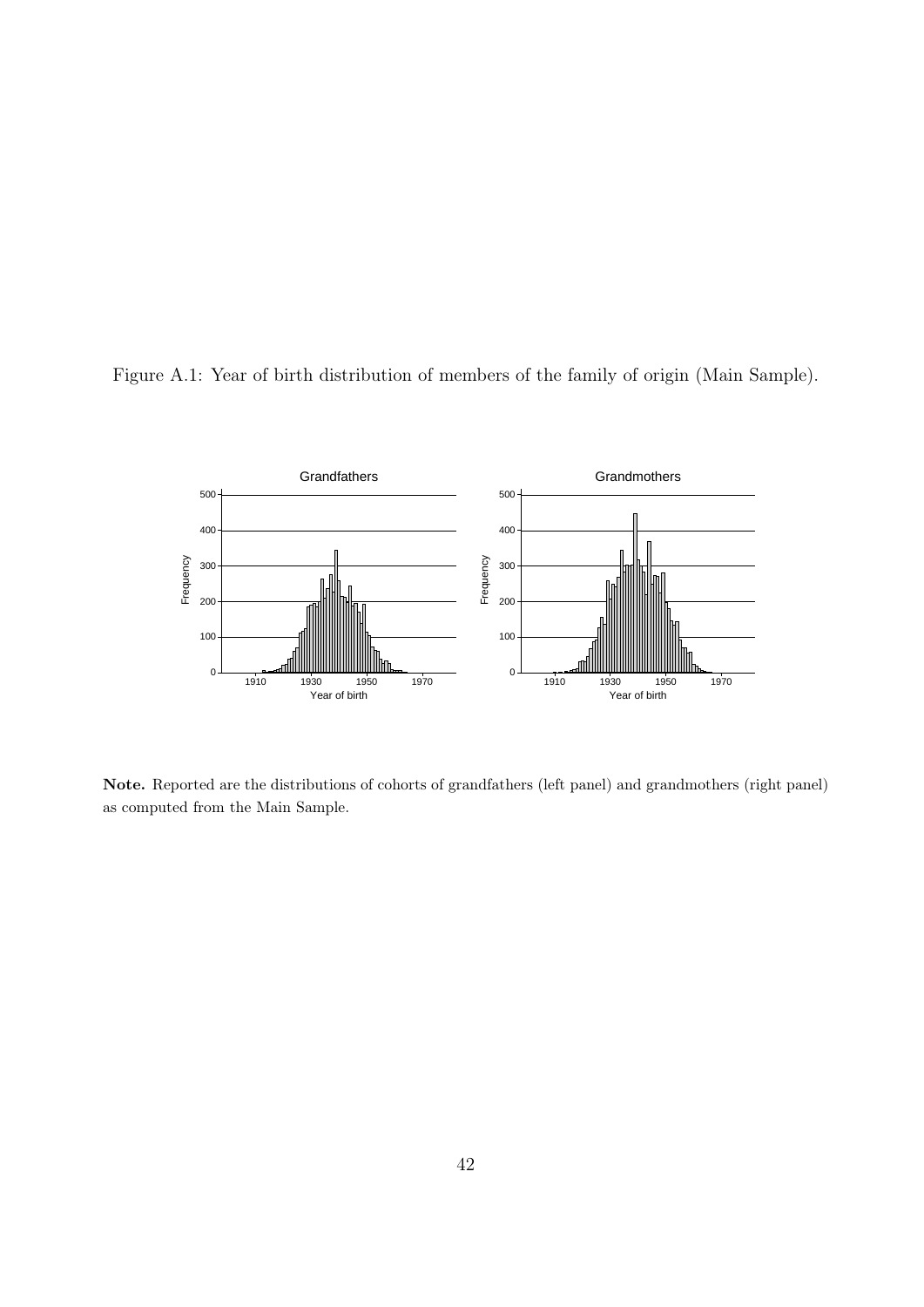<span id="page-44-0"></span>Figure A.2: Family ties across Italian regions (left panel) and their association with female employment rate in 2009 (right panel).



Note. The left panel reports the proportion of couples with strong family ties, see Section [3](#page-12-0) for details, by region of residence. The right panel depicts the correlation between the regional proportion of couples with strong family ties and the regional female employment rate in 2009.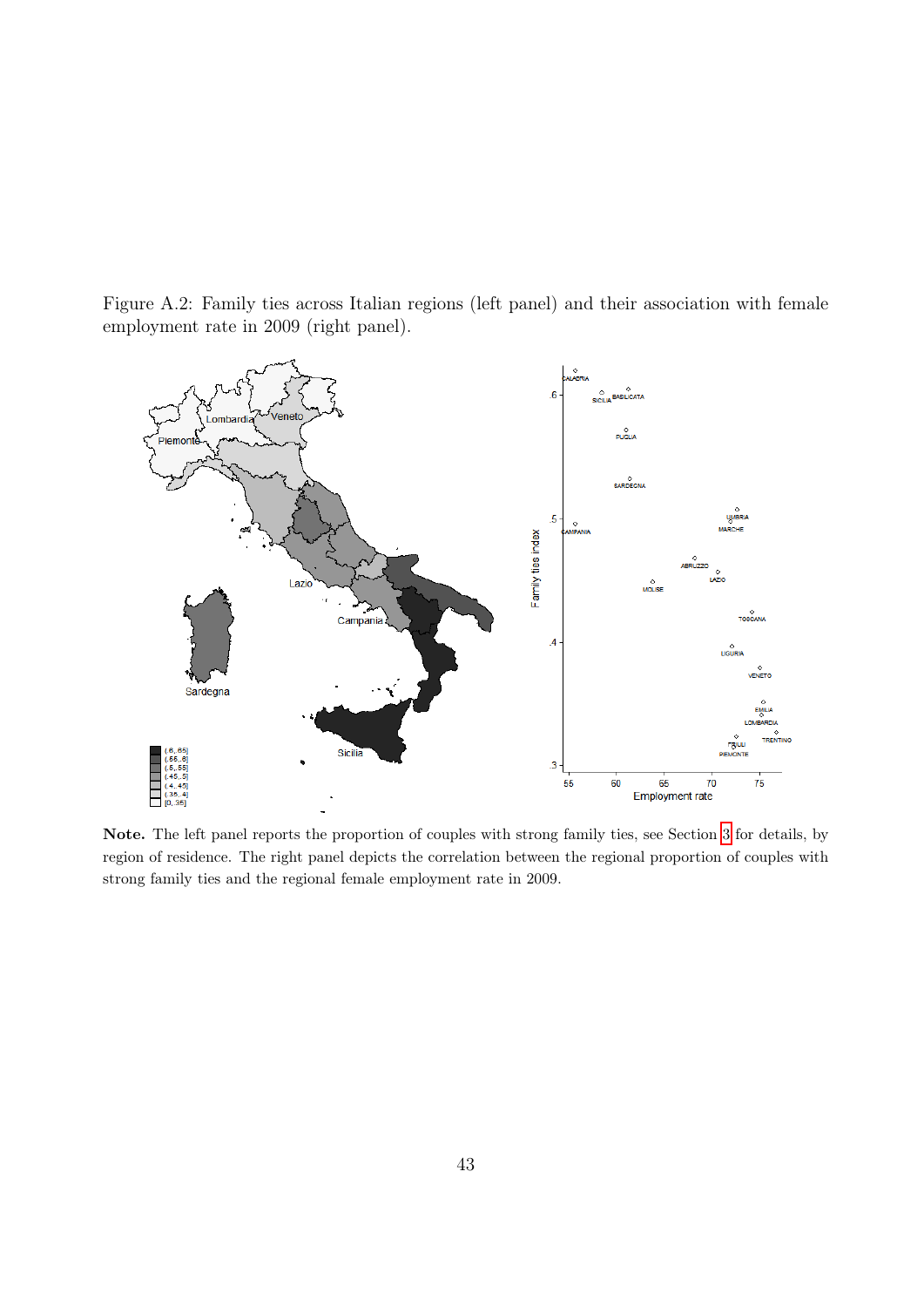<span id="page-45-0"></span>Figure A.3: Kindergarten coverage in 2009 across Italian regions.



Note. Reported is the geographical distribution of kindergarten coverage in 2009, measured as the proportion of municipalities in the region providing public child-care facilities.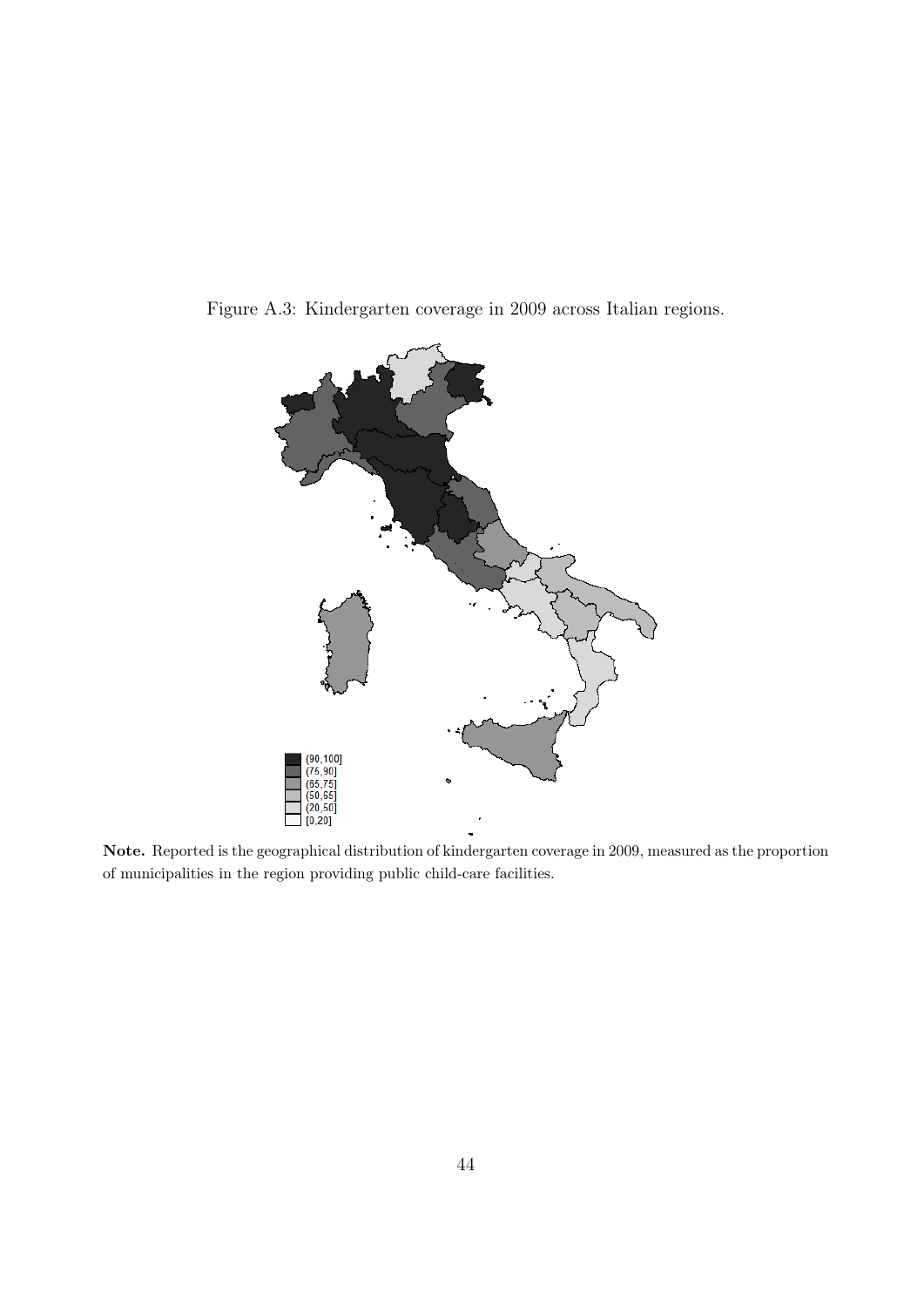<span id="page-46-0"></span>

Figure A.4: Effects of pension reforms on family ties.

Note. The horizontal axis refers to the age of grandparents. The vertical axis reports the proportion of grandparents living in the same municipality of their children (top left panel); having Sunday lunch with regularly with other members of the family (top right panel), meeting at least once a week with their children (bottom left panel) and calling their children at least once a week (bottom right panel). Figures are obtained by pooling observations from the 1998, 2003 and 2009 waves of the Family and Social Subjects survey, see Section [3](#page-12-0) for details. Red dots mark post-1946 cohorts, black dots mark pre-1946 cohorts. Solid and dashed lines are fitted values of non-parametric regressions run over pre and post 1946 cohorts respectively.